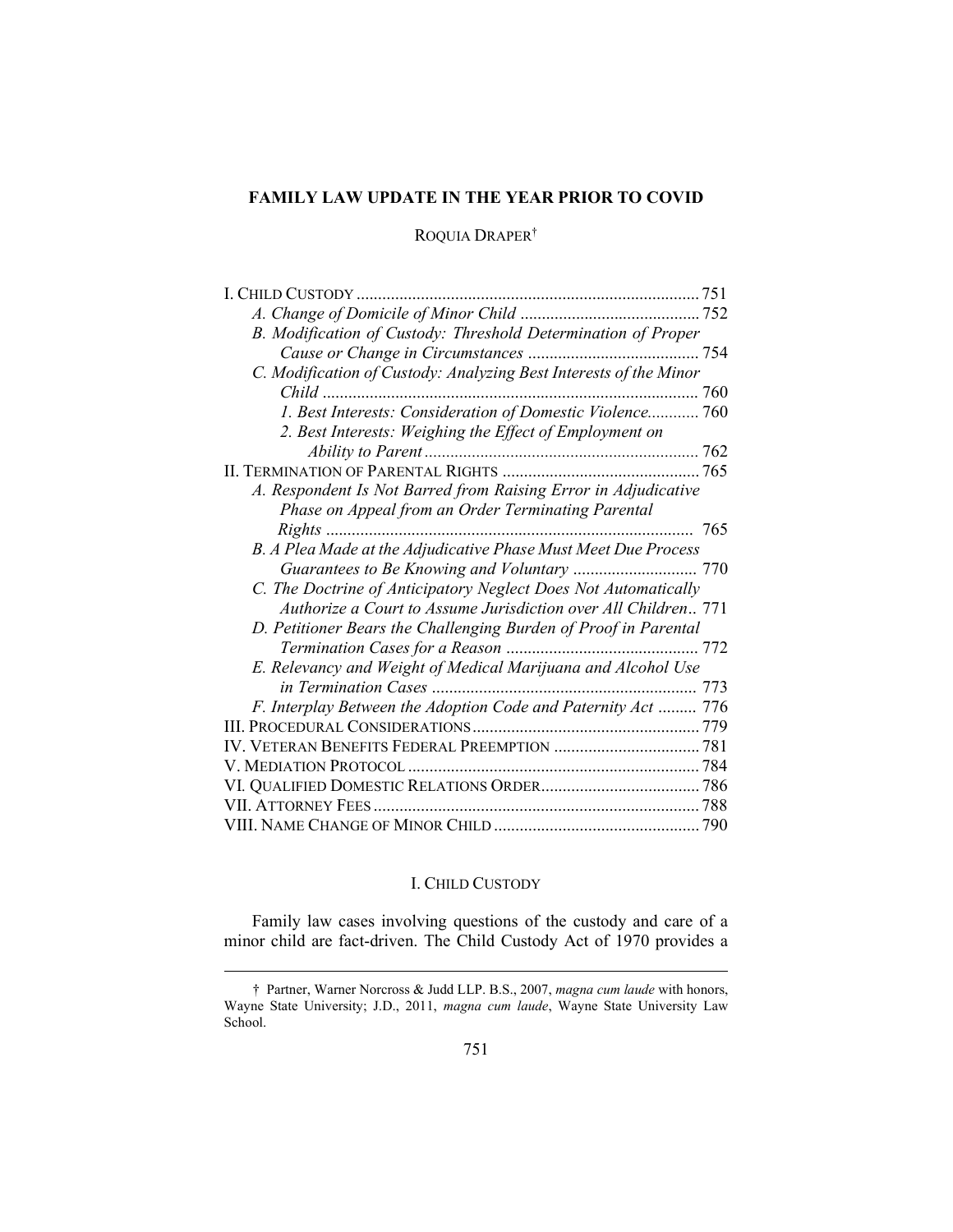comprehensive statutory scheme for resolving initial custody determinations, custody modifications, and custody disputes based on the best interests of the child. As the Michigan Court of Appeals in Dempsey v. Dempsey<sup>1</sup> recognized:

A child custody determination is much more difficult and subtle than an arithmetic computation of factors. It is one of the most demanding undertakings of a trial judge, one in which he [or she] must listen to what is said to him [or her] and observe all that happens before him [or her], but a task of requiring him [or her] to discern and feel the climate and chemistry of the relationships between the children and parents. This is an inquiry in which the court hopes to hear not only the words but the music of the various relationships.

### A. Change of Domicile of Minor Child

While a request to change the domicile of a minor child commonly occurs after a custody order is entered, Moote v. Moote presented an example of a not-as-common request to change domicile prior to entry of a custody order.<sup>2</sup> In May 2018, the plaintiff-mother in Moote petitioned for a pre-judgment change of domicile to relocate with her child from Michigan to Alabama so that she could be closer to her family, who could assist her with the support and childcare needed for her to obtain an education and suitable employment.<sup>3</sup> Her proposal for parenting time to the defendant-father after the move included frequent electronic communications between the child and her father and significant parenting time during school breaks.<sup>4</sup> Analyzing the request using the statutory factors for a change of domicile<sup>5</sup> and the *D'Onofrio* four-part analysis,<sup>6</sup> the trial court granted the plaintiff-mother's motion and incorporated the change of domicile and proposed parenting-time schedule into the judgment of divorce.<sup>7</sup>

Although the defendant-father did not present a clear argument pertaining to the factors related to a proposed change of residence, the

 <sup>1.</sup> Dempsey v. Dempsey, 96 Mich. App. 276, 289, 292 N.W.2d 549, 554 (1980), overruled by Dempsey v. Dempsey, 409 Mich. 495, 296 N.W.2d 813 (1980).

 <sup>2.</sup> Moote v. Moote, 329 Mich. App. 474, 942 N.W.2d 660 (2019).

<sup>3</sup>. Id. at 477, 942 N.W.2d at 663.

<sup>4</sup>. Id. at 481, 942 N.W.2d at 665.

 <sup>5.</sup> MICH. COMP. LAWS § 722.31(4) (2001).

 <sup>6.</sup> D'Onofrio v. D'Onofrio, 365 A.2d 27, 29–30 (1976) (adopted by the court in Henry v. Henry, 119 Mich. App. 319, 323–24, 326 N.W.2d 497, 499 (1982)).

<sup>7</sup>. Moote, 329 Mich. App. at 479–84, 942 N.W.2d at 664–67.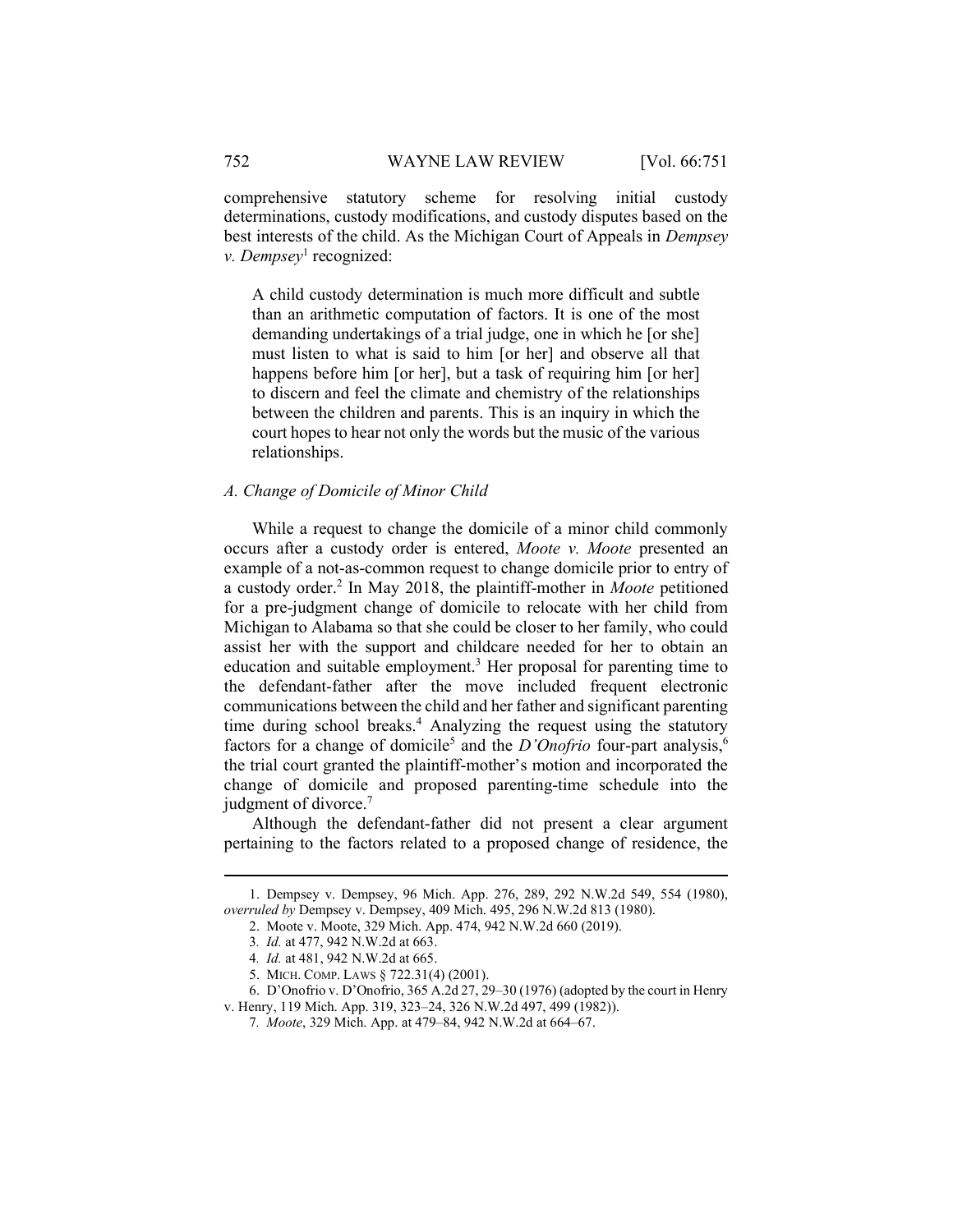Michigan Court of Appeals nonetheless found that the trial court's findings on these factors were not against the great weight of the evidence.<sup>8</sup> First, the proposed relocation had the capacity to improve the quality of life for the child and the plaintiff-mother, as they would be provided with a better support system in Alabama. Whereas in Michigan, the plaintiff-mother worked odd jobs and only worked when the defendant-father could provide care for the child or when the child was in school.<sup>9</sup>

The defendant-father argued that the move was motivated to hurt the relationship between the child and father.<sup>10</sup> The trial court found that the proposed relocation was not an attempt to defeat or frustrate the parentingtime schedule and that, in fact, the plaintiff-mother proposed a new, robust parenting-time schedule that would give the defendant-father more parenting time with the child than what he was exercising while in Michigan.<sup>11</sup> Therefore, the proposed parenting-time schedule would provide an adequate basis for fostering the parental relationship between the defendant-father and the child. The court also stated that it was possible to modify a parenting-time schedule to still preserve and foster the parental relationship.<sup>12</sup>

The defendant-father then argued that the trial court failed to properly analyze the best-interests factors.<sup>13</sup> The Michigan Court of Appeals held that it was unnecessary to address the best-interest factors because:

If, and only if, the trial court finds that a change of domicile would modify or alter the child's established custodial environment must the trial court determine whether the change in domicile would be in the child's best interests by considering whether the bestinterested factors in [Michigan Compiled Laws] 722.23 have been established by clear and convincing evidence.<sup>14</sup>

The proposed move would only change the child's domicile but not change the child's established custodial environment with the plaintiffmother, who had primary physical custody and managed all of the child's education and healthcare needs.<sup>15</sup> Therefore, the trial court was not

<sup>8</sup>. Id. at 484, 942 N.W.2d at 666.

<sup>9</sup>. Id. at 481, 942 N.W.2d at 665.

<sup>10</sup>. Id. at 482, 942 N.2W.2d at 665.

<sup>11</sup>. Id. at 482–83, 942 N.W.2d at 665–66.

<sup>12</sup>. Id. at 483, 942 N.W.2d at 666.

<sup>13</sup>. Id. at 484, 942 N.W.2d at 666–67.

<sup>14</sup>. Id. at 485, 942 N.W.2d at 667.

<sup>15</sup>. Id.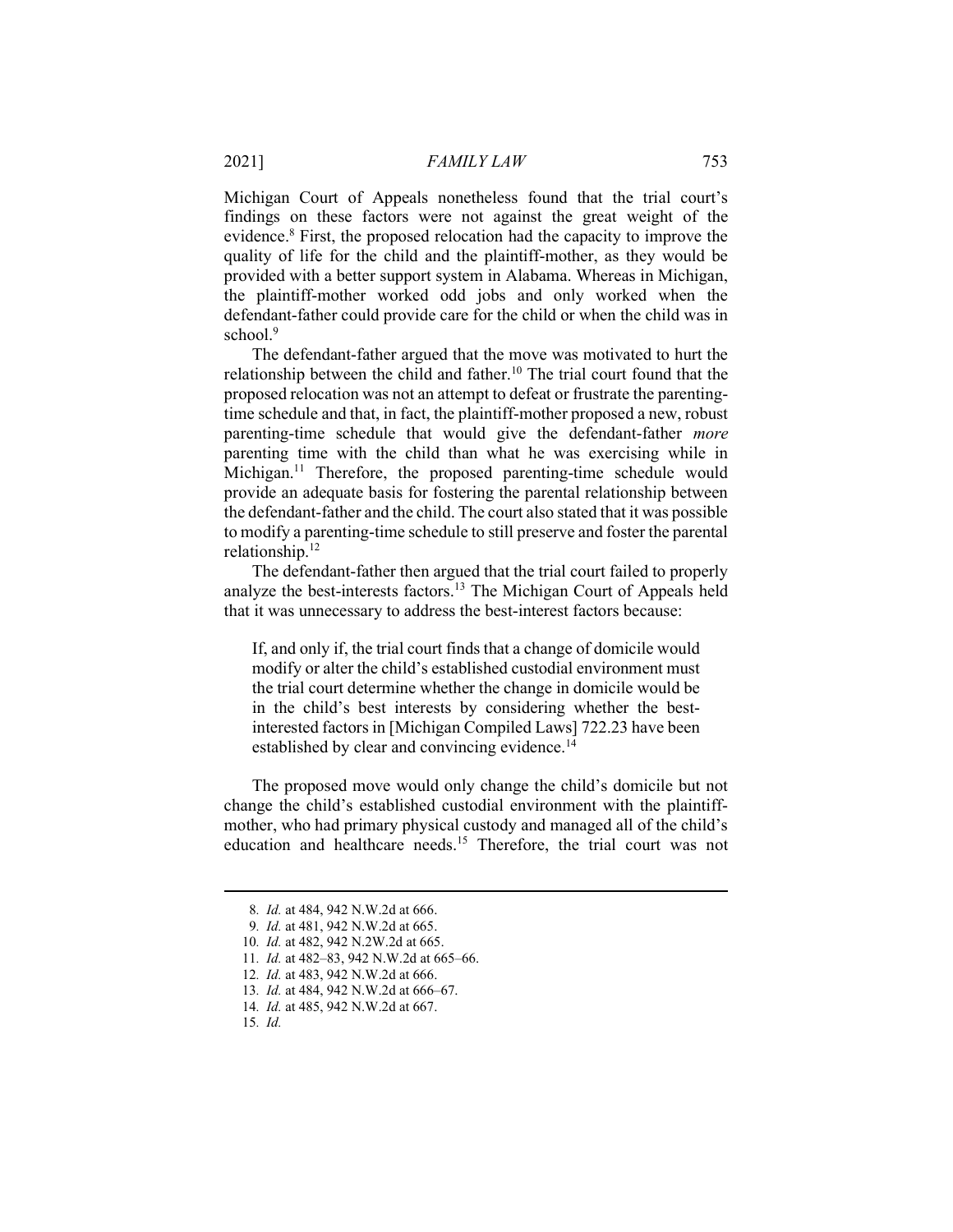required to undertake a best interest analysis before granting the change of domicile.<sup>16</sup>

# B. Modification of Custody: Threshold Determination of Proper Cause or Change in Circumstances

The Michigan Court of Appeals in Pennington v. Pennington reinforced the proper framework for analyzing a modification of custody request by requiring that the initial threshold of proper cause or change in circumstances be determined each time a custody modification is requested.<sup>17</sup> In Pennington, the court entered a judgment of divorce that granted the parties joint legal custody and granted the plaintiff-mother primary physical custody with supervised parenting time to the defendantfather in light of the age and health condition of the infant.<sup>18</sup> Two years later, an amended parenting-time order was entered giving the defendantfather unsupervised parenting time every other weekend.<sup>19</sup> The plaintiffmother failed to bring the child to parenting time, and she instead took the child to a pediatrician complaining of vaginal redness and irritation on the child, along with the child's statement that "daddy hurt me."<sup>20</sup> The pediatrician reported the concerns to Child Protective Services, who conducted an investigation.<sup>21</sup>

Several months later, the defendant-father filed for sole physical custody of the child, alleging that circumstances had changed because the plaintiff-mother was not supporting his relationship with the child, which caused him concern about the plaintiff-mother's mental health while the child was in her care.<sup>22</sup> The friend of the court referee found that a change of circumstances existed based on the testimony of the CPS investigator, who stated that the allegations of abuse were unsubstantiated and who expressed concern about the plaintiff-mother's emotional stability when she refused to accept the investigation's findings.<sup>23</sup> The referee then found that the established custodial environment was with the plaintiff-mother and applied the higher burden of proof to change custody.<sup>24</sup> The referee recommended that the parties temporarily share joint physical custody with the plaintiff-mother having custody Monday through Friday and the

<sup>16</sup>. Id.

 <sup>17.</sup> Pennington v. Pennington, 329 Mich. App. 562, 944 N.W.2d 131 (2019).

<sup>18</sup>. Id. at 565, 944 N.W.2d, at 134.

<sup>19</sup>. Id.

<sup>20</sup>. Id. at 566, 944 N.W.2d at 134–35.

<sup>21</sup>. Id., 944 N.W.2d at 135.

<sup>22</sup>. Id.

<sup>23</sup>. Id. at 567, 944 N.W.2d at 135.

<sup>24</sup>. Id.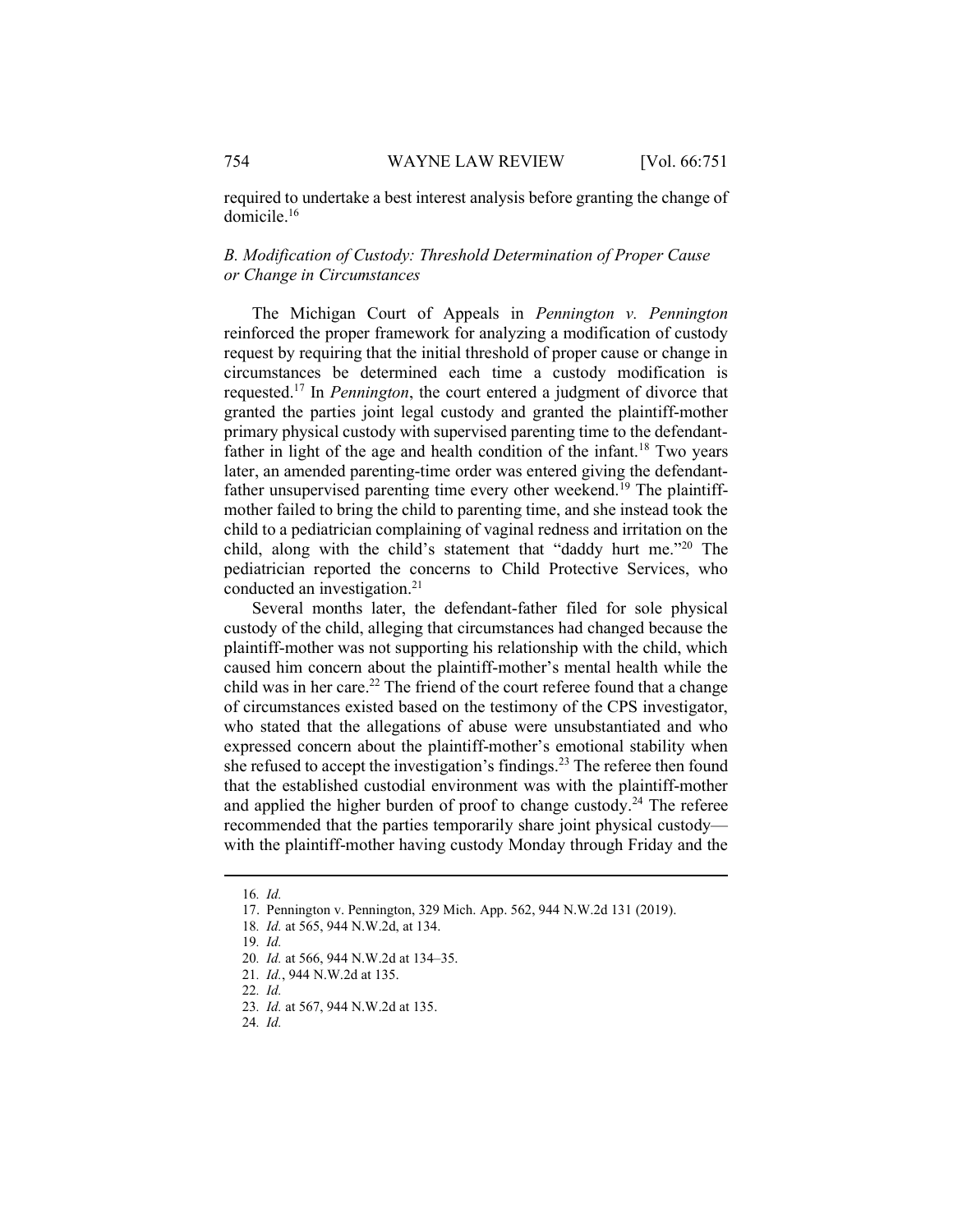defendant-father having custody every other weekend—and that the plaintiff-mother undergo a psychological evaluation before a final determination of custody.<sup>25</sup> The trial court adopted the recommendation as an interim order.<sup>26</sup>

Several months later, the defendant-father filed a show cause motion and again requested a change of custody. This time, the defendant-father's motion was based on the child's therapist's testimony that the child exhibited inappropriate sexual boundaries during play and recommendation that both parents be psychologically evaluated.<sup>27</sup> The referee recommended the defendant-father be awarded physical custody and the plaintiff-mother have parenting time on alternating weekends, essentially flipping the parenting-time schedule from the prior interim order.<sup>28</sup> The court found an established custodial environment existed with both parents and that the defendant-father had proven by a preponderance of the evidence that a custody change was in the child's best interests; the court entered an order adopting the referee's recommendation.<sup>29</sup>

As to the first "interim" order entered by the court, the Michigan Court of Appeals held there was an insufficient threshold showing of a change of circumstances or proper cause to modify the custody order.<sup>30</sup> Despite the allegations of concern over the plaintiff-mother's mental health, the only relevant evidence was the testimony of a CPS investigator's opinion, which was that the plaintiff-mother was seeking too much medical care for the child and that she was slow to accept that the physician's examination of the child had not substantiated any abuse. There was no articulation of how her conduct went beyond an appropriate level.<sup>31</sup> Indeed, the court went further to state that a parent who did not seriously consider a child's report of potential abuse would be more concerning.<sup>32</sup> Also noteworthy is the court's statement that "a finding that abuse has not been substantiated [by CPS] is not equivalent to a finding that no abuse occurred."<sup>33</sup>

On the second order, the trial court erred by not first making the proper threshold finding of proper cause or a change of circumstance since the interim order was the last custody order entered.<sup>34</sup> The plaintiff-mother

29. Id.

<sup>25</sup>. Id.

<sup>26</sup>. Id. at 567–68, 944 N.W.2d at 135–36.

<sup>27</sup>. Id. at 568–69, 944 N.W.2d at 135–36.

<sup>28</sup>. Id. at 569, 944 N.W.2d at 136.

<sup>30</sup>. Id. at 575, 944 N.W.2d at 139.

<sup>31</sup>. Id. at 573, 944 N.W.2d at 138.

<sup>32</sup>. Id. at 574, 944 N.W.2d at 138–39.

<sup>33</sup>. Id. at 574 n.3, 944 N.W.2d at 139 n.3.

<sup>34</sup>. Id. at 577, 944 N.W.2d at 140.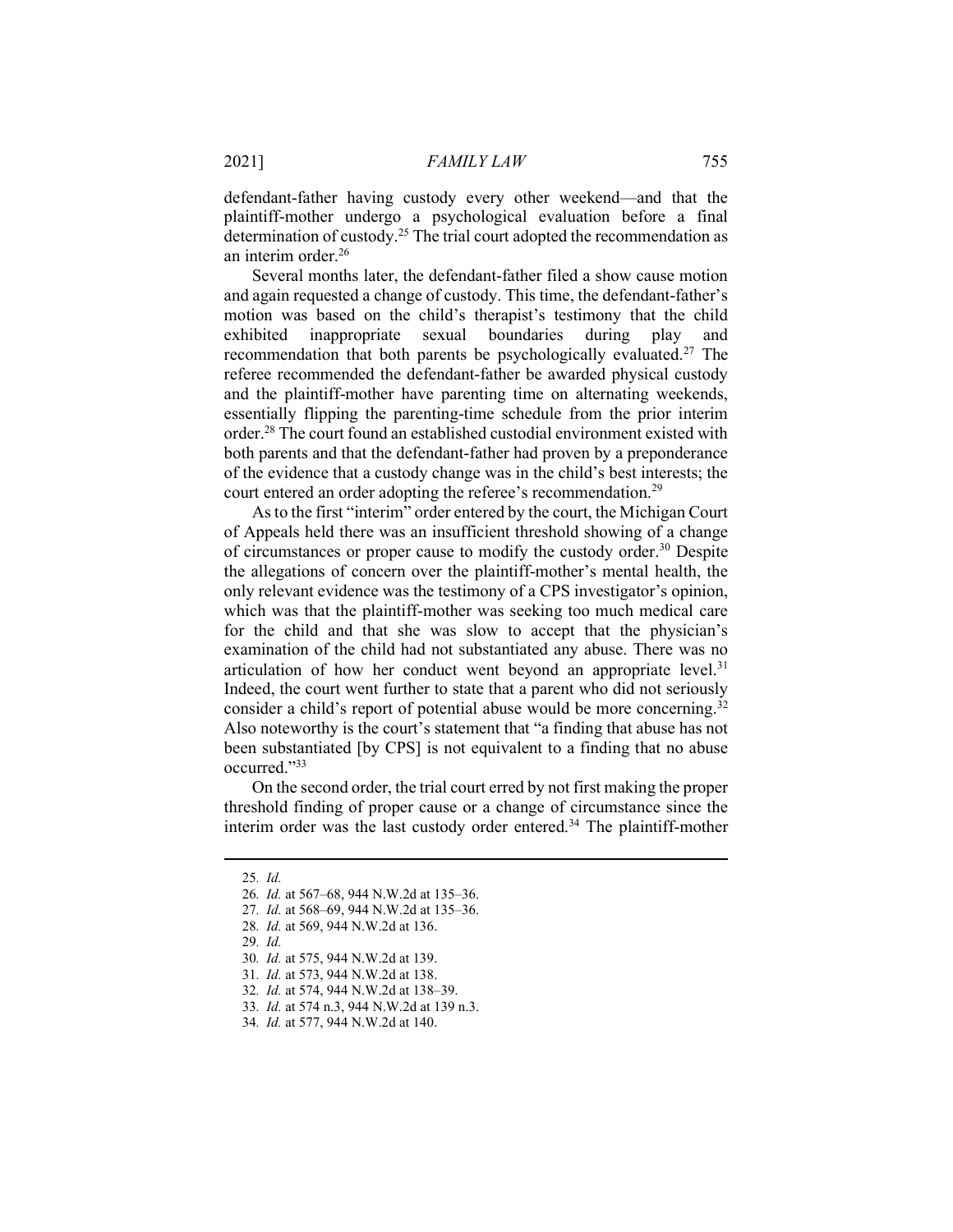also alleged that the trial court erred when it found that an established custodial environment existed with the defendant-father.<sup>35</sup> Even though the trial court should have never addressed the issue of whether an established custodial environment existed the second time around, the court of appeals, nonetheless, concluded that the trial court erred in finding that the child had an established custodial environment with both parents on the second request to modify custody, where for two years, the defendant-father had only minimal, supervised parenting time, which was increased to one overnight every week.<sup>36</sup> Further, the record did not support a finding that, over an appreciable time, the child "looked to [the] father for guidance, discipline, the necessities of life, and parental comfort."<sup>37</sup> Therefore, the trial court erred when it found that a change was supported by a preponderance of the evidence, rather than the required clear and convincing evidence standard.<sup>38</sup> The Michigan Court of Appeals vacated the trial court's orders, changing the child's custody, reinstated the trial court's interim order, and instructed the trial court to consider updated information, including any evidence of the possibility of abuse during the defendant-father's care.<sup>39</sup>

The facts in Pennington did not support finding the threshold to modify custody was met. Contrast Pennington with the longstanding conflict between the parents and the children in *Martin*. In *Martin v*. Martin, the Michigan Court of Appeals upheld the trial court's modification of sole legal and physical custody of the parties' remaining minor child, who was seventeen years of age, to the defendant-husband with supervised parenting time to the plaintiff-wife following years of contentious custody and parenting-time issues.<sup>40</sup> The parties were divorced in 2012, and the plaintiff-mother was awarded sole legal and physical custody of the then three minor children with therapeutic supervised parenting time to the defendant-father.<sup>41</sup> While there was evidence supporting the defendant-father's use of improper physical punishments and emotional abuse towards the children, there was also evidence of the plaintiff-mother interfering with the defendant-father's relationship with the children and alienating the children from their father.<sup>42</sup>

<sup>35</sup>. Id. at 580, 944 N.W.2d at 142.

<sup>36</sup>. Id. at 579, 944 N.W.2d at 141.

<sup>37</sup>. Id.

<sup>38</sup>. Id. at 580, 944 N.W.2d at 142.

<sup>39</sup>. Id.

 <sup>40.</sup> Martin v. Martin, 331 Mich. App. 224, 952 N.W.2d 530, appeal denied, 949 N.W.2d 716 (Mich. 2020).

<sup>41</sup>. Id. at 228, 952 N.W.2d at 534.

<sup>42</sup>. Id., 952 N.W.2d at 533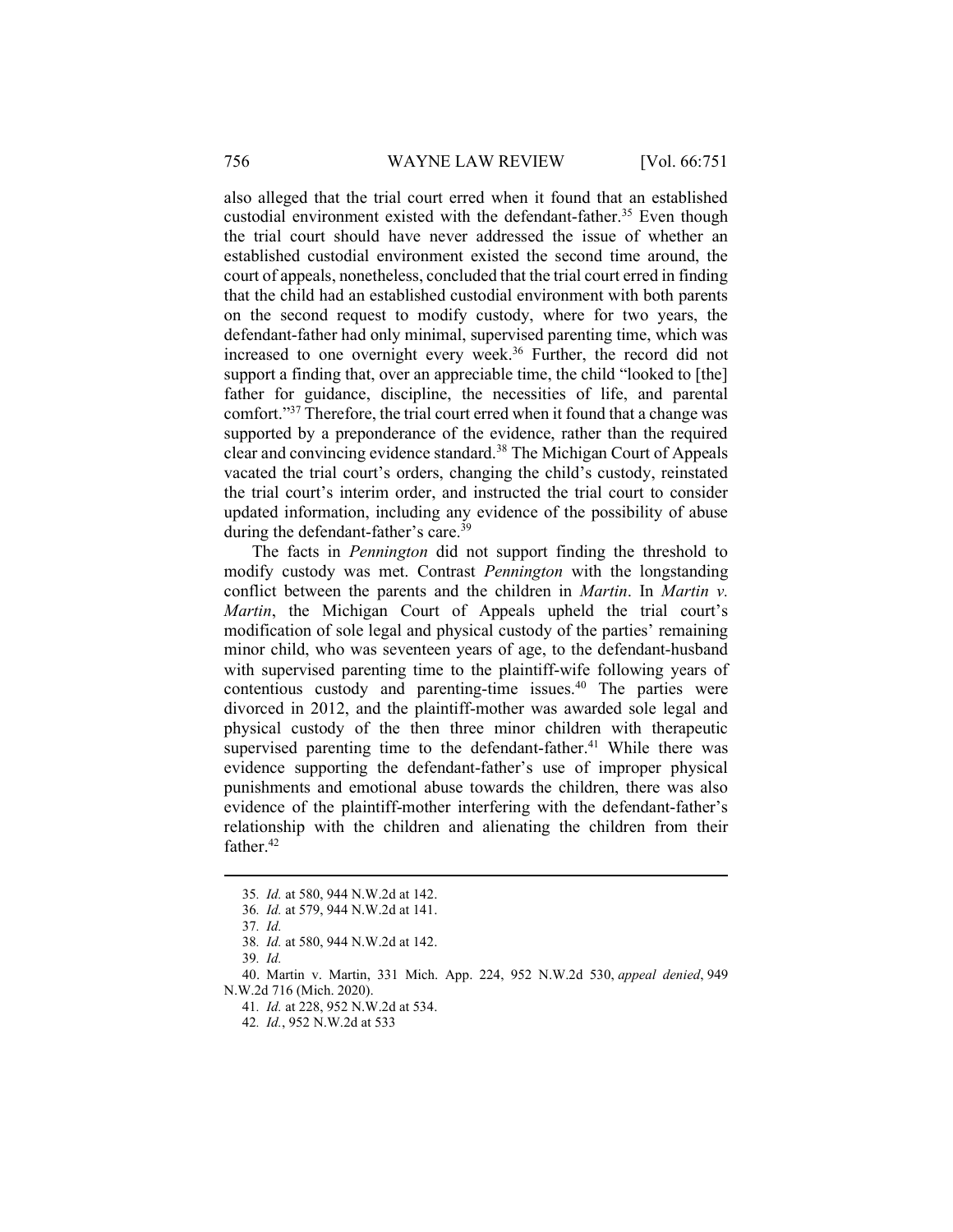#### 2021] FAMILY LAW 757

For the next four years, the defendant-father had no parenting time even though he took significant steps to improve his anger-management and parenting skills and had been showing up to the children's extracurricular activities.<sup>43</sup> After a friend of the court investigation into the defendant-father's motion to enforce parenting-time orders, the trial court entered a parenting-time plan that required the then two remaining minor children to participate in reunification therapy with the father and for the mother to work with her own therapist on her alienating behavior.<sup>44</sup> Within months, the record shows that the plaintiff-mother was undermining reunification efforts, making the children believe they were in danger when with the defendant-father, which could potentially have long-term effects on the future relationships.<sup>45</sup> The plaintiff-mother was held in contempt, and the court imposed a jail sentence as well as adopted a new parenting-time plan that included an extended period of uninterrupted makeup parenting time for the defendant-father.<sup>46</sup>

Despite the conflict, the parties eventually reached an agreement to share joint legal and physical custody of the children and to implement a step-up schedule for increased parenting time for the defendant-father; however, the plaintiff-mother's compliance was short-lived.<sup>47</sup> The defendant-father later moved for sole physical custody of the remaining minor child based on the plaintiff-mother's continued efforts to alienate the children.<sup>48</sup> The parties—again, despite the constant conflict—reached a new agreement months later that the remaining minor child would primarily live with the father, and the mother would have alternating weekend parenting time.<sup>49</sup>

The plaintiff-mother's compliance was again short-lived, as the defendant-father moved for sole physical custody of the minor child based on the mother's continued efforts to alienate the children and her noncompliance with the court's orders.<sup>50</sup> The trial court first determined that proper cause and change of circumstances existed to revisit the custody order based on the facts that the remaining minor child was refusing to engage with therapists and participating in back-channel information gathering against the defendant-father for the plaintiff-mother

44. Id.

<sup>43</sup>. Id. at 230, 952 N.W.2d at 535.

<sup>45</sup>. Id. at 231, 952 N.W.2d at 535.

<sup>46</sup>. Id. at 232, 952 N.W.2d at 535–36.

<sup>47</sup>. Id., 952 N.W.2d at 536.

<sup>48</sup>. Id. at 233, 952 N.W.2d at 536.

<sup>49</sup>. Id. 232–33, 952 N.W.2d at 536.

<sup>50</sup>. Id.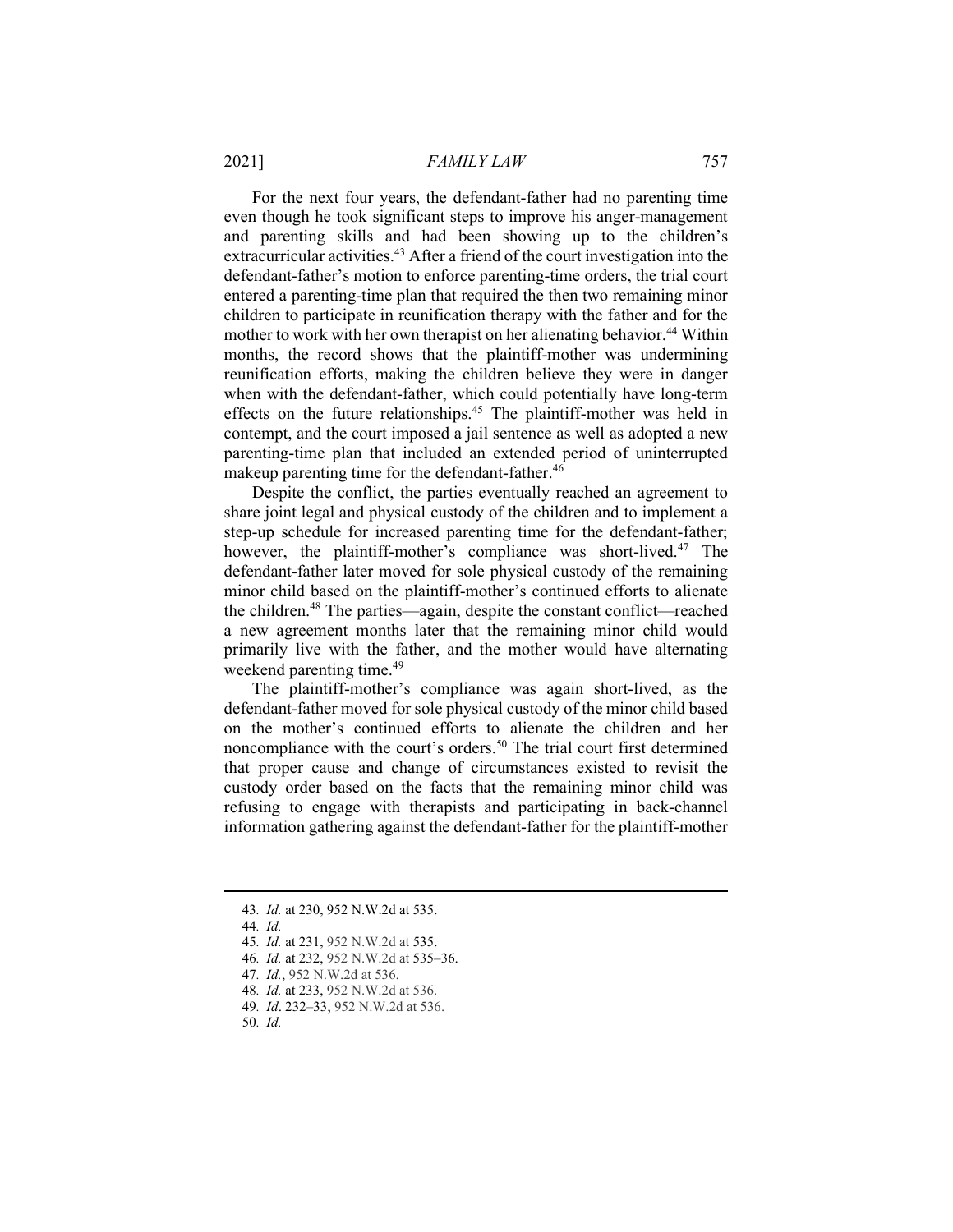as well as the overall failure of therapy due to the mother's continued interference.<sup>51</sup>

Further, although the child had an established custodial environment with the mother, the trial court found the father had established by clear and convincing evidence that it was in the child's best interest to grant him sole legal and physical custody based on an in-depth analysis of the bestinterests factors of MCL 722.23.<sup>52</sup> The trial court changed custody and ordered that the mother have supervised parenting time in the form of therapy sessions and prohibited communication with the children unless authorized by the therapist.<sup>53</sup>

The Michigan Court of Appeals upheld the trial court's determination, finding ample evidence of significant progress made by the defendantfather. The court likewise affirmed the trial court's determination that the plaintiff-mother continued to actively engage in efforts to undermine the father's relationship with the children and that her conduct rose to the level of abuse supporting the threshold finding of proper cause and change of circumstance.<sup>54</sup> The court of appeals also determined the trial court properly found that under factor  $(i)$  of the best interest factors,<sup>55</sup> the mother was both unwilling to encourage a relationship between the father and the child and was also actively seeking to sabotage it.<sup>56</sup> The plaintiff-mother alleged that the trial court wrongly favored the defendant-father as to factor (j), arguing that parental alienation was "junk science" and that she was protecting the children from the father's abuse; therefore, she fell squarely within factor (j), which also provides that a court may not negatively consider reasonable action taken by a parent to protect the child against domestic violence by the other parent.<sup>57</sup> In a footnote, the court of appeals noted that while there is dispute in the scientific community as to whether parental alienation is a syndrome, "there is no reasonable dispute that high-conflict custody disputes frequently involve acts by one-parent designed to obstruct or sabotage the opposing parent's relationship with the child." 58

Evidence admitted by the trial court of the mother's efforts to actively sabotage the relationship included her emails with the child as evidence of

56. Martin, 331 Mich. App. at 238, 952 N.W.2d at 539.

57. Id.

<sup>51</sup>. Id. at 233–34, 952 N.W.2d at 536–37.

<sup>52</sup>. Id.

<sup>53</sup>. Id. at 234, 952 N.W.2d at 537.

<sup>54</sup>. Id. at 237, 952 N.W.2d at 538.

 <sup>55.</sup> Factor (j) evaluates the "willingness and ability of each of the parties to facilitate and encourage a closing and continuing parent-child relationship between the child and the other parent or the child and the parents." MICH. COMP. LAWS § 722.23(j) (2016).

<sup>58</sup>. Id. at n.2, 952 N.W.2d at 539 n.2.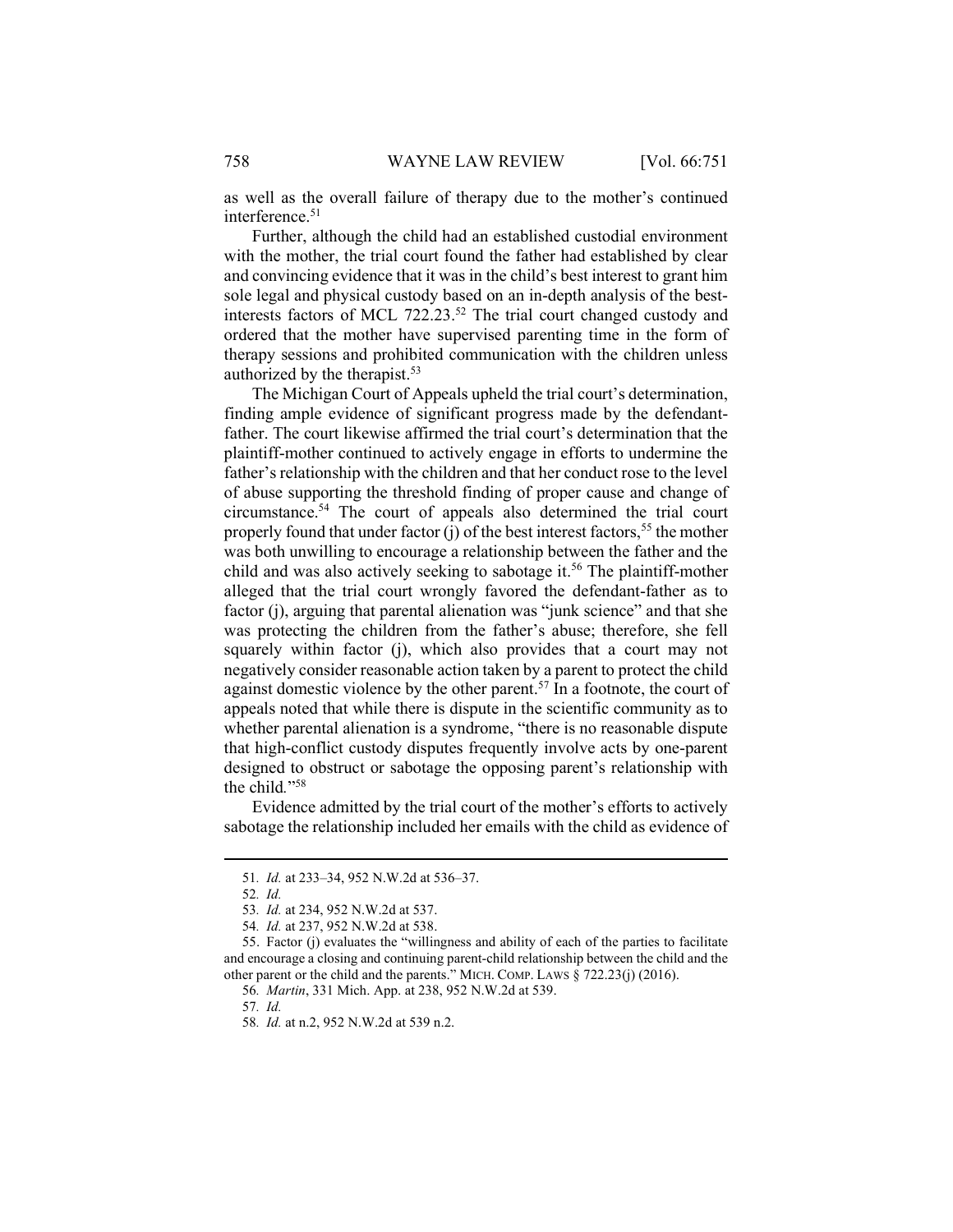"back-channel or surreptitious information gathering."<sup>59</sup> The Michigan Court of Appeals held that the trial court properly admitted and relied on the e-mails between the mother and daughter.<sup>60</sup> First, the e-mails were not admitted for an improper hearsay purpose because they were not being admitted to prove the truth of the matter asserted but rather to show the effect on the reader—the child—and that there was constant contact between the child and the mother during the father's parenting time, which had been forbidden by court order.<sup>61</sup> Second, the emails tended to establish that the mother had been encouraging the child to spy for her and log what was said and done during the father's parenting time; for example, in one email, the mother responded, "good girl, keep them coming."62

The plaintiff-mother objected to not only the admission but also to the manner in which those e-mails with the child were obtained, arguing that the trial court violated her right to be free from unreasonable searches and seizures under the Fourth Amendment when it ordered her cell phone be forensically examined. The court of appeals disagreed, $63$  and it determined that where there were several procedural safeguards in place to ensure that the information retrieved would not be disseminated and the forensic professional himself had limited search terms and would produce a report for the attorneys only, the trial court did not violate the plaintiff-mother's Fourth Amendment rights.<sup>64</sup> The court went on, stating:

To the extent that a discovery order entered by a trial court in a civil lawsuit constitutes a search by a government agent within the meaning of the Fourth Amendment, the search would be reasonable if entered by a neutral judge in accordance with "closely circumscribed" rules that provide safeguards equivalent to probable cause.<sup>65</sup>

Probable cause was established when the evidence showed that the mother continued communicating with the daughter via e-mail in violation of the trial court's order, and the phone would produce relevant evidence to the trial court in the custody dispute.<sup>66</sup>

In upholding the trial court's finding that a change of custody was warranted, the court of appeals nonetheless noted it was troubled by the

<sup>59</sup>. Id. at 540.

<sup>60</sup>. Id. at 541.

<sup>61</sup>. Id. at 541.

<sup>62</sup>. Id. at 541.

<sup>63</sup>. Id. at 542.

<sup>64</sup>. Id.

<sup>65</sup>. Id.

<sup>66</sup>. Id. at 543.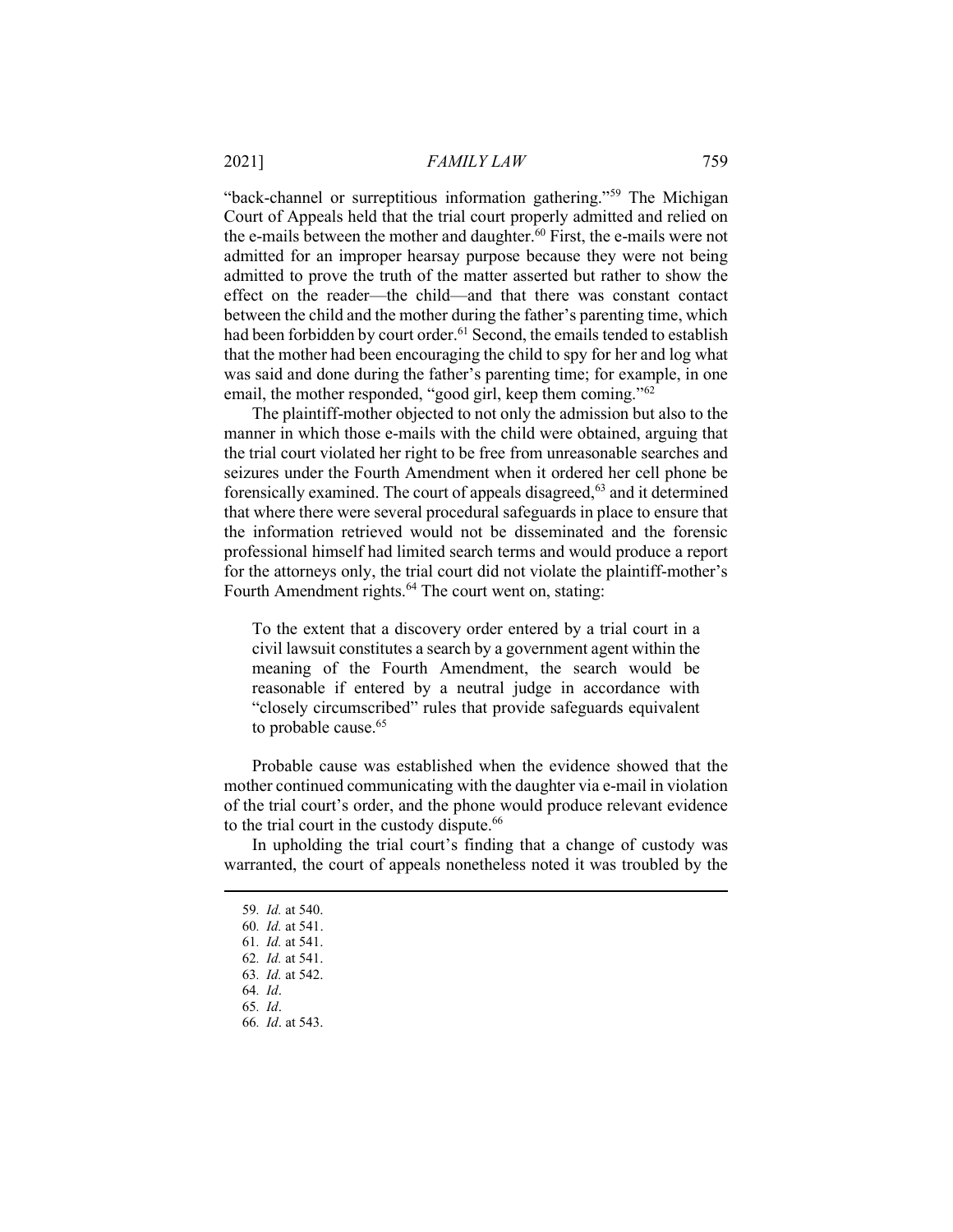fact that the plaintiff-mother had been unable to visit with the child in therapeutic supervised parenting time because the therapist required payment before the supervised parenting-time sessions. The court, then, left that issue opened to be addressed by the trial court.<sup>67</sup>

#### C. Modification of Custody: Analyzing Best Interests of the Minor Child

The final step of the analysis in a request to modify custody requires a court to consider, evaluate, and determine whether the requested change in custody would serve the child's best interest under the enumerated factors in MCL 722.23.

#### 1. Best Interests: Consideration of Domestic Violence

*Brown* is the first case to focus on factor  $(k)$  of the best interest factors under MCL 722.23, which requires the court to consider "[d]omestic violence, regardless of whether the violence was directed against or witnessed by the child."<sup>68</sup> In the 2014 consent judgment of divorce, the plaintiff-father in Brown was awarded primary custody of the five minor children with both parties awarded joint legal custody of the children.<sup>69</sup> In 2016, the parties consented to the plaintiff-father having sole physical and legal custody of the children, permitted the defendant-mother to move to Ohio, and reserved specific parenting time for the defendant-mother.<sup>70</sup>

Two years later, the defendant-mother filed a motion to change custody, alleging unsafe and cramped housing conditions in the plaintifffather's home, lack of basic sanitation and clothing needs of the children, lack of adequate supervision of the children, neglect of the children's emotion needs, denigration of the defendant-mother, and interference with her visitation.<sup>71</sup> Again, in 2019, the defendant-mother filed a motion for a change of custody, this time with the assistance of counsel. She alleged a change in circumstance since the 2016 consent order because the plaintifffather had moved and was living in an unsafe residence, the children were enrolled in an unaccredited school, the plaintiff-father threatened to withhold the children from the defendant-mother, and the plaintiff-father had a history of perpetrating domestic violence. There was also evidence of the defendant-father using corporal punishment on the children.<sup>72</sup>

<sup>67</sup>. Id.

 <sup>68.</sup> MICH. COMP. LAWS § 722.23(k) (2016).

 <sup>69.</sup> Brown v. Brown, 332 Mich. App. 1, 6, 955 N.W.2d 515, 519 (2020).

<sup>70</sup>. Id.

<sup>71</sup>. Id. at 7, 955 N.W.2d at 519.

<sup>72</sup>. Id. at 10, 955 N.W.2d at 521.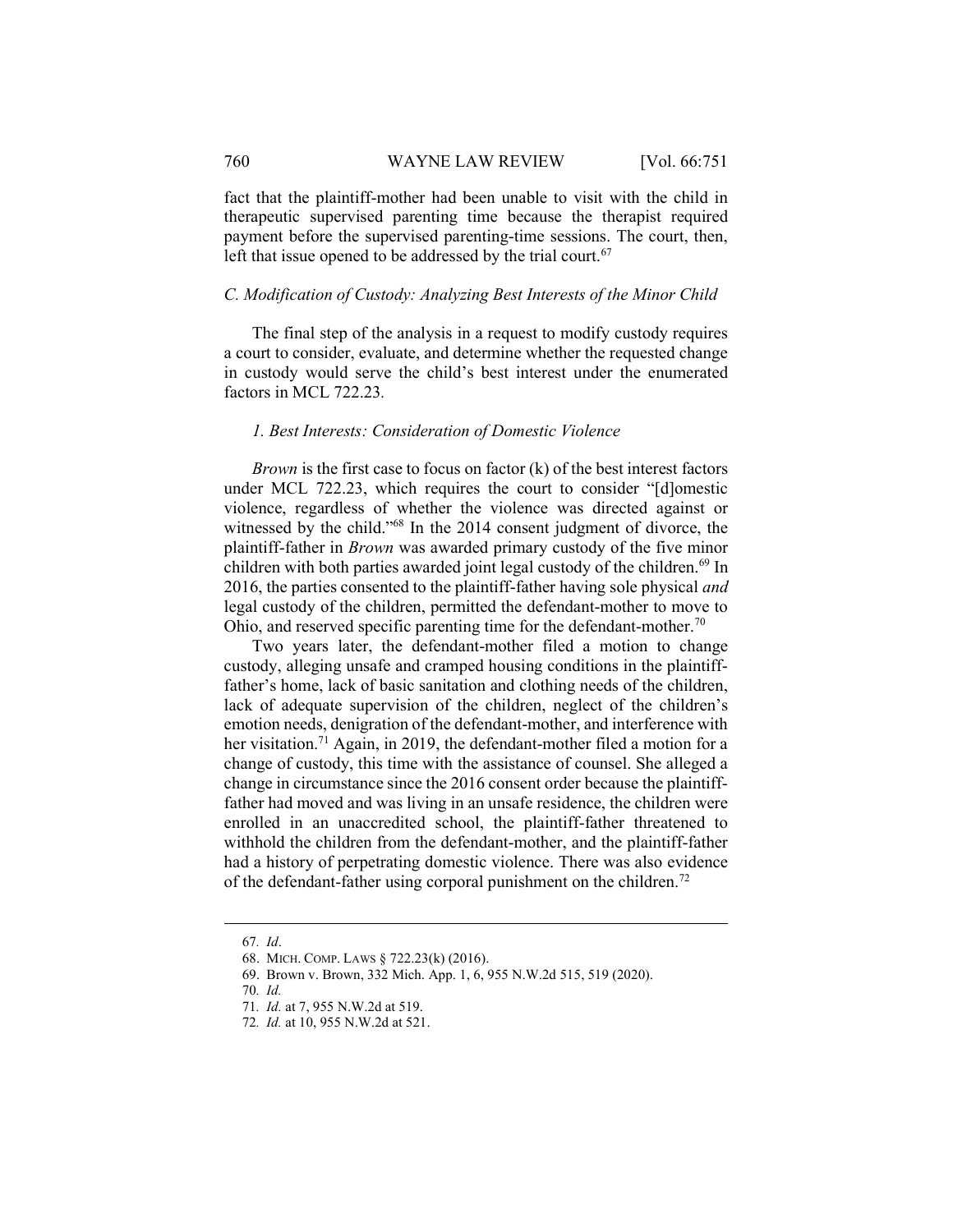2021] FAMILY LAW 761

The trial court granted the defendant-mother's latest motion for a change of custody and granted her sole legal and physical custody of the children.<sup>73</sup> In so ruling, the trial court determined that the plaintiff-father's use of corporal punishment as a disciplinary method was a form of domestic violence.<sup>74</sup> Although the Child Custody Act does not provide its own definition of domestic violence, the Domestic Violence Prevention and Treatment Act (DVPTA) does.<sup>75</sup> The court held that "domestic violence," as used by the Child Custody Act, includes "domestic violence" as defined in the DVPTA.<sup>76</sup> Therefore, the court of appeals held that it was "not against the great weight of the evidence" for the trial court to conclude that the plaintiff-father had committed domestic violence because of the undisputed evidence that he would spank the children with a PVC pipe, which left markings and bruises, discuss with the children why they were being punished, pray with them, and offer "expressions of love at the end of this ritual."<sup>77</sup>

The court of appeals also found that the trial court properly relied upon the abusive treatment of the family's pets to establish proper cause.<sup>78</sup> The court noted that a pet itself cannot be a victim of domestic violence under either the DVPTA or a standard definition of domestic violence.<sup>79</sup> However, "intentionally harming an animal with whom a child (a 'person' under the [DVPTA]) has a significant emotional bond could constitute 'engaging in activity toward a family or household member.'"<sup>80</sup> While harmful and abusive conduct toward an animal is not per se domestic violence since an animal is not an "individual" under the DVPTA, abuse toward the animal for the purpose of distressing or coercing a person emotionally bonded to the animal can constitute domestic violence as to that person.<sup>81</sup> This conduct created an atmosphere harmful to the children's well-being and supported a finding of proper cause to modify custody.<sup>82</sup>

<sup>73</sup>. Id. at 8, 955 N.W.2d at 520.

<sup>74</sup>. Id. at 10, 955 N.W.2d at 521.

<sup>75</sup>. Id. at 11, 955 N.W.2d at 521.

 <sup>76. &</sup>quot;Domestic violence" under the DVPTA is defined as the occurrence of enumerated acts "by a person that is not an act of self-defense[,]" including "placing a family or household member in fear of physical or mental harm" and "engaging in activity toward a family member or household member that would cause a reasonable person to feel terrorized, frightened, intimidated, threated, harassed, or molested." MICH. COMP. LAWS § 400.1501(d) (2018).

<sup>77</sup>. Brown, 332 Mich. App. at 13, 955 N.W.2d at 522.

<sup>78</sup>. Id. at 15, 955 N.W.2d at 523.

<sup>79</sup>. Id. at 14, 955 N.W.2d at 523.

<sup>80</sup>. Id.

<sup>81</sup>. Id. at 14–15, 955 N.W.2d at 523.

<sup>82</sup>. Id. at 15, 955 N.W.2d at 523.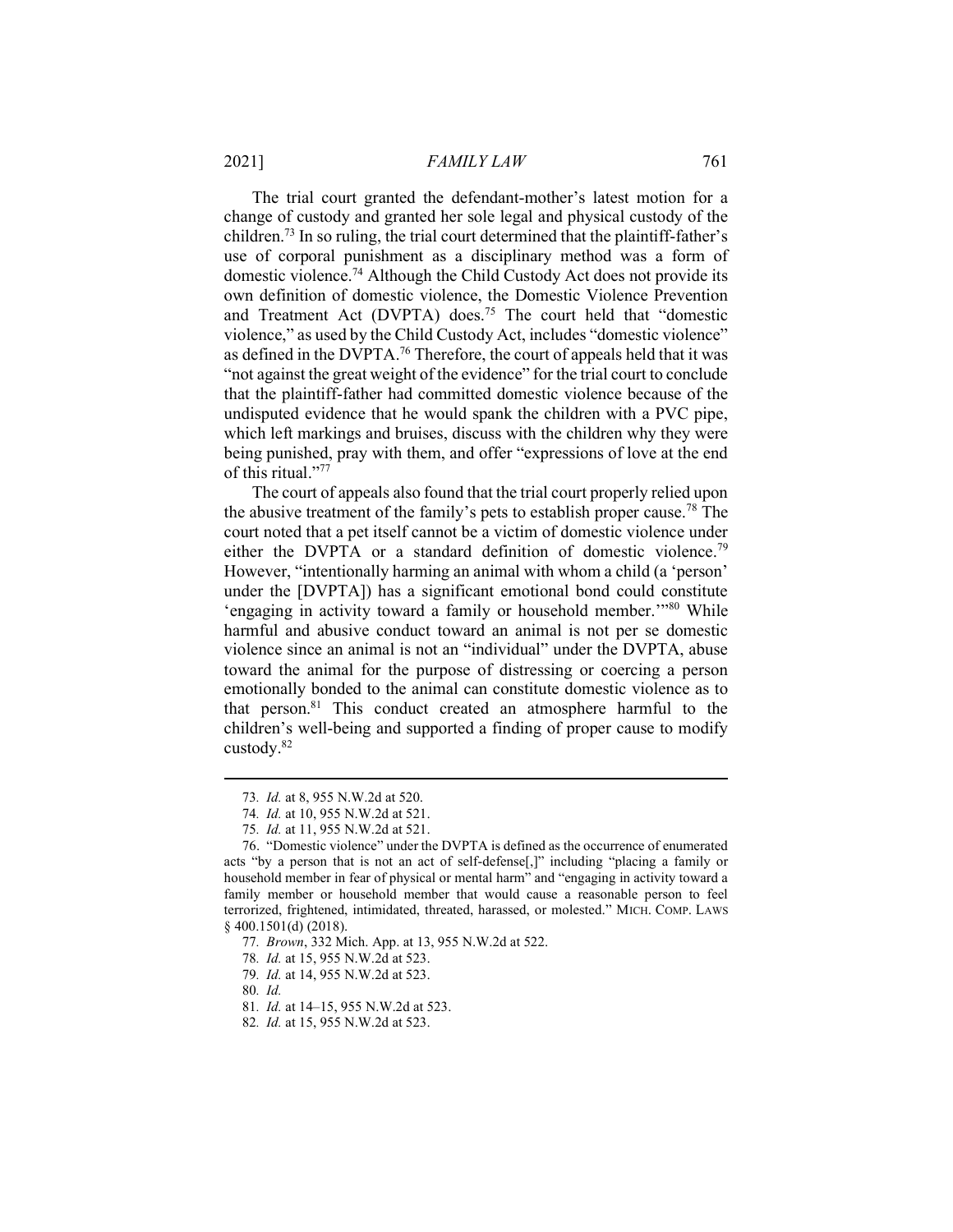#### 762 WAYNE LAW REVIEW [Vol. 66:751]

In addition to the treatment of family pets, the court of appeals held that the trial court found proper cause based on the children's living conditions.<sup>83</sup> Notably, the children were not receiving routine medical care, the plaintiff-father was "not diligent in following up" on specific health care needs, the girls lacked proper feminine hygiene products, the plaintiff-father refused professional health treatment for one child who was self-harming, and the plaintiff-father enrolled the children in a school that was neither accredited nor provided proper guidance for the children's educational needs.<sup>84</sup> Therefore, the defendant-mother established her burden to show proper cause and met the clear and convincing standard that the modification would be in the children's best interests.<sup>85</sup> The court did find error in the trial court's analysis of factor (e) of the best interest factors. The trial court focused on the acceptability of the custodial home rather than the permanence of the existing family unit, which the children had with the plaintiff-father and not the defendant-mother.<sup>86</sup> However, the Michigan Court of Appeals considered this a harmless error when considering the best interests as a whole, which favored the defendantmother.<sup>87</sup>

# 2. Best Interests: Weighing the Effect of Employment on Ability to Parent

The lens through which courts view the best interests can sometimes require recalibration to match the times. In 2019, "[a]mong married-couple families with children, 97.5 percent" of the households had at least one employed parent, and in 64.2 percent of the households, both parents worked outside of the home.<sup>88</sup> "Does working outside the home compromise a parent's ability to forge and maintain a strong, healthy relationship with her children? What if both parents work outside the home? Is the child essentially without a parent truly committed to parenting and all that the job entails?"<sup>89</sup> This is how the Michigan Court of Appeals began its opinion in Bofysil v. Bofysil.

<sup>83</sup>. Id. at 15–16, 955 N.W.2d at 523–24.

<sup>84</sup>. Id. at 16, 955 N.W.2d at 524.

<sup>85</sup>. Id. at 17, 955 N.W.2d at 523.

<sup>86</sup>. Id. at 21, 955 N.W.2d at 526.

<sup>87</sup>. Id. at 27, 955 N.W.2d at 529.

 <sup>88.</sup> U.S. DEP'T OF LABOR, BUREAU OF LABOR STATISTICS, USDL 20-0670, EMPLOYMENT CHARACTERISTICS OF FAMILIES—2019 (2020).

 <sup>89.</sup> Bofysil v. Bofysil, No. 351004, 2020 WL 1968642, at \*1 (Mich. Ct. App. Apr. 23, 2020).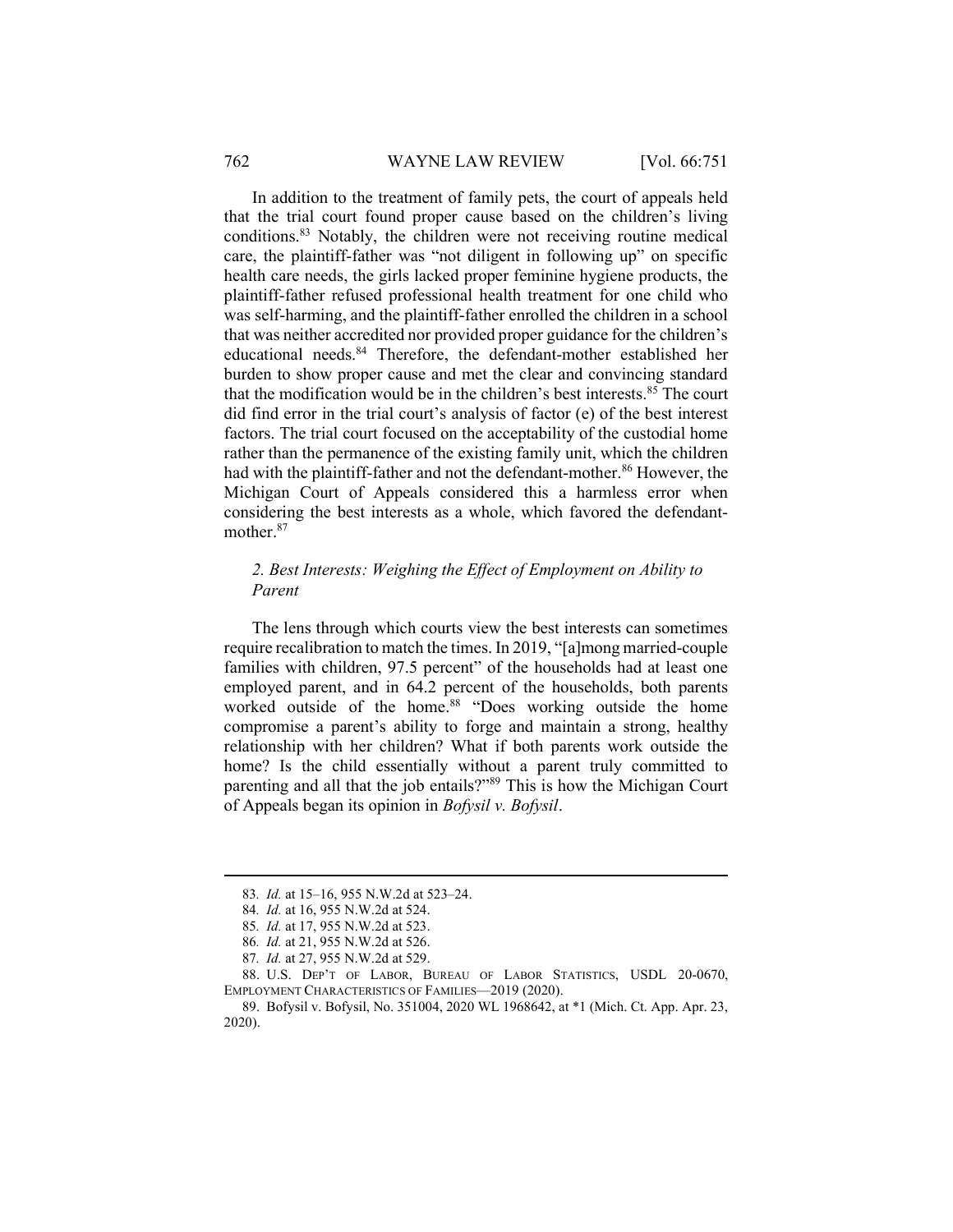In Bofysil, the plaintiff and the defendant, a same-sex couple, had one child together through IVF.<sup>90</sup> The parties agreed that the defendant would stay home to raise the child while the plaintiff maintained her regular job to financially support the family.<sup>91</sup> Both parties at trial described the plaintiff's efforts to schedule her work around the child's schedule so that she got to spend the most amount of time possible with the child. $92$  The plaintiff also testified that the defendant rejected her requests to return to work because of financial hardship.<sup>93</sup> When the parties separated, the defendant took the child and moved nearly two hours away to be with her family.<sup>94</sup> The defendant also expressed her intention to continue to live with her family and remain unemployed to maintain consistency for the child.<sup>95</sup>

In awarding primary custody of the child to the defendant, the trial court heavily favored the defendant's role as a stay-at-home mother to the detriment of the plaintiff.<sup>96</sup> The trial court found both that the established custodial environment was with the defendant, by virtue of her being a stay-at home mother, and that the best interest factors  $(a)$ ,  $(b)$ ,  $(c)$ ,  $(d)$ ,  $(e)$ , and (j) favored her as the stay-at-home parent.<sup>97</sup> The plaintiff appealed, arguing it was error to discount her role simply because she worked outside the home to support the family and that the defendant withheld the two-and-a-half-year-old child from her after the separation.<sup>98</sup>

The court of appeals held that the trial court erroneously found that the established custodial environment was with the stay-at-home defendant by solely relying on the parents' working status, even though the child lived with both parents for the first two and a half years of her life.<sup>99</sup> Each of the parents fulfilled different needs for the child, but both parents provided permanence, security, and stability.<sup>100</sup> The trial court essentially faulted the plaintiff for her full-time employment and treated her as less than a full parent, which was error.<sup>101</sup>

Additionally erroneous were the trial court's findings on the best interests factors, which weighed in favor of the stay-at-home defendant

- 90. Id.
- 91. Id.
- 92. Id. at \*1–2, \*5.
- 93. Id. at \*1.
- 94. Id. at \*2.
- 95. Id.
- 96. Id. at \*5.
- 97. Id. at \*5–6.
- 98. Id. at \*1.
- 99. Id. at \*5.
- 100. Id.
- 101. Id.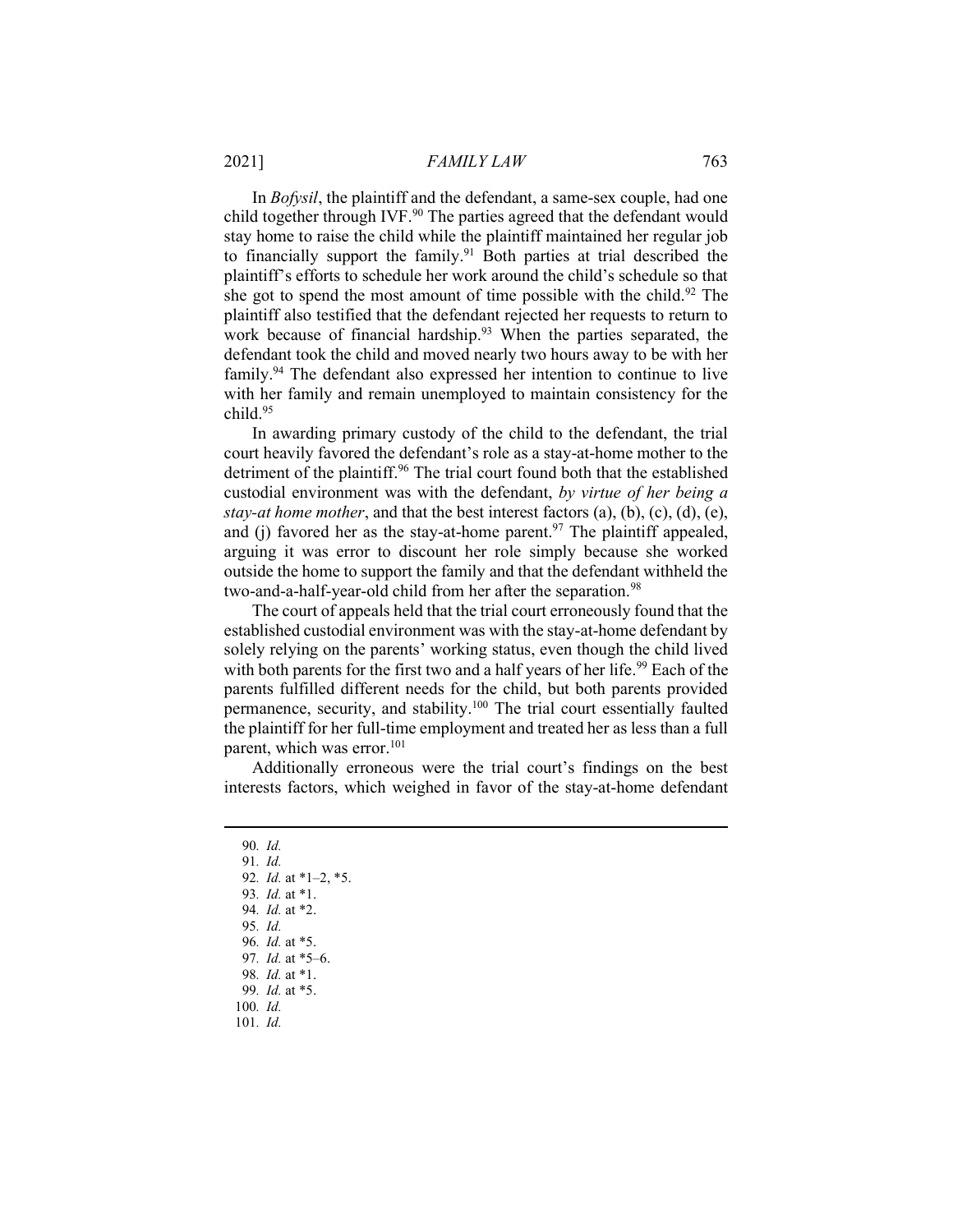even though there was evidence that the plaintiff was regularly and routinely involved in the child's care.<sup>102</sup> In considering factors (a) and (b) of the best interest factors under MCL 722.23, the trial court erroneously took the parties' agreement that the defendant stay home to mean that she had *more* love to give and a *greater* capacity to care for the child.<sup>103</sup> The court of appeals found it ironic that factor (c)—the capacity to provide the child with food, clothing, and medical care—was inconsistently found to have weighed in favor of both parties equally. This set up the conclusion that the plaintiff was faulted for working full-time outside the home in factors (a) and (b) but then was not credited for this same conduct in  $(c)$ .<sup>104</sup> The court of appeals also reinforced the longstanding holdings that the court cannot use infidelity to measure a parent's moral fitness under factor (f) unless that infidelity interfered with the parent's ability to parent the child.<sup>105</sup> In using the mere fact of infidelity in analyzing factors (d) and (e) against the plaintiff, the trial court erred and treated the parties disparately since the defendant herself was married when she started her romantic relationship with the plaintiff.<sup>106</sup>

Finally, the trial court committed a factual error when evaluating factor (j).<sup>107</sup> There was undisputed testimony that the defendant immediately set a parenting schedule for the plaintiff.<sup>108</sup> However, the plaintiff testified that the schedule proposed by the defendant purposefully conflicted with her work schedule, leaving the plaintiff with no visitation with the child for a month.<sup>109</sup> Incidentally, the defendant denied additional requests for parenting time when the plaintiff took vacation days to spend with the child.<sup>110</sup>

Further, the trial court erred when it awarded sole legal custody to the defendant; there was no clear evidence that the parties could not agree on major decisions for the child.<sup>111</sup> While the trial court acknowledged incivility and lack of cooperation, the record was not clear that the parties could not agree on major decisions for the child.<sup>112</sup> The court of appeals remanded, reasoning that the parties' use of alternative communication

102. Id. 103. Id. 104. Id. at \*6. 105. Id. at \*6–7. 106. Id. at \*6. 107. Id. 108. Id. 109. Id. 110. Id. 111. Id. at \*7. 112. Id.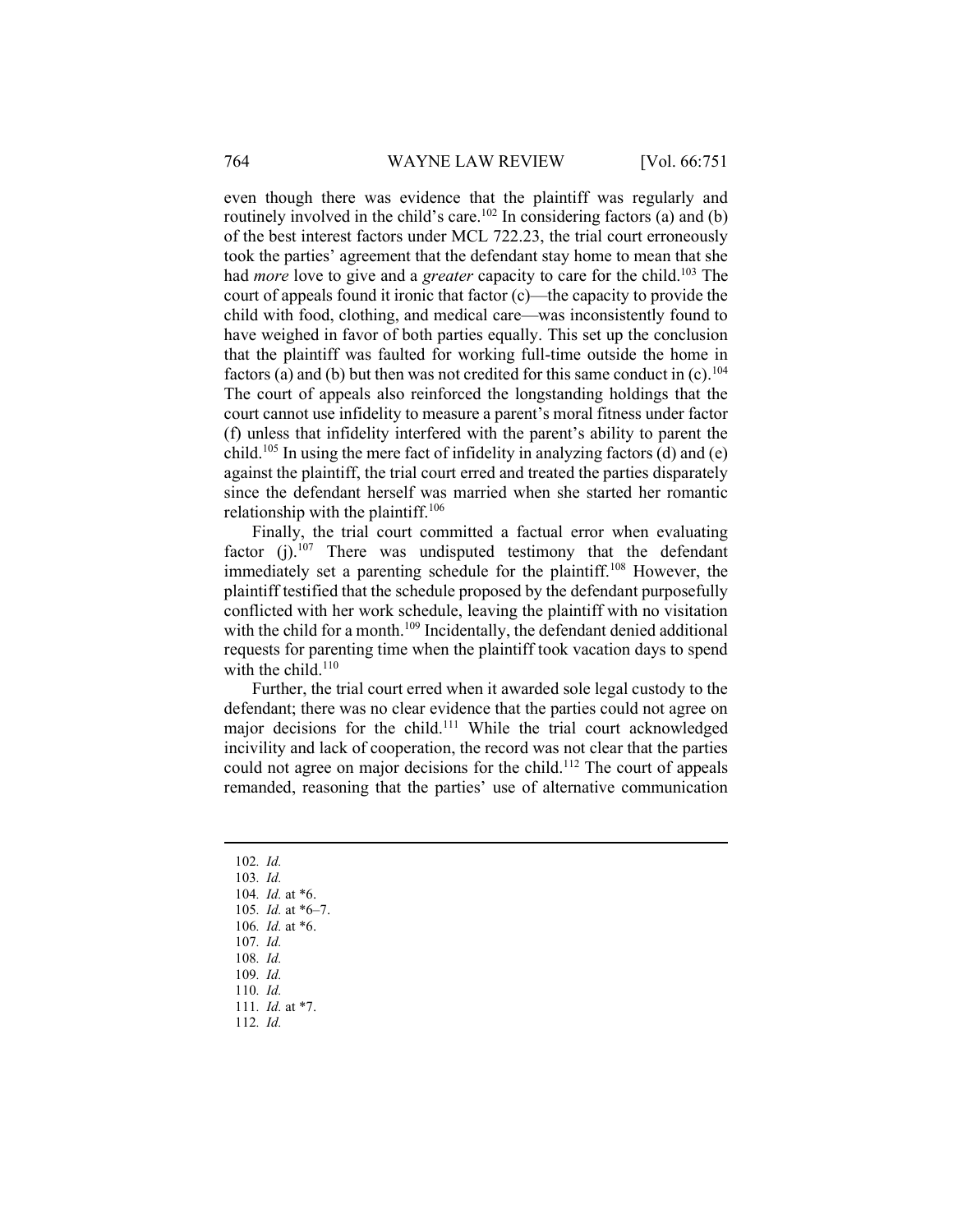methods could ease the ability of both parties to cooperate and agree on major decisions.<sup>113</sup>

## II. TERMINATION OF PARENTAL RIGHTS

A parent has a fundamental interest in the right to control his or her child's care and custody, and the state has to meet specific conditions to infringe on that right.<sup>114</sup> Child protective proceedings governed by the juvenile code, MCL 712A.1–712A.32, are bifurcated into two phases: "the adjudicative phase and the dispositional phase."<sup>115</sup> The adjudicative phase tests whether the court can assume jurisdiction over the children.<sup>116</sup> The dispositional phase outlines a course of action to ensure the child's safety and well-being, with the last resort being the termination of parental rights.<sup>117</sup> The burden in child protective proceedings lies with the petitioner to prove grounds for statutory termination of parental rights by clear and convincing evidence.<sup>118</sup>

## A. Respondent Is Not Barred from Raising Error in Adjudicative Phase on Appeal from an Order Terminating Parental Rights

In re Ferranti presents a question of whether a parent who claims that errors occurred in the pleas during the initial disposition portion of the parental termination hearing is barred from challenging those errors at the later dispositional phase.<sup>119</sup> The Michigan Court of Appeals previously ruled in In re Hatcher that a parent was barred from raising errors from the adjudicative phase of child protective proceedings in the parent's appeal from an order terminating his or her parental rights, essentially treating the two phases of a child protective proceeding as two separate actions.<sup>120</sup>

<sup>113</sup>. Id.

<sup>114</sup>. See Troxel v. Granville, 530 U.S. 57, 65 (2000) ("The liberty interest at issue in this case—the interest of parents in the care, custody, and control of their children—is perhaps the oldest of the fundamental liberty interests recognized by this Court."); In re Sanders, 495 Mich. 394, 409, 852 N.W.2d 524, 531 (2014).

<sup>115.</sup> In re Sanders, 495 Mich. at 404, 852 N.W.2d at 529. See also MICH. JUDICIAL INST., CHILD PROTECTIVE PROCEEDINGS BENCHBOOK: A GUIDE TO ABUSE & NEGLECT (4th ed. 2021).

<sup>116</sup>. In re Sanders, 495 Mich. at 404, 852 N.W.2d at 529.

<sup>117</sup>. Id.

<sup>118</sup>. Id. at 451, 852 N.W.2d at 555.

<sup>119</sup>. In re Ferranti, 504 Mich. 1, 934 N.W.2d 610 (2019).

<sup>120</sup>. In re Hatcher, 443 Mich. 426, 505 N.W.2d 834 (1993), overruled by In re Ferranti, 504 Mich. 1, 934 N.W.2d 610 (2019).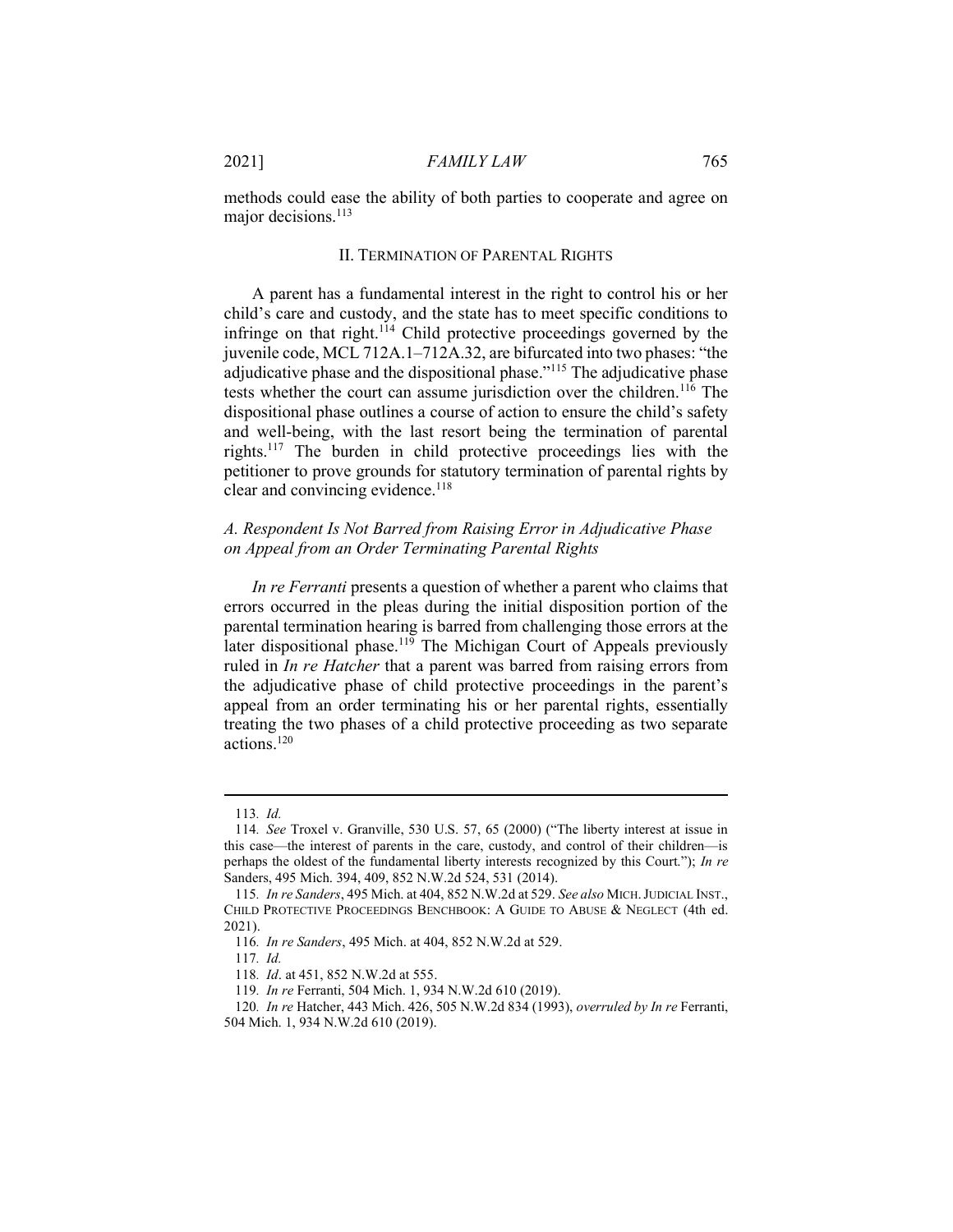In Ferranti, the respondent-parents had several children, but their youngest required special medical care due to spina bifida and neurogenic bladder.<sup>121</sup> The Michigan Department of Health and Human Services (MDHHS) filed a petition to remove the young child from the respondents' care, alleging that the respondents failed to adequately attend to the child's medical needs by missing appointments, failing to refill prescriptions, maintaining a cluttered home that hindered the child's mobility in her wheelchair, and allowing unhygienic conditions that posed health risks to the child.<sup>122</sup> At the pre-adjudication status conference, the respondents admitted they had not refilled several of the child's medications though they could have filled them at no cost.<sup>123</sup> This admission allowed the trial court to exercise jurisdiction over the child.<sup>124</sup> The respondents pled at the initial disposition phase, but the trial court did not explain to the respondents that they were waiving any rights, discuss the consequences of their pleas, or advise the respondents that they could appeal the court's decision to take jurisdiction over the child as required by Michigan Court Rule (MCR) 3.971.<sup>125</sup>

In the dispositional phase, the trial court conducted an in-camera interview of the child but made no record and conducted a visit of the family's home.<sup>126</sup> The trial court ultimately terminated the parental rights as to the youngest child under the two statutory grounds of MCL  $712A.19b(3)(c)(i)$  and MCL  $712A.19(3)(g)$ , determining that both grounds were satisfied by clear and convincing evidence because of the unhygienic household circumstances and lack of, or inability to create, hygienic conditions.<sup>127</sup>

The respondent-parents appealed based on the trial court's failure to advise the respondent-parents of their rights before taking their pleas and the trial court's dubious ability to fairly decide the termination as a result of an unrecorded visit to the family home and in-camera interview with the child.<sup>128</sup> The court of appeals affirmed the trial court, holding that the ruling in Hatcher prohibited it from considering the respondents' claim that the trial court violated their due process rights by failing to advise them of the consequences of their pleas.<sup>129</sup> Further, the court of appeals held that the home visit did not violate their due process rights and that the

126. Id. at 12, 934 N.W.2d at 615.

- 127. Id.
- 128. Id.
- 129. Id.

<sup>121</sup>. In re Ferranti, 504 Mich. at 8, 934 N.W.2d at 613.

<sup>122</sup>. Id.

<sup>123</sup>. Id.

<sup>124</sup>. Id.

<sup>125</sup>. Id. at 8–12, 934 N.W.2d at 613–14.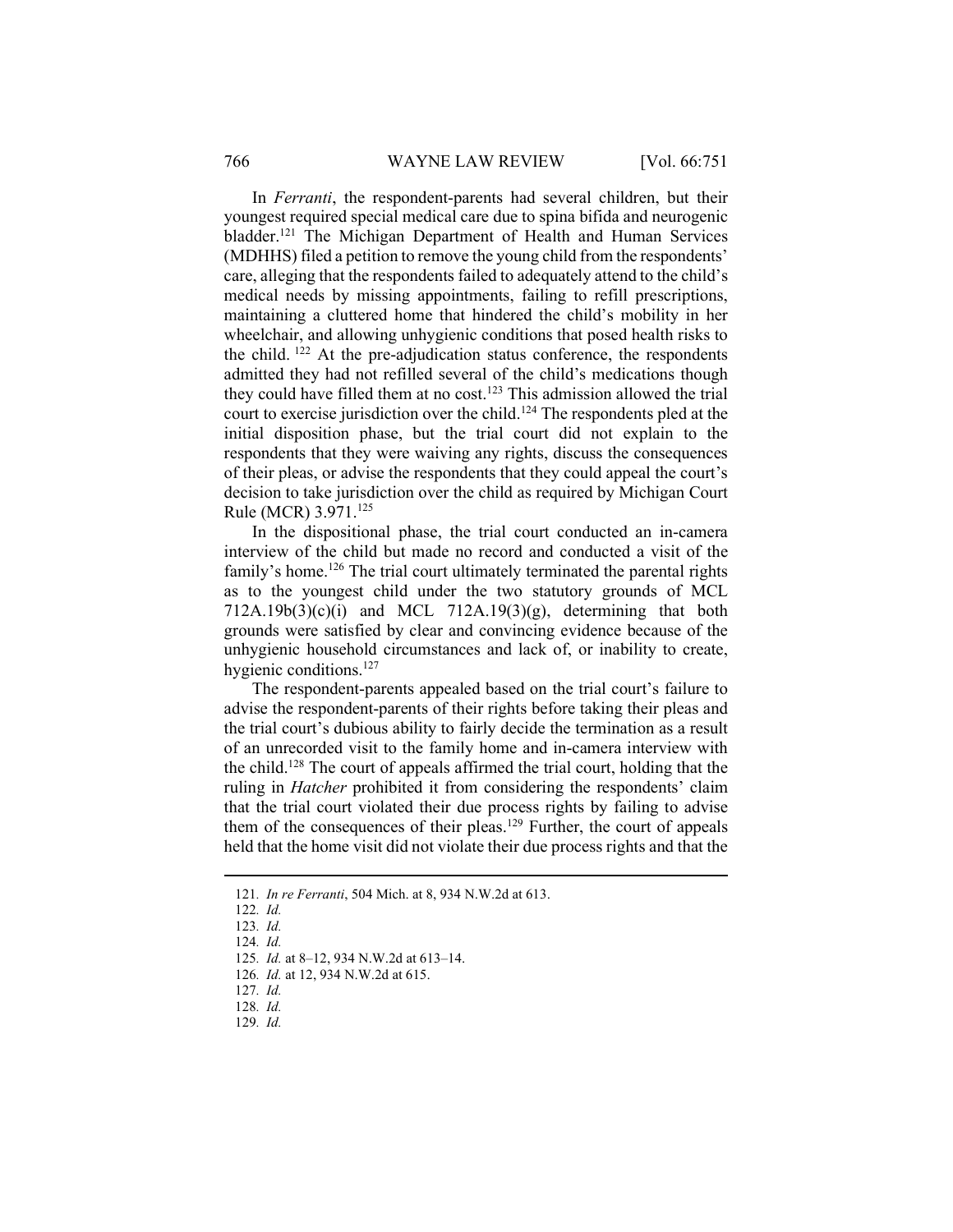respondents waived their claim that the in-camera interview was in error.<sup>130</sup>

The Michigan Supreme Court disagreed with the appellate court, and as a preliminary matter, it abrogated *Hatcher*.<sup>131</sup> In so overruling, the court noted that the Hatcher rule prevented the respondent-parents from challenging the undisputed defects in their pleas, which gave the court jurisdiction to determine their rights in a termination hearing, when challenging the order terminating their parental rights.<sup>132</sup> The Michigan Supreme Court indicated that Hatcher represented a "foundational mistake" in applying the rule that a court's exercise of jurisdiction cannot be collaterally attacked in a second proceeding.<sup>133</sup> The court also noted that although termination proceedings have an adjudicative and dispositional phase, they are nonetheless one single, continual proceeding.<sup>134</sup> The court vacated the trial court's order of adjudication in Ferranti based on the respondent-parents' challenge to the plea.<sup>135</sup>

The Due Process Clause "requires that, for a plea to constitute an effective waiver of a fundamental right, the plea must be voluntary and knowing."<sup>136</sup> MCR 3.971(C)(1) and MCR 3.971(B) reflect this due process guarantee.<sup>137</sup> The way the trial court assumed jurisdiction in Ferranti violated the respondents' due process rights, and therefore, the court's ruling was plain error and affected the respondents' substantive rights.<sup>138</sup>

Additionally, the Michigan Supreme Court found that the trial court violated the respondent's due process rights by conducting an unrecorded in-camera interview of the child.<sup>139</sup> Consequently, the case was remanded to the trial court with a different judicial assignment.<sup>140</sup>

Justice Markman dissented, disagreeing that Hatcher needed to be overruled since it stood for the proposition that, for the sake of finality, an adjudication could not be collaterally attacked following an order

<sup>130</sup>. Id.

<sup>131</sup>. Id. at 26, 934 N.W.2d at 622.

<sup>132</sup>. Id. at 29, 934 N.W.2d at 624.

<sup>133</sup>. Id. at 22, 934 N.W.2d at 620.

<sup>134</sup>. Id.

<sup>135</sup>. Id. at 30, 934 N.W.2d at 625.

<sup>136</sup>. Id. at 22, 934 N.W.2d at 620.

<sup>137</sup>. Id.

<sup>138</sup>. Id. at 30, 934 N.W.2d at 625.

 <sup>139.</sup> See In re H.R.C., 286 Mich. App. 444, 781 N.W.2d 105 (2009). The Michigan Court of Appeals held that "the use of unrecorded, in camera interviews in termination proceedings violates the parents' due process rights" and consequently vacated the court's order terminating parental rights and remanded the case to a different trial judge. Id. at 455, 781 N.W.2d at 113.

<sup>140</sup>. In re Ferranti, 504 Mich. at 36, 934 N.W.2d at 628.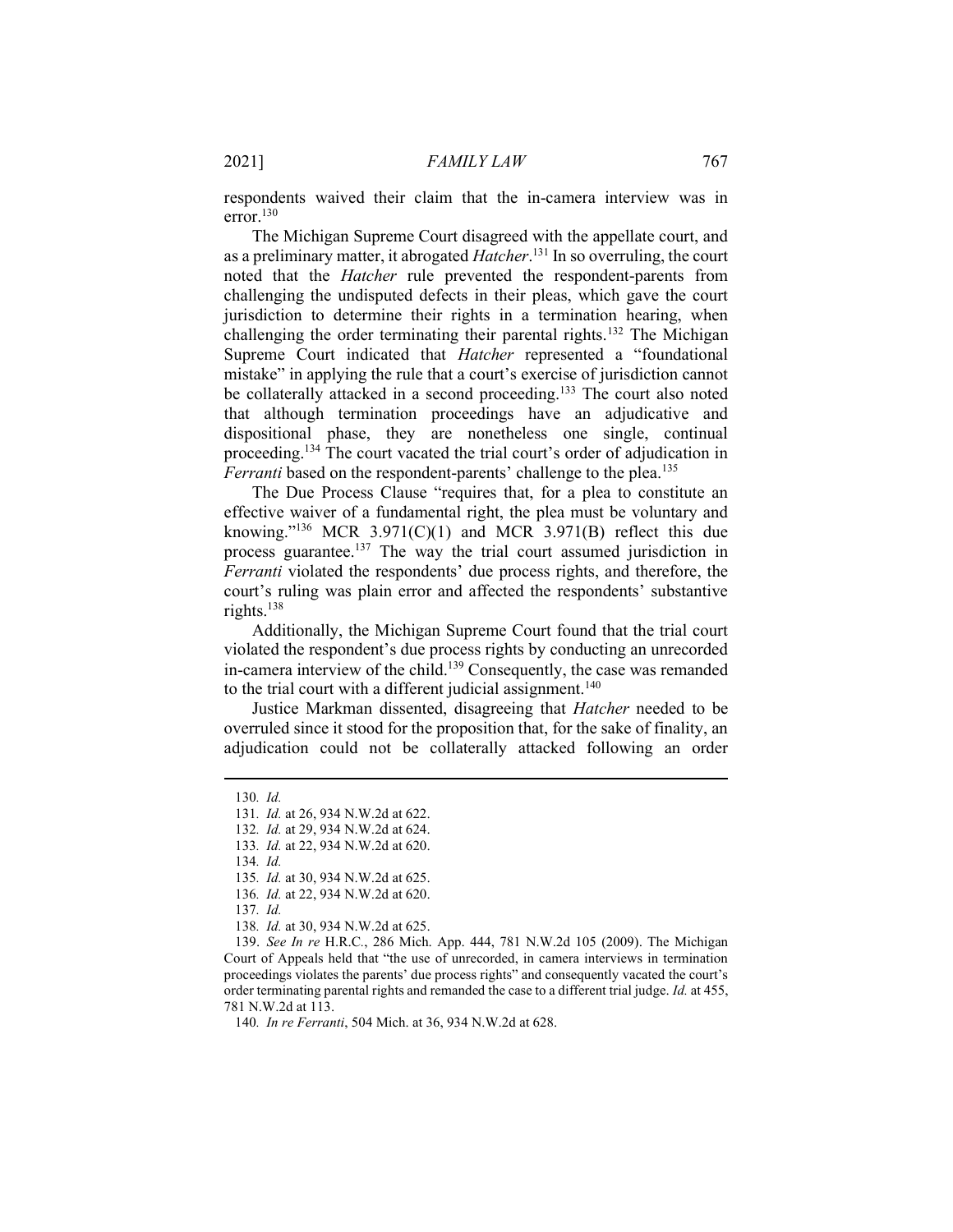terminating parental rights where the adjudication was not attacked until after the respondents' parental rights were terminated in the disposition phase.<sup>141</sup> Justice Markman was notably concerned with the real-world implication of the majority's holding, stating that it would lead to "wasted time, money, resources . . . but most importantly it would risk disrupting whatever progress and rehabilitation the children might have made during that time."<sup>142</sup> Yet, in this case, the result would likely be the same: the termination of parental rights.<sup>143</sup> Additionally, Justice Markman pondered the majority's choice to overrule Hatcher when it had just amended its court rules to require the trial court to advise parents of their rights to appeal the initial dispositional order and of their inability to challenge it after their rights have been terminated, aside from two exceptions.<sup>144</sup>

In In re Baham, the respondent-mother was incarcerated when she gave birth to a baby girl.<sup>145</sup> At the time of the child's birth, the respondentmother still had five years until her earliest release date, but she did not have a clear plan for the present placement of the infant, although she had three potential plans.<sup>146</sup> MDHHS filed a petition seeking custody of the infant while she was still in the hospital. $147$  The respondent entered a plea of admission to allegations in the petition. The trial court found that, based on the plea, it had a statutory basis to assume jurisdiction of the infant, who had been temporarily placed with the respondent's brother.<sup>148</sup> The respondent was provided with a case services plan, which she fully complied with and made remarkable progress on while she was incarcerated.<sup>149</sup> Despite this, the trial court found statutory grounds existed to terminate the respondent-mother's parental rights and that termination was in the infant's best interests.<sup>150</sup>

The respondent challenged the finding of jurisdiction, but she did not challenge it until after the dispositional phase and the court's order to terminate her parental rights.<sup>151</sup> Applying the plain-error standard from  $In$ re Ferranti, the court of appeals found that the trial court could exercise jurisdiction under MCL 712A.2(b) based on the respondent's testimony

- 145. In re Baham, 331 Mich. App. 737, 742, 954 N.W.2d 529, 532 (2020).
- 146. Id. at 742, 954 N.W.2d at 532–33.
- 147. Id., 954 N.W.2d at 533.
- 148. Id. at 742–43, 954 N.W.2d at 533.
- 149. Id. at 743–744, 954 N.W.2d at 533–34.
- 150. Id. at 744, 954 N.W.2d at 534.
- 151. Id. at 744–45, 954 N.W.2d at 534.

<sup>141</sup>. Id. at 36–57, 934 N.W.2d at 628–39.

<sup>142</sup>. Id. at 50, 934 N.W.2d at 635.

<sup>143</sup>. Id.

<sup>144</sup>. Id. at 36, 934 N.W.2d at 628.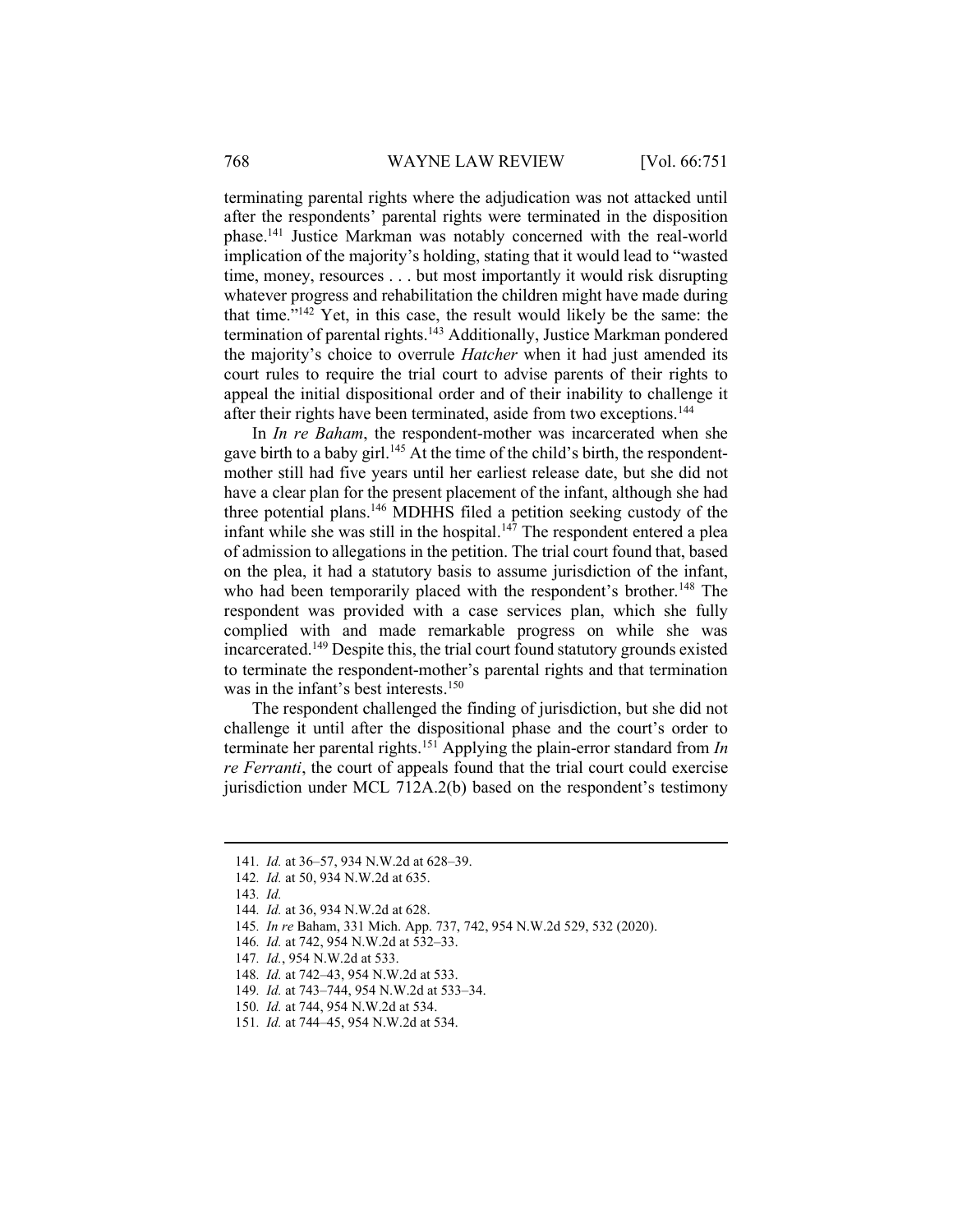that she did not have an appropriate plan for the infant's care.<sup>152</sup> The court went further, noting that even if the respondent could show plain error, she could not establish how that plain error affected her substantial rights.<sup>153</sup> When the respondent-mother argued that the trial court erred by finding statutory grounds to terminate her parental rights, the court of appeals found the evidence insufficient to establish by clear and convincing evidence that the three conditions found in MCL 712A.19b(3)(h) were met to terminate her parental rights.<sup>154</sup> Under this statute, termination is proper when:

The parent is imprisoned for such a period that the child will be deprived of a normal home for a period exceeding [two] years, and the parent has not provided for the child's proper care and custody, and there is no reasonable expectation that the parent will be able to provide proper care and custody within a reasonable time considering the child's age.<sup>155</sup>

While it was clear that the respondent-mother would be imprisoned for a period exceeding two years, the respondent's inability to *personally* care for the child was not dispositive because she provided for the child's proper care and custody by placing him with her brother.<sup>156</sup> Further, the respondent-mother's strict adherence to the case services plan and the progress she made in prison meant there was insufficient evidence to show the third requirement—that there is no reasonable expectation that the parent will be able to provide for proper custody and care—had been met.<sup>157</sup> There was also insufficient evidence to show that there was a reasonable likelihood that the infant would be harmed if returned to the respondent's care, under MCL 712A.19b(3)(h), based on the progress that the respondent made in prison.<sup>158</sup> Determining that the trial court clearly erred when it found statutory grounds to terminate the respondent's parental rights under MCL 712A.19b(3)(h) and (j), the court vacated the trial court's termination order.<sup>159</sup>

In a concurring/dissenting opinion, Judge Gleicher found error with the circuit court taking jurisdiction in the first place; the child was not "without proper care or custody" at the time of the adjudication hearing,

153. Id.

<sup>152</sup>. Id. at 745, 954 N.W.2d at 534.

<sup>154</sup>. Id. at 758, 954 N.W.2d at 541.

<sup>155</sup>. Id. at 753, 954 N.W.2d at 538.

<sup>156</sup>. Id. at 754, 954 N.W.2d at 539.

<sup>157</sup>. Id. at 755, 954 N.W.2d at 539–40.

<sup>158</sup>. Id. at 758–59, 954 N.W.2d at 541.

<sup>159</sup>. Id. at 759, 954 N.W.2d at 541.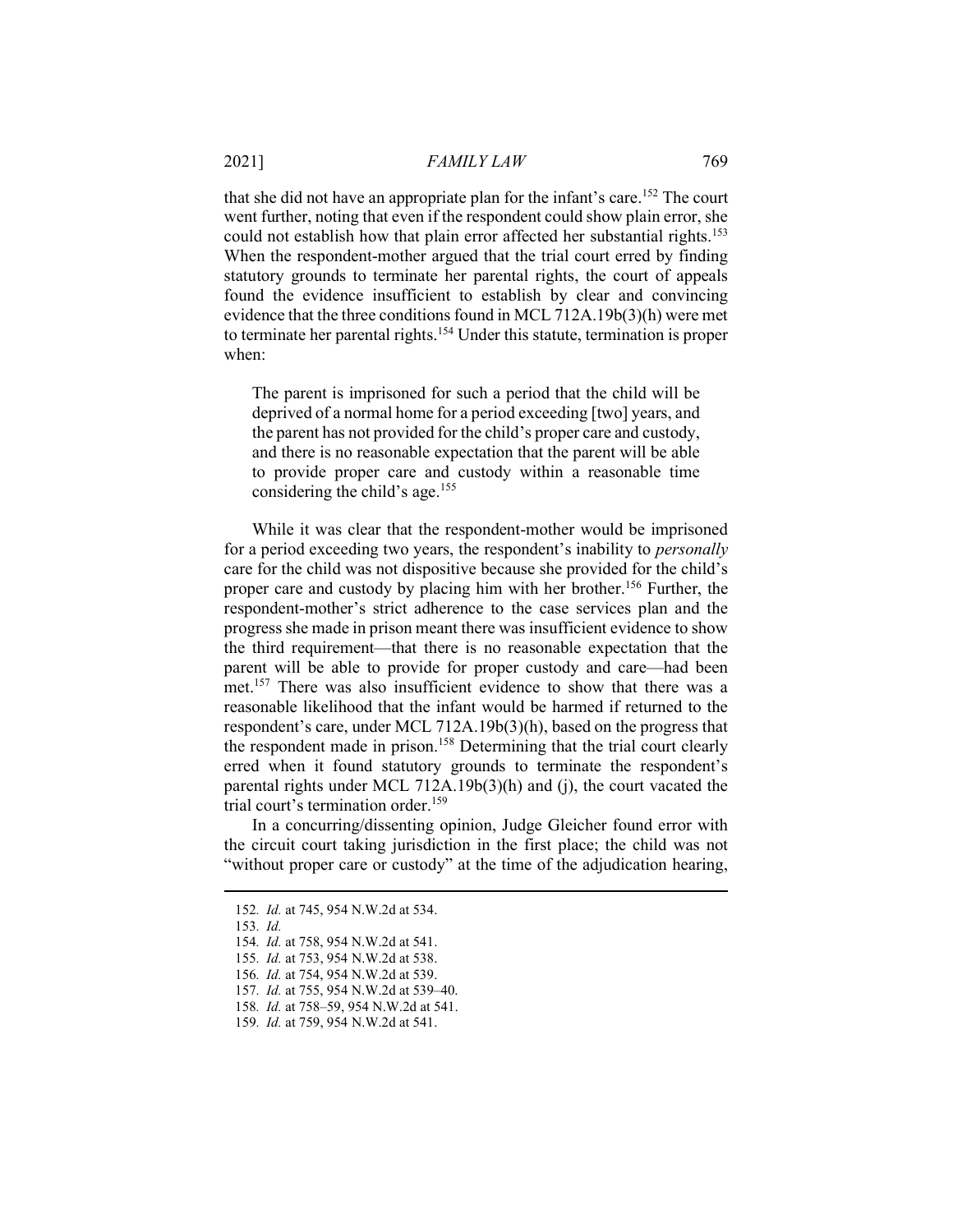being in the care of the respondent's brother. That fact should have precluded a finding of jurisdiction.<sup>160</sup> Judge Gleicher noted that "a plea of admission" by the respondent did not excuse a court "of its responsibility to verify a plea's accuracy[,]" citing MCR 3.971(D)(2).<sup>161</sup>

## B. A Plea Made at the Adjudicative Phase Must Meet Due Process Guarantees to Be Knowing and Voluntary

The importance of a "knowing" plea under the Due Process Clause to ensure proper jurisdiction of the court in the adjudicative phase of a child protective proceeding cannot be overstated. For the court to exercise jurisdiction over the child and the respondent-parents, either the respondent-parent must enter a plea of admission or of no contest to the allegations in the petition or the MDHHS must provide proof that the allegations in the petition satisfy statutory grounds at trial.<sup>162</sup> This step is crucial because it "protects the parents from the risk of erroneous deprivation of their parental rights" and divests a parent of his or her constitutional right to parent the child.<sup>163</sup>

Distinguishing *Ferranti*, the Michigan Court of Appeals in *In re* Pederson found that while the trial court erred in not advising the respondent-parents that their pleas could be used to terminate their parental rights, the respondents failed to establish how that error was outcome-determinative.<sup>164</sup> In *Pederson*, the trial court gave the respondent-parents an abbreviated advice of rights regarding the effect of their pleas to the jurisdiction on a petition to terminate their parental rights.<sup>165</sup> The respondent-parents' rights were subsequently terminated on a supplemental petition, which used their pleas for the purpose of establishing jurisdiction.<sup>166</sup> Applying the plain-error standard to unpreserved claims in child protective proceedings, the court of appeals held that the trial court erred in not advising, as required by MCR 3.971, the parents that their pleas to jurisdiction could later be used in a termination proceeding.<sup>167</sup> However, despite this error, under the plainerror test's prejudice prong, the respondent-parents failed to prove that the

<sup>160</sup>. Id. at 767, 954 N.W.2d at 546. (Gleicher, J., concurring in part and dissenting in part).

<sup>161</sup>. Id. at 773, 954 N.W.2d at 548.

<sup>162</sup>. See MICH. CT. RS. 3.971, 3.972.

<sup>163</sup>. In re Sanders, 495 Mich. 394, 405, 852 N.W.2d 524, 529 (2014).

<sup>164</sup>. In re Pederson, 331 Mich. App. 445, 466, 951 N.W.2d 704, 716 (2020).

<sup>165</sup>. Id. at 448–49, 951 N.W.2d at 707.

<sup>166</sup>. Id. at 451, 951 N.W.2d at 709.

<sup>167</sup>. Id. at 467, 951 N.W.2d at 717.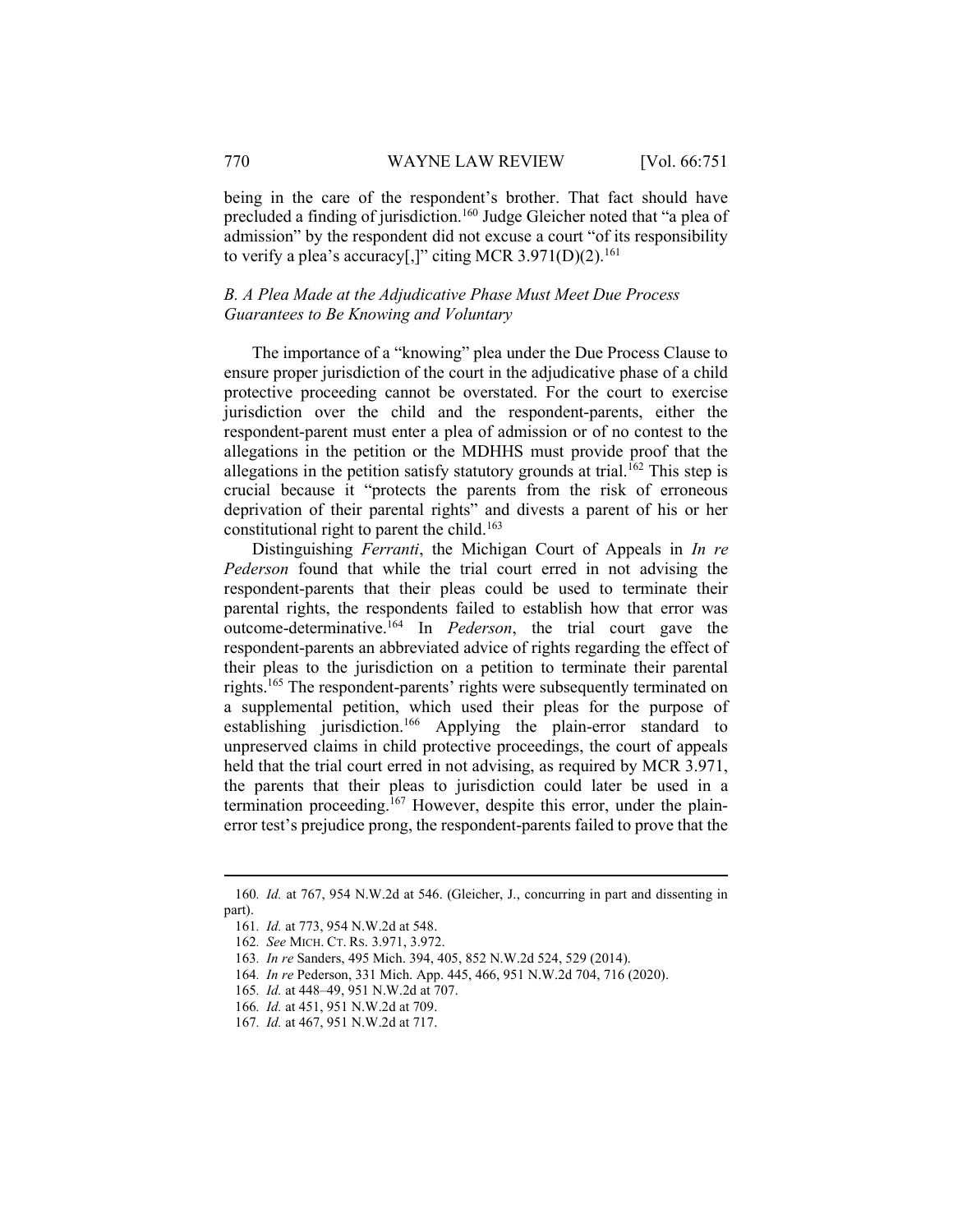error was outcome-determinative.<sup>168</sup> Unlike *In re Ferranti*, in which a complete lack of advisement tainted the entire adjudicative phase, here, the respondents were informed of most of their rights.<sup>169</sup> Most notably, the respondents were advised that if they failed to comply with the case service plans, their rights could be terminated. $170$ 

# C. The Doctrine of Anticipatory Neglect Does Not Automatically Authorize a Court to Assume Jurisdiction over All Children

Is once a bad parent, always a bad parent really the case? The court in In re Kellogg answered in the negative.<sup>171</sup> "The fundamental liberty interest of natural parents in the care, custody, and management of their child does not evaporate simply because they have not been model parents . . . .<sup>"172</sup> In *Kellogg*, MDHHS filed a petition to remove both of the respondent-mother's children, which focused almost exclusively on allegations of improper care and custody regarding the older child.<sup>173</sup> As it related to the younger child, the petition asserted only that the respondent had become verbally aggressive with the young child and could not regulate her emotional state when responding to him.<sup>174</sup> The trial court assumed jurisdiction over both children, and the respondent-mother appealed, arguing that the trial court erred in finding ground to take jurisdiction over the younger child.<sup>175</sup>

The Michigan Court of Appeals agreed, finding no independent factual basis for the trial court to assume jurisdiction over the younger child based on its jurisdiction over the older child.<sup>176</sup> The assumption of jurisdiction over one minor child does not automatically mean there are statutory grounds for jurisdiction over a second child.<sup>177</sup> The petitioner, MDHHS, argued for jurisdiction over the younger child, using the respondent-mother's overall mental health, her yelling and swearing at the younger child, her neglect of the younger child's educational needs, her failure to provide the younger child with consistent rules and routine, and her difficultly managing the younger child's wants.<sup>178</sup> However, the court

<sup>168</sup>. Id. at 470, 951 N.W.2d at 718.

<sup>169</sup>. Id.

<sup>170</sup>. Id. at 471, 951 N.W.2d at 719.

<sup>171</sup>. In re Kellogg, 331 Mich. App. 249, 952 N.W.2d 544 (2020).

<sup>172</sup>. Id. at 258, 952 N.W.2d at 549 (quoting Santosky v. Kramer, 455 U.S. 745 (1982)).

<sup>173</sup>. Id. at 251–52, 952 N.W.2d at 545–46.

<sup>174</sup>. Id. at 252, 952 N.W.2d at 546.

<sup>175</sup>. Id. at 253, 952 N.W.2d at 546.

<sup>176</sup>. Id. at 258–59, 952 N.W.2d at 549.

<sup>177.</sup> *Id.* at 254, 952 N.W.2d at 546–47.

<sup>178</sup>. Id. at 255, 952 N.W.2d at 547.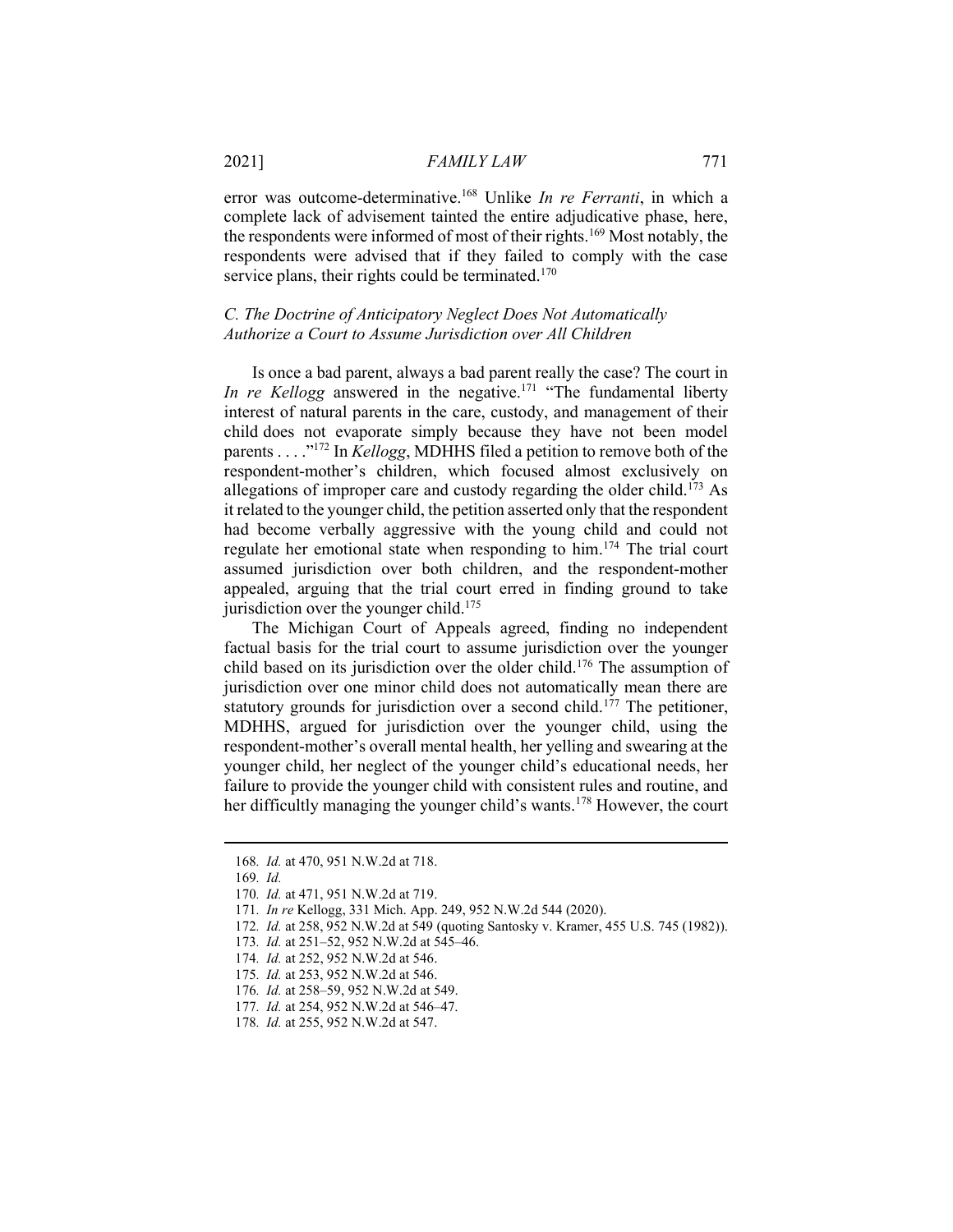of appeals determined that a yelling parent, standing alone, does not prove a parent's lack of fitness under MCL 712A.2(b) because it fails to show a substantial risk to the child's mental well-being and does not establish that the child's home environment is unfit.<sup>179</sup> Even under the doctrine of anticipatory neglect, the trial court had an insufficient basis to establish jurisdiction.<sup>180</sup> The doctrine of anticipatory neglect recognizes that the way parents treat one child may be probative of how they may treat other children.<sup>181</sup> While the court did not overturn the doctrine, it instead elucidated that it is not always sufficient to demonstrate a parent's lack of fitness.<sup>182</sup> Specifically, differences between the children diminish the probative value of using the doctrine.<sup>183</sup> The court in Kellogg found the following factors did not warrant a finding of jurisdiction based on anticipatory neglect: (i) there was a nine-year age difference between the older child and younger child; (ii) the older child had markedly different needs from the younger child due to mental injury and additional traumas; and (iii) the respondent did not treat the children equally and showed clear favoritism toward the younger child and had a better bond with the younger child.<sup>184</sup> Given the substantial differences between the two children, the court found that the doctrine was not sufficient to establish jurisdiction in this case over the younger child.<sup>185</sup>

# D. Petitioner Bears the Challenging Burden of Proof in Parental Termination Cases for a Reason

The Michigan Supreme Court in *In re Curry* recognized the demanding evidentiary standard and burden of proof when it reversed the trial court's termination of the respondent-parent's parental rights of three minor children.<sup>186</sup> The court based its decision on one child's affirmative response to a leading question in a forensic interview, concluding that the respondent-father had sexually abused her and that the respondent-mother threatened the children with punishment if they discussed the allegation.<sup>187</sup> Having previously been remanded to the trial court, the trial court held an evidentiary hearing and again terminated the respondent-parents' parental

<sup>179</sup>. Id. at 256–57, 952 N.W.2d at 546.

<sup>180</sup>. Id. at 258–61, 952 N.W.2d at 549–50.

<sup>181</sup>. Id. at 259, 952 N.W.2d at 549.

<sup>182</sup>. Id. at 259–61, 952 N.W.2d at 549–50.

<sup>183</sup>. Id.

<sup>184</sup>. Id.

<sup>185</sup>. Id.

<sup>186</sup>. In re Curry, 505 Mich. 989, 938 N.W.2d 735 (2020).

<sup>187</sup>. Id., 938 N.W.2d at 736.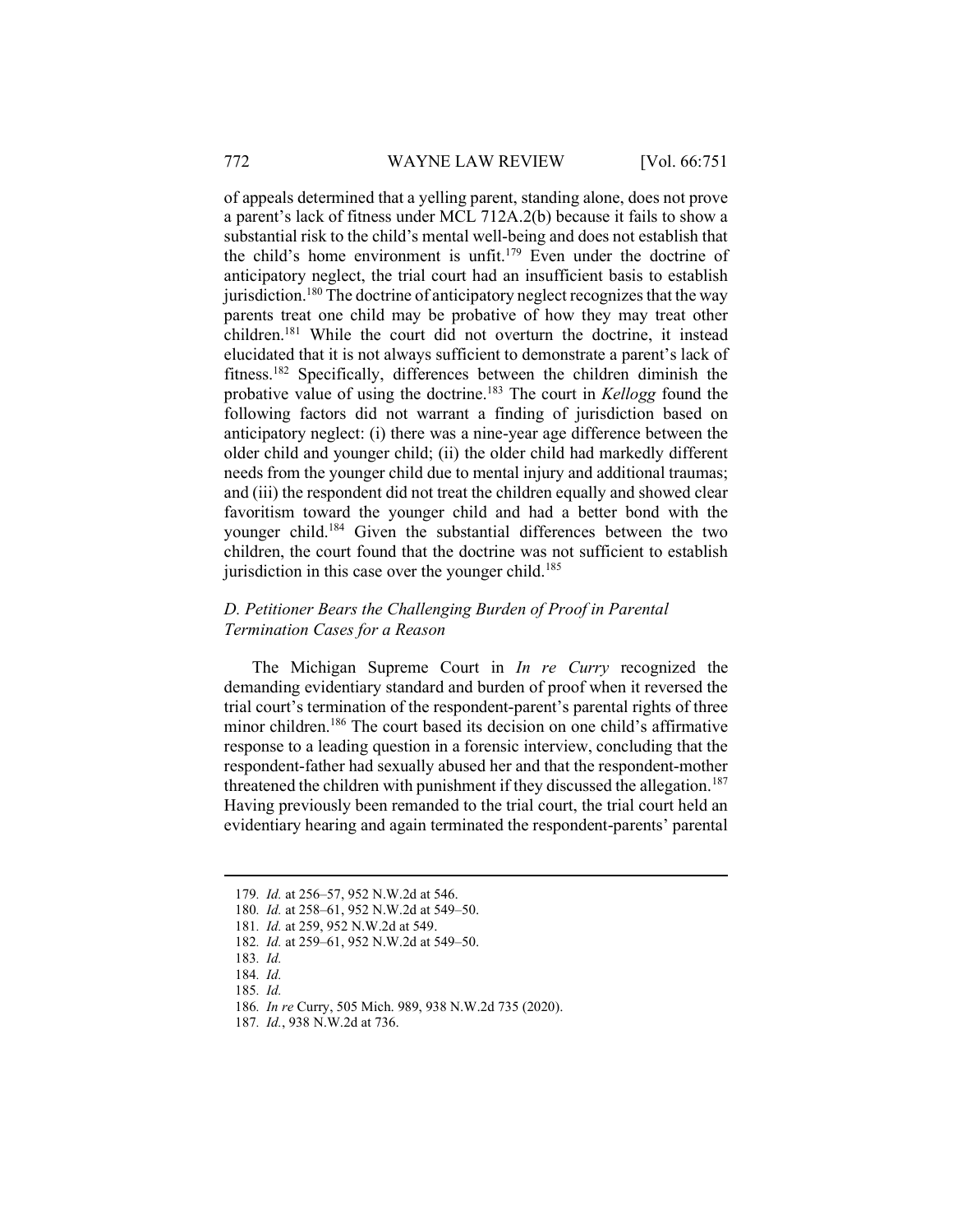rights.<sup>188</sup> Although the court of appeals correctly applied the clear and convincing evidence standard in the appeal, the Michigan Supreme Court stated that a review of the entire record left it with a definite and firm conviction that a mistake had been made.<sup>189</sup>

The statutory grounds for termination of both parents' rights based on allegations that a child had been sexually assaulted were simply not established.<sup>190</sup> The decision to terminate the parents' rights was based on two open-ended questions and one leading question posed to the threeyear-old and a statement made by the six-year-old that they would be punished for discussing the allegations.<sup>191</sup> The trial court incorrectly placed the burden on the respondent-father to explain why the three-yearold had made the statement.<sup>192</sup> Furthermore, although the mother had stated the children would receive a "whooping" if they talked about the allegations, the court noted that this was a six-year-old child's "hearsay" accounts. It was unclear whether the statements made were an actual attempt to thwart the investigation into the allegations.<sup>193</sup>

## E. Relevancy and Weight of Medical Marijuana and Alcohol Use in Termination Cases

The use of medical marijuana by a parent does not equate to automatic risk of harm to the child sufficient to terminate that parent's rights.<sup>194</sup> The parental termination proceedings of In re Richardson started when the infant tested positive for the presence of marijuana at birth.<sup>195</sup> The respondent-mother's rights to her two older children had already been terminated due to substance abuse and methamphetamine production.<sup>196</sup> MDHHS filed a petition, claiming the mother had failed to benefit from MDHHS services, had knowingly used marijuana while pregnant, and had placed the newborn at an unreasonable risk of harm through her substance abuse during pregnancy.<sup>197</sup> Contemporaneous with the termination proceedings, the respondent-mother began a self-initiated inpatient substance abuse treatment program, enrolled in a parenting class, and

<sup>188</sup>. Id., 938 N.W.2d at 737.

<sup>189</sup>. Id.

<sup>190</sup>. Id., 938 N.W.2d at 737–38.

<sup>191</sup>. Id., 938 N.W.2d at 738.

<sup>192</sup>. Id.

<sup>193</sup>. Id.

<sup>194</sup>. In re Richardson, 329 Mich. App. 232, 253 (2019).

<sup>195</sup>. Id. at 235.

<sup>196</sup>. Id.

<sup>197</sup>. Id.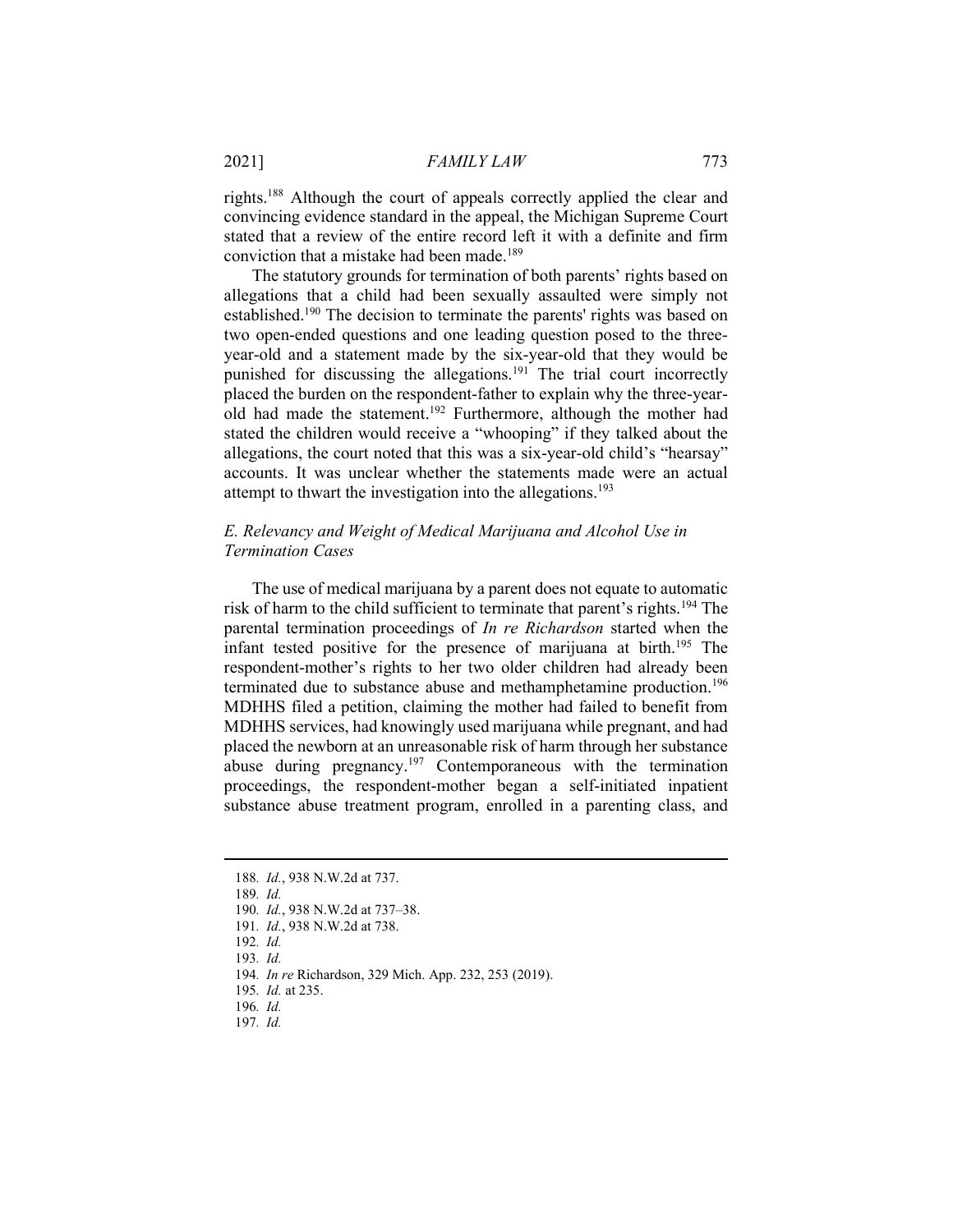started getting her seizures under control through medication rather than the use of medical marijuana.<sup>198</sup>

At the initial hearing, the mother admitted that she had not previously been working with a neurologist because the medical marijuana was alleviating her seizures, but she wanted her baby back, so she would "play the battle with medication."<sup>199</sup> The referee heard testimony from two doctors about the proper usage of marijuana to treat seizures and from the mother about the necessity of medical marijuana.<sup>200</sup> Despite this testimony, the referee ordered that the marijuana usage stop, even though there were no incidents during the respondent-mother's parenting time. $^{201}$ The referee further concluded that the respondent-mother was using her seizures as a pretense to use marijuana.<sup>202</sup> The respondent-parents' parental rights were terminated under MCL 712A.19b(3)(c)(i) and MCL  $712A.19b(3)(g).<sup>203</sup>$  However, on appeal, the court of appeals noted that the referee placed far too great an emphasis on the respondent-mother's consumption of medical marijuana without explaining whether the continued marijuana use had any actual negative effect on her parenting ability, absent supporting evidence.<sup>204</sup> During her parenting-time visits, the respondent-mother acted appropriately and never appeared impaired. In the absence of medical marijuana, the respondent-mother's seizures may have worsened, impairing her parenting ability.<sup>205</sup> The court of appeals stated that the referee adhered to his "preconceived opinions" on marijuana and that it is not the mere undesirable acts of parents that justify terminating their parental rights but rather there must be an actual showing of harm or risk to the children resulting from these acts.<sup>206</sup> The Michigan Medical Marihuana Act<sup>207</sup> explicitly states, "[a] person shall not be denied custody or visitation of a minor for acting in accordance with [this] act, unless the person's behavior is such that it creates an unreasonable danger to the minor that can be clearly articulated and substantiated."<sup>208</sup>

During the proceedings, MDHHS also modified its petition to include the respondent-father, who at the time of the petition had been incarcerated but was released from incarceration by the time of the final disposition

200. Id. at 244–45.

202. Id.

<sup>198</sup>. Id. at 238.

<sup>199</sup>. Id. at 238–39.

<sup>201</sup>. Id. at 246.

<sup>203</sup>. Id. at 248.

<sup>204</sup>. Id. at 248–50.

<sup>205</sup>. Id. at 252.

<sup>206</sup>. Id. at 253.

 <sup>207.</sup> MICH. COMP. LAWS §§ 333.26421–333.26430 (2008).

<sup>208</sup>. In re Richardson, 329 Mich. App. at 247.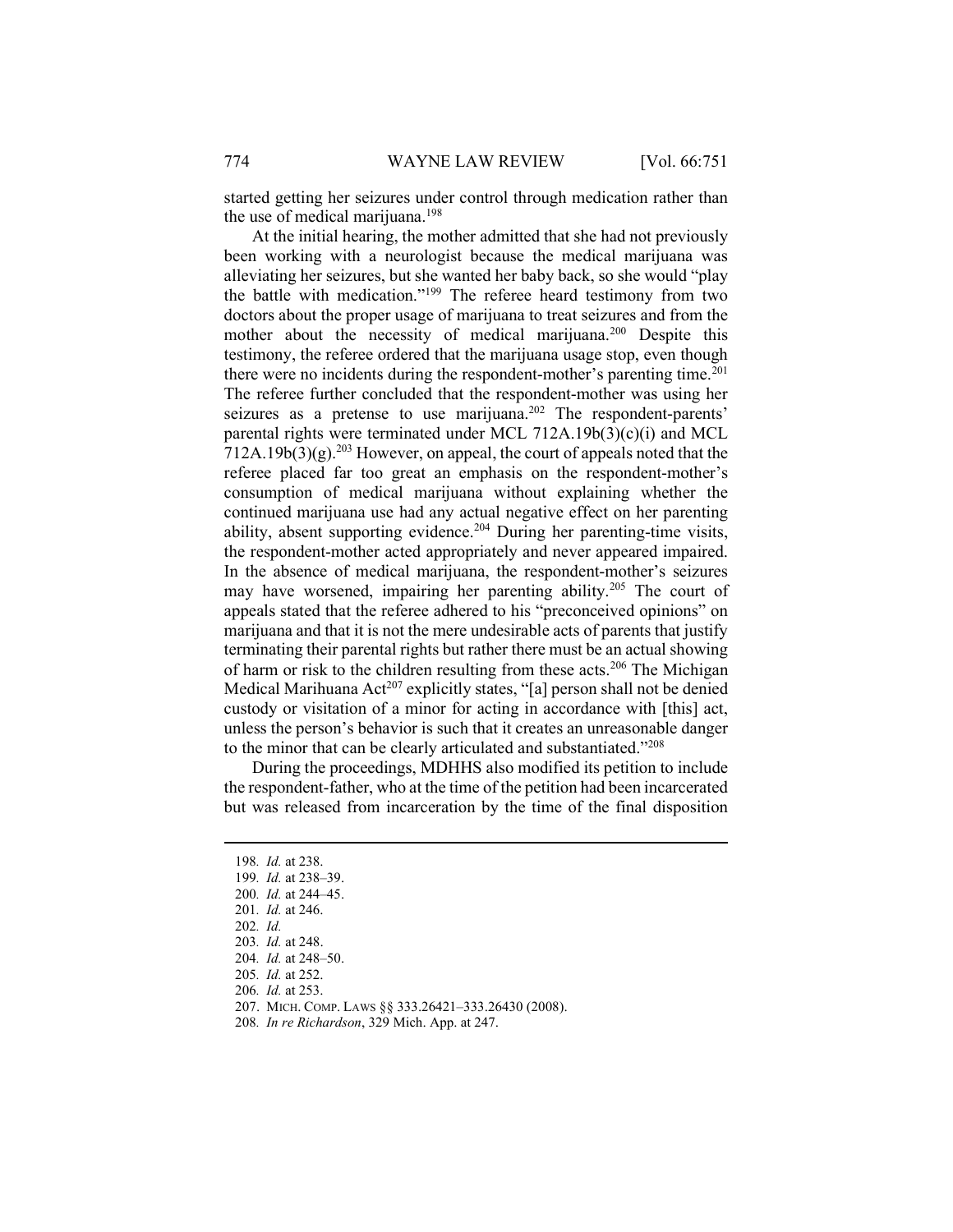#### 2021] FAMILY LAW 775

hearing.<sup>209</sup> As to the termination of the father's parental rights, the court of appeals held that the record did not support terminating the father's parental rights, especially on the basis of the mother's marijuana use. $210$ While the trial court found fault with the father for working demanding hours upon his release from prison, the appellate court disagreed. The court of appeals called it a "Catch-22" for parents in child protective proceedings, where they are considered neglectful if they have inadequate employment or if the employment is inflexible, without considering the nature of employment for which the parent might be qualified.<sup>211</sup>

While the court of appeals vacated the termination of both parents' rights in Richardson, which involved the use of marijuana, the court upheld the termination of a mother's parental rights in *Rippy*, where the infant was born with fetal alcohol syndrome.<sup>212</sup> Notably, the court of appeals in Rippy held that the trial court was not required to make reasonable efforts to reunite the respondent-mother and the infant before terminating her rights. $213$  The court reasoned that terminating the respondent-mother's parental rights was warranted because the respondent-mother subjected the child to aggravated harm, meeting an exception to reunification efforts under MCR 3.977(E).<sup>214</sup> The motherrespondent argued that a guardianship should have been established for the infant and that the grandmother was willing to serve as guardian.<sup>215</sup> The court of appeals found no merit in this argument as the facts did not support the trial court considering guardianship under MCL  $712A.19a(8).^{216}$  The trial court found that it was in the infant's best interests to terminate the parental rights of the respondent-mother, as the respondent-mother had a long history of alcohol abuse and untreated mental health issues and the infant already had extensive health issues that the respondent-mother could not manage.<sup>217</sup> Further, there was no indication in the record that the grandmother was willing to serve as guardian; there was no petition for guardianship. $218$ 

- 212. In re Rippy, 330 Mich. App. 350, 354, 948 N.W.2d 131, 133 (2019).
- 213. Id. at 359, 948 N.W.2d at 135–36.
- 214. Id. at 358, 948 N.W.2d at 135.
- 215. Id. at 359, 948 N.W.2d at 135–36.
- 216. Id.
- 217. Id. at 360–62, 948 N.W.2d at 136–37.
- 218. Id. at 359, 948 N.W.2d at 135–36.

<sup>209</sup>. Id. at 236, 249.

<sup>210</sup>. Id. at 256.

<sup>211</sup>. Id. at 256 n.13.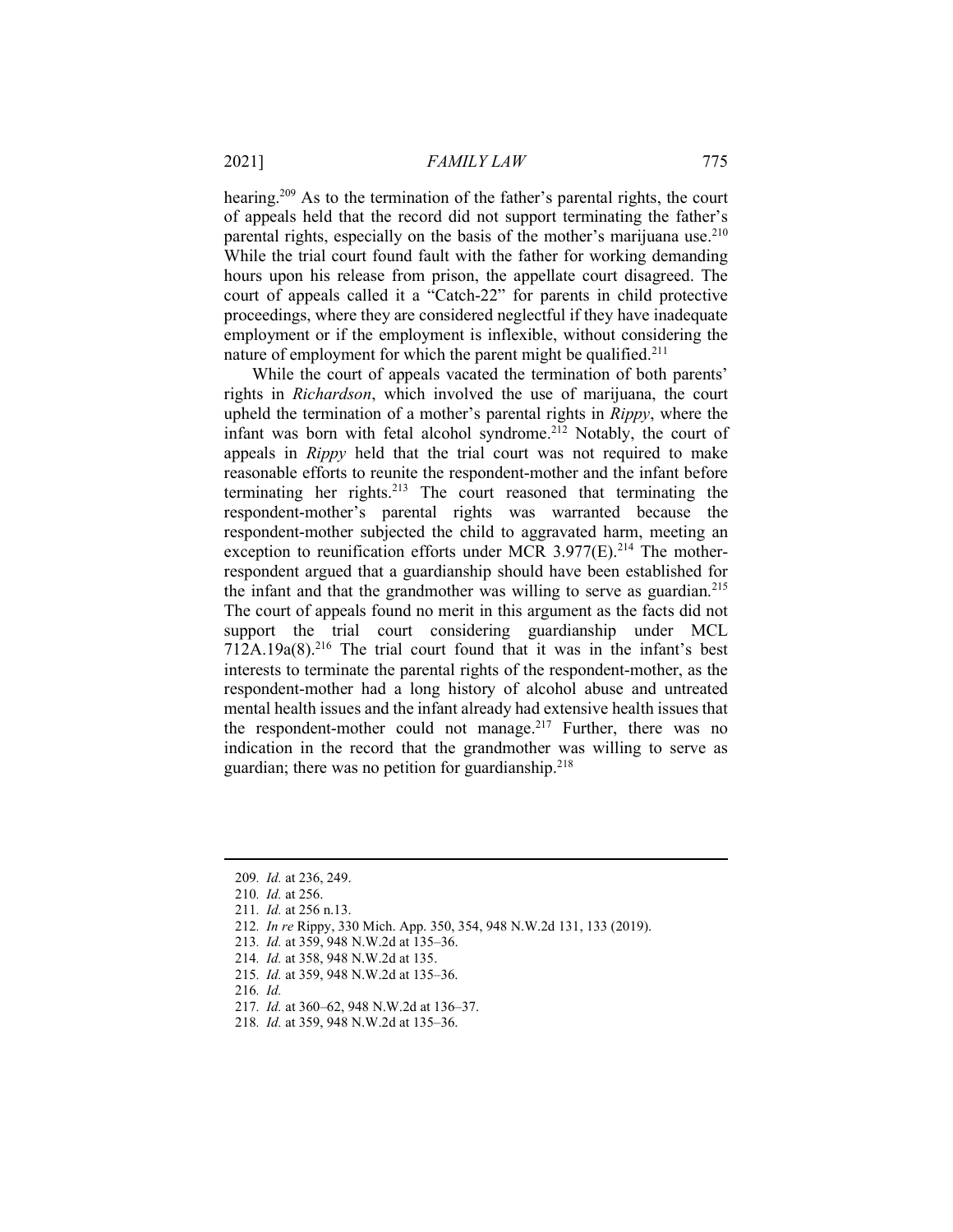#### F. Interplay Between the Adoption Code and Paternity Act

The cases of In re MGR and In re LMB highlight the interplay between the Paternity Act<sup>219</sup> and the Michigan Adoption Code.<sup>220</sup>

The petitioners in *In re MGR* filed an adoption petition four days after the birth of MGR, and the respondent-father subsequently filed a paternity action one month later.<sup>221</sup> The trial court, sua sponte, stayed the adoption proceedings pending resolution of the paternity action.<sup>222</sup> After appeal, the court of appeals directed the trial court to commence and issue an opinion on the adoption hearings, which the trial court did.<sup>223</sup> However, it also subsequently entered an order of filiation one month after the Section  $39^{224}$ opinion over the birth mother's requests to stay the paternity proceedings.<sup>225</sup> The petitioners appealed the Section 39 ruling, and the court of appeals found the ruling appeal moot due to the order of filiation.<sup>226</sup>

The Michigan Supreme Court clarified that although the Paternity Act and Michigan Adoption Code have competing interests, under MCL 710.25(1), "[a]ll proceedings under [the Michigan Adoption Code] shall be considered to have the highest priority and shall be advanced on the court docket so as to provide for their earliest practicable disposition."<sup>227</sup> Adoption proceedings may be stayed only based upon a showing of good cause.<sup>228</sup> The petitioner's appeal was not moot, where the paternity action should have been stayed, pending the resolution of the adoption proceedings, which necessarily included the appeal of the Section 39 opinion.<sup>229</sup> The order of filiation, entered after the appeal of the adoption proceeding was filed, was erroneously entered; the denial of the birth mother's motions to stay constituted an abuse of discretion by the trial court.<sup>230</sup> The Michigan Supreme Court went a step further to vacate the trial court's determination that the putative father should receive

 <sup>219.</sup> MICH. COMP. LAWS §§ 722.711–722.730 (1956).

 <sup>220.</sup> MICH. COMP. LAWS §§ 710.21–710.70 (1999).

<sup>221</sup>. In re MGR, 504 Mich. 852, 852, 928 N.W.2d 184, 185 (2019).

<sup>222</sup>. Id.

<sup>223</sup>. Id.

 <sup>224.</sup> A hearing held under MICH.COMP. LAWS § 710.39 of the Michigan Adoption Code, MICH. COMP. LAWS §§ 710.21–710.70.

<sup>225</sup>. In re MGR, 504 Mich. at 852, 928 N.W.2d at 185.

<sup>226</sup>. Id., 928 N.W.2d at 186.

<sup>227</sup>. Id., 928 N.W.2d at 185.

<sup>228</sup>. See In re MKK, 286 Mich. App. 546, 555, 781 N.W.2d 132, 139 (2009) (citing MICH. COMP. LAWS § 710.25(2)).

<sup>229</sup>. In re MGR, 504 Mich. at 852, 928 N.W.2d at 186.

<sup>230</sup>. Id.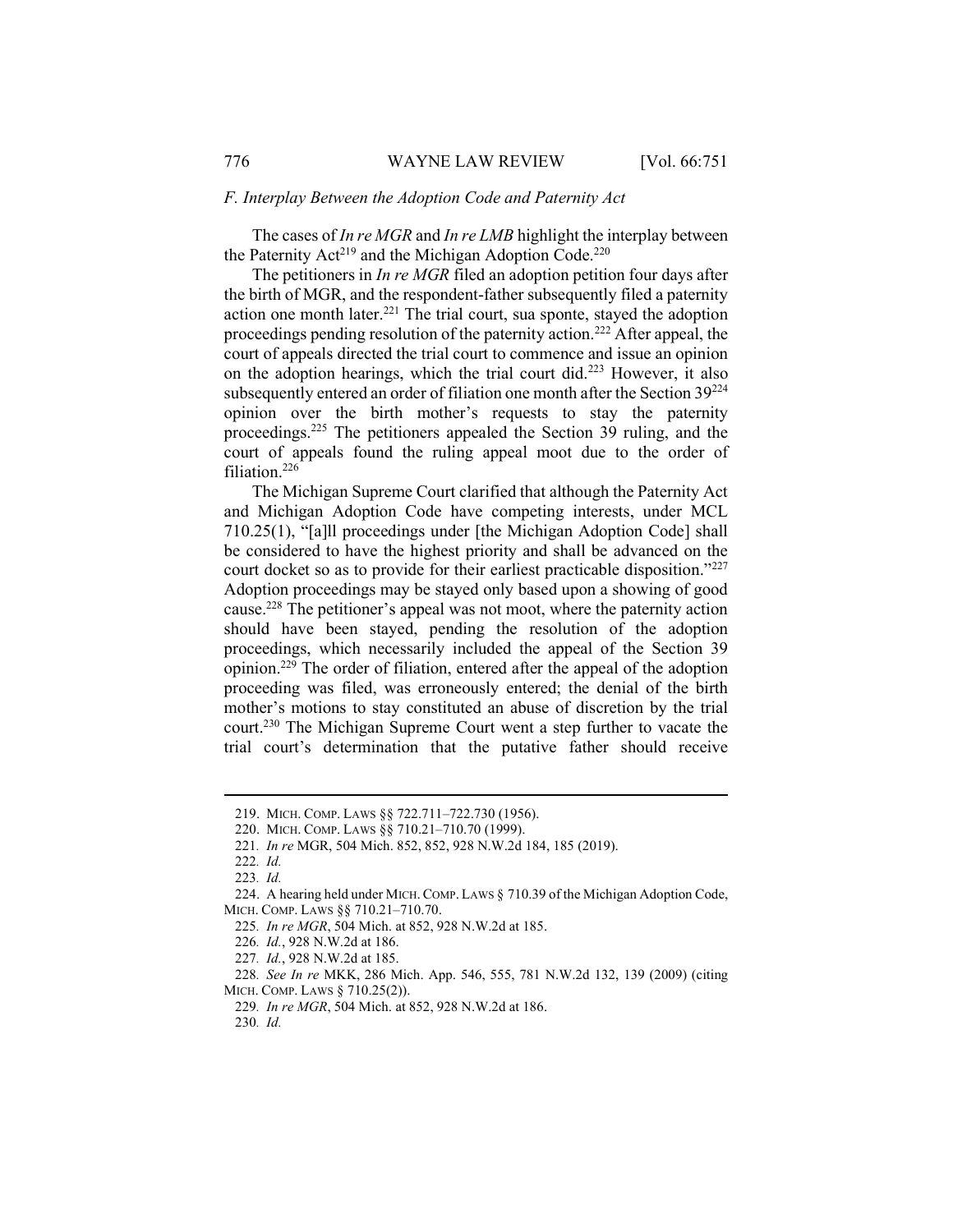protection as a "do something" father under MCL 710.39(2) of the Michigan Adoption Code.<sup>231</sup>

In a concurring opinion, Justice Markman stated he would have taken a stronger approach than the majority opinion, noting that the Legislature's intent was unequivocally clear under MCL 710.25(1) that the adoption proceedings must take priority and that there is no good cause exception because In re  $MKK<sup>232</sup>$  was wrongly decided.<sup>233</sup>

In dissent, Justice Viviano articulated that the father in MGR satisfied the good cause analysis under  $In re MKK$  in that he timely asserted his rights by refusing consent to the adoption proceedings and that his filing of a separate paternity action was not an attempt to thwart the adoption proceeding.<sup>234</sup> Justice Viviano also disagreed with the majority opinion, finding that the respondent-father qualified as a "do something" father and protecting his parental rights under MCL 710.39(2). The respondent-father offered the birth mother a place to live, obtained medical care for the birth mother's daughter, bailed the birth mother out of jail, and called child protective services to ensure the birth mother and unborn child received medical care.<sup>235</sup> MCL 710.39(2) reads that a "do something" father can be established when he has "provided substantial and regular support or care in accordance with the putative father's ability  $\ldots$   $\cdot$ <sup>236</sup> Moreover, Justice Viviano believed the trial court did not abuse its discretion in finding that the respondent-father's actions demonstrated good cause.<sup>237</sup> Notably, Justice Viviano believed that In Re MKK "represents an admirable effort by the [c]ourt of [a]ppeals to balance the competing rights, interests and responsibilities of the parties when determining whether to go forward with the proceedings under the Adoption Code or a case filed under the Paternity Act."<sup>238</sup> Justice Viviano disagreed with the majority and found that the trial court was correct to apply the good-cause analysis from In re MKK. 239

<sup>231</sup>. Id., 928 N.W.2d at 186–87.

<sup>232.</sup> The court of appeals in *In re MKK* analyzed a father's petition to stay the adoption petition pending a ruling in his paternity action under the "good cause" standard, and it found good cause to stay the adoption proceeding. In re MKK, 286 Mich. App. at 546, 563, 781 N.W.2d at 132, 142–43. The MKK court analyzed the interplay between the Adoption Code and Paternity Act and indicated that it was not a constitutional issue but primarily found it to be an issue of statutory construction on a case-by-case basis. Id. at 555, 781 N.W.2d at 138–39.

<sup>233</sup>. In re MGR, 504 Mich. at 852, 928 N.W.2d at 187–88.

<sup>234</sup>. Id. at 859–68, 928 N.W.2d at 191–98.

<sup>235</sup>. Id. at 867, 928 N.W.2d at 196–97.

<sup>236</sup>. Id., 928 N.W.2d at 196.

<sup>237</sup>. Id. at 866, 928 N.W.2d at 195.

<sup>238</sup>. Id. at 862, 928 N.W.2d at 193.

<sup>239</sup>. Id. at 866–67, 928 N.W.2d at 195.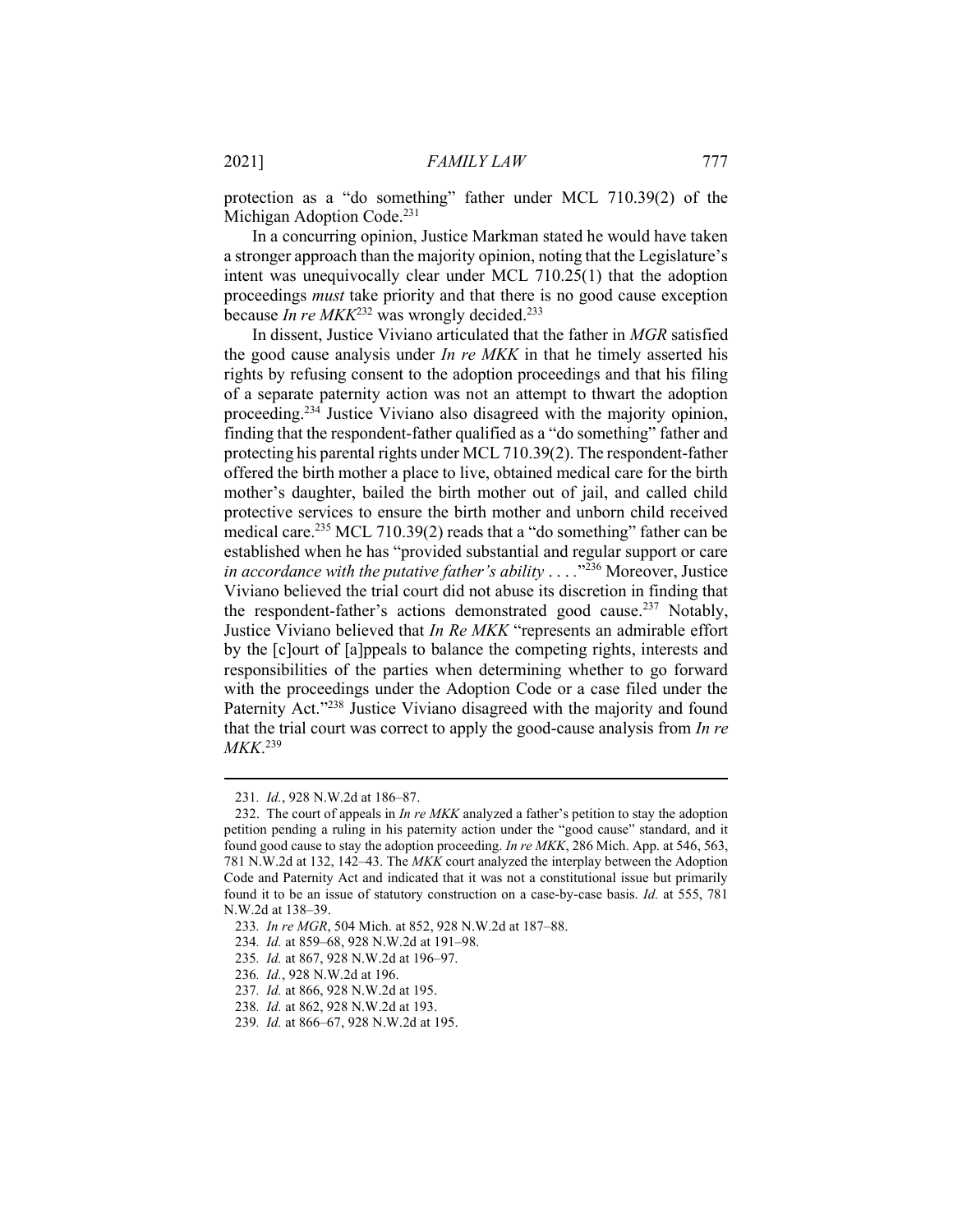The Michigan Supreme Court decided another adoption case involving a paternity action on the same day as  $In re MGR.<sup>240</sup>$  After his birth, LMB was placed with petitioners, who filed to adopt LMB.<sup>241</sup> The respondent-father, who had not been established as the legal father, objected to the adoption, and the case proceeded to a hearing under MCL 710.39(1) of the Michigan Adoption Code.<sup>242</sup> At the contested hearing, the trial court declined to terminate the respondent-father's rights and reinstated the birth mother's parental rights.<sup>243</sup> The petitioners appealed the ruling and, while the appeal was pending, requested a stay in the respondent-father's pending paternity action filed after the contested hearing had already started.<sup>244</sup> The trial court in the paternity action denied the stay and entered an order of filiation while the adoption case was pending.<sup>245</sup> A separate appeal ensued, and the court of appeals reversed the trial court's order denying the stay of the paternity proceedings, noting that adoption proceedings have the highest priority and may be stayed only upon a showing of good cause on a case-by-case basis.<sup>246</sup>

The Michigan Supreme Court reversed the court of appeals opinion, dismissing the petitioner's appeal in the paternity action as moot, and vacated the trial court's opinion, reinstating the birth mother's parental rights.<sup>247</sup> In so doing, the court found that the trial court abused its discretion in the adoption proceeding in declining to terminate the respondent-father's rights, reasoning that under MCL 710.62, if it is not in the best interests of the child to grant custody to the putative father, the court shall terminate his rights to the child.<sup>248</sup> The evidence at the Section 39 hearing established that it would not have been in the best interest of the child to grant custody to the respondent-father, and therefore, the trial court was mandated to terminate his rights at that hearing.<sup>249</sup> Further, the collateral reinstatement of the birth mother's parental rights at the hearing was also an abuse of discretion.<sup>250</sup> Justice Viviano dissented from the majority opinion, relying on the good cause standard enunciated in In re MKK, but he nonetheless agreed with the ultimate result since he believed

242. Id.

- 244. Id.
- 245. Id., 928 N.W.2d at 181–82.
- 246. Id., 928 N.W.2d at 182.
- 247. Id., 928 N.W.2d at 181.
- 248. Id., 928 N.W.2d at 181–82.
- 249. Id.
- 250. Id.

<sup>240</sup>. In re LMB, 504 Mich. 869, 928 N.W.2d 181 (2019).

<sup>241</sup>. Id. at 869, 928 N.W.2d at 181.

<sup>243</sup>. Id.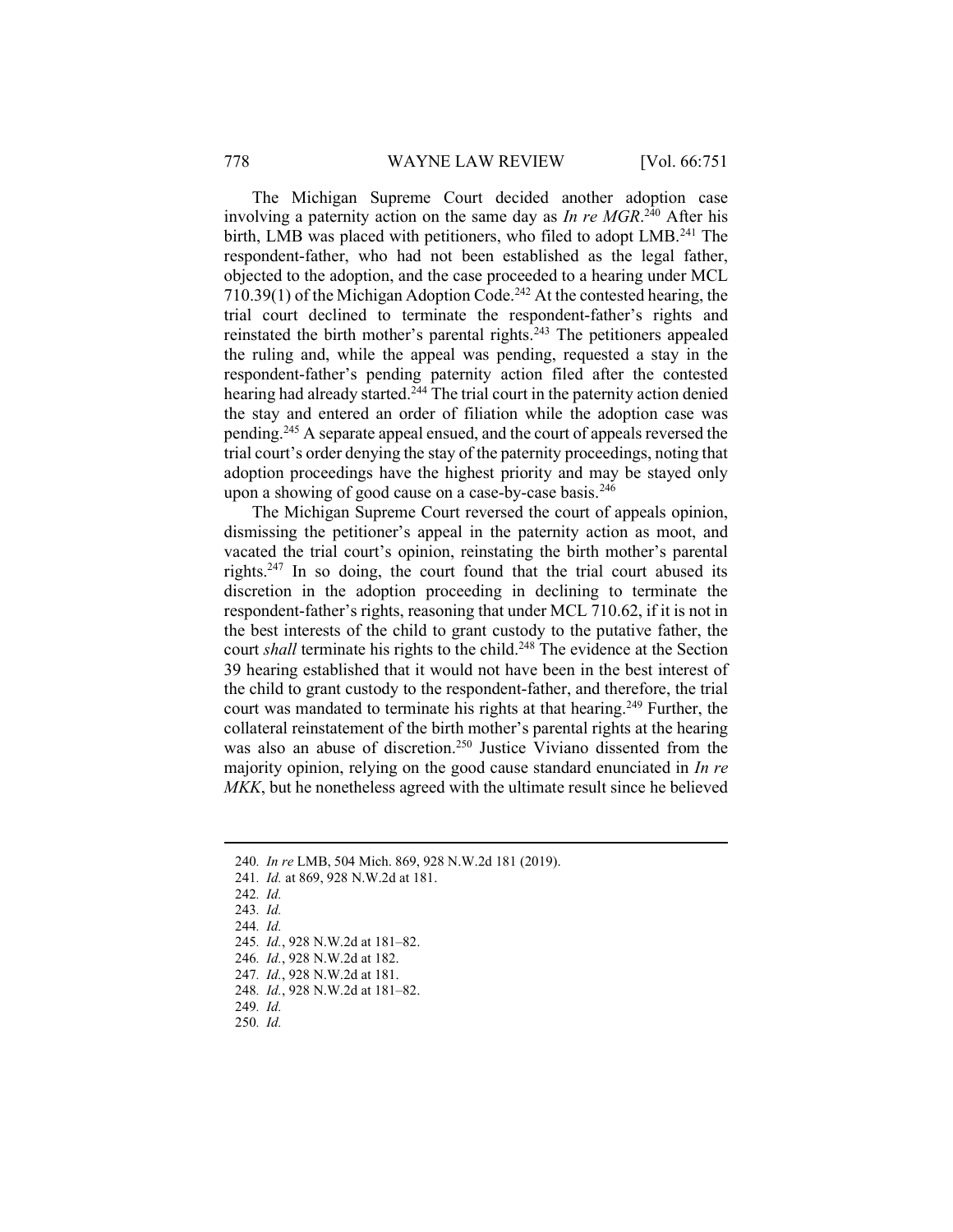that applying the good cause analysis reached the same result as that of the majority.<sup>251</sup>

### III. PROCEDURAL CONSIDERATIONS

The Servicemembers Civil Relief Act (SCRA) is federal law enacted in 2003 and amended after that to provide certain benefits and protections to those men and women who put their obligations and affairs on hold to take up the "burdens of the nation."<sup>252</sup> Particularly, the SCRA protects servicemembers against default judgments in civil actions when the servicemembers cannot appear because of their active duty military service.<sup>253</sup> One of the provisions under the SCRA lays out the mechanism to request a stay of an open court matter.<sup>254</sup> Johnson dealt with an interpretation of that mechanism.

In Johnson, the plaintiff-mother was on active duty as a medical review worker in the United States Army.<sup>255</sup> Several post-judgment motions were filed, alleging that the mother should be held in contempt for parenting-time violations.<sup>256</sup> The plaintiff-mother failed to appear for several show-cause hearings and requested a stay of the proceedings under the SCRA based on her status by submitting a letter authored and signed by her.<sup>257</sup> The court ordered the plaintiff-mother to appear telephonically; instead, the plaintiff-mother submitted another letter signed by her commanding officer with her anticipated possible date of availability.<sup>258</sup> When she did not appear, the trial court denied the stay, specifying that the letter did not satisfy the conditions for a mandatory stay under the SCRA.<sup>259</sup> Ultimately, after the plaintiff-mother failed to show up to a subsequent hearing, the court ordered the plaintiff-mother to transfer custody of the children to the father for temporary physical placement, and it suspended her driver's license and other occupational licenses as part of its enforcement powers.<sup>260</sup>

To apply for a stay under the SCRA, a servicemember's petition must contain two key components.<sup>261</sup> First, the servicemember must submit a

256. Id.

<sup>251</sup>. Id. at 870, 928 N.W.2d at 183.

 <sup>252.</sup> See 50 U.S.C. §§ 3901–4043 (2004); see also Johnson v. Johnson, 329 Mich. App. 110, 119, 940 N.W.2d 807, 813 (2019).

 <sup>253. 50</sup> U.S.C. § 3931.

 <sup>254. 50</sup> U.S.C. § 3932.

<sup>255</sup>. Johnson, 329 Mich. App. at 115, 940 N.W.2d at 811.

<sup>257</sup>. Id. at 116, 940 N.W.2d at 811.

<sup>258</sup>. Id. at 117, 940 N.W.2d at 812.

<sup>259</sup>. Id.

<sup>260</sup>. Id. at 118, 940 N.W.2d at 812.

<sup>261</sup>. Id. at 120, 940 N.W.2d at 813.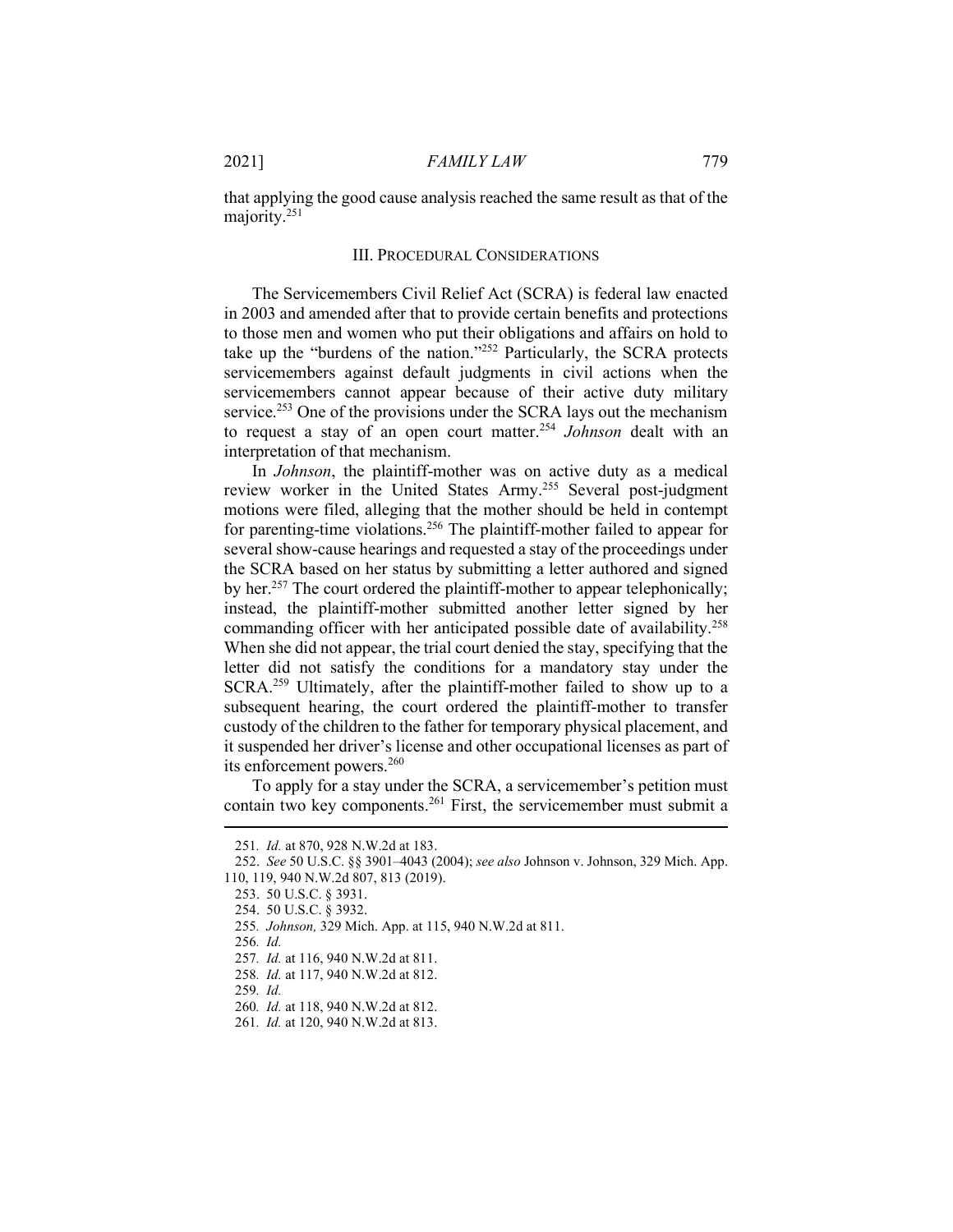"letter or other communication setting forth facts stating how current military duty requirements materially affect the servicemember's ability to appear"<sup>262</sup> and a date when the servicemember will be available to appear.<sup>263</sup> Second, the service member must submit a letter or other communication from the commanding officer stating that the servicemember's current military duty prevents appearance and that military leave is not authorized for the servicemember at the time of the letter. $264$ 

On appeal, the Michigan Court of Appeals upheld the trial court's ultimate finding that, while the trial court erred in determining that the information needed to be in two separate documents, the letter submitted by the plaintiff-mother was nonetheless insufficient to satisfy the requirements of a mandatory stay.<sup>265</sup> Specifically, the fact that the plaintiff-mother authored the letter did not violate the first prong, since the first prong, unlike the second prong, did not have a requirement as to who is to make the statements.<sup>266</sup> Nonetheless, the letter authored by the plaintiff-mother and signed by her commanding officer was insufficient to satisfy the conditions of the first prong. The plaintiff-mother stated only in general terms that her workload had increased due to the Global War on Terrorism but did not state how those duties materially affected her ability to appear.<sup>267</sup> Additionally, her request only offered a *potential* date on which she might be able to appear telephonically.<sup>268</sup> Under the SCRA, she was expected to provide a clear date.<sup>269</sup> The trial court did not err in denying the request for stay under the SCRA.<sup>270</sup>

On the order for temporary physical placement of the children with the defendant-father, the trial court abused its discretion because it did not hold an evidentiary hearing, make the necessary determinations, or provide the required notice.<sup>271</sup> The trial court must also determine whether the change of custody is in the children's best interests and make specific findings of fact regarding each of the twelve statutory best-interest factors of MCL 722.23.<sup>272</sup> The trial court did not do this, and furthermore, it did

- 267. Id. at 124, 940 N.W.2d at 815–16.
- 268. Id. at 125, 940 N.W.2d at 816.
- 269. Id.
- 270. Id.

 <sup>262. 50</sup> U.S.C. § 3932(b)(2)(A).

<sup>263</sup>. Id.

 <sup>264. 50</sup> U.S.C. § 3932(b)(2)(B).

<sup>265</sup>. Johnson, 329 Mich. App. at 123–25, 940 N.W.2d at 815–16.

<sup>266</sup>. Id. at 123, 940 N.W.2d at 815.

<sup>271</sup>. Id. at 129, 940 N.W.2d at 818.

<sup>272</sup>. See id. at 128–29, 940 N.W.2d at 817–18; see also MICH. COMP. LAWS § 722.23 (2016).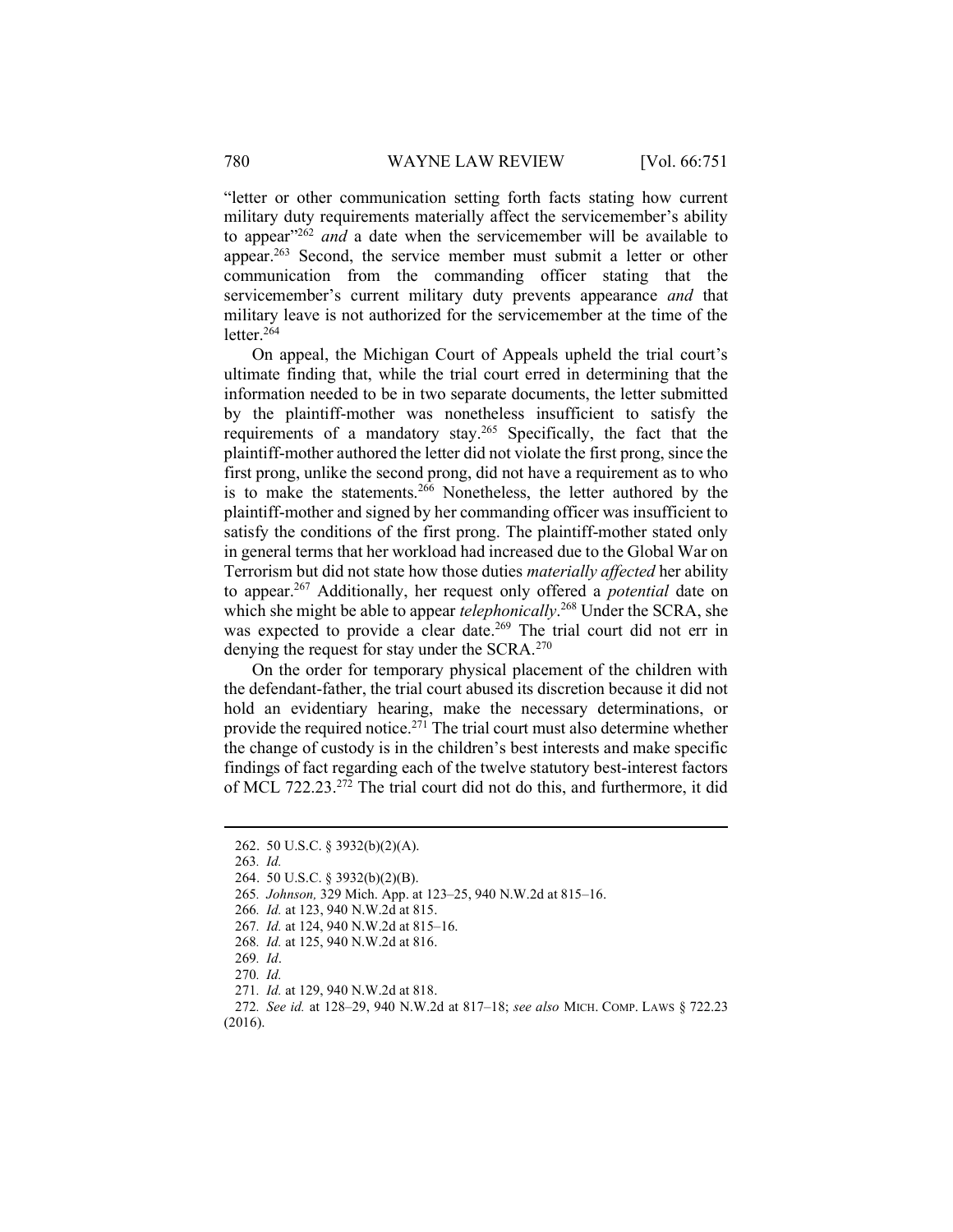not even determine whether there was proper cause or a change of circumstances, or an established custodial environment, before ordering the temporary placement of the children with the defendant-father.<sup>273</sup>

Interestingly, the temporary order of placement had a statement in it that it was entered "ex parte."<sup>274</sup> However, while the court of appeals clarified that a court could enter an ex parte custody order under MCR 3.207(B) so long as specific facts pled set forth irreparable injury, loss, or damage required from the delay to effect notice, a trial court should not be permitted to frustrate the purpose of the law by issuing ex parte orders without any notice to the custodial parent or a hearing on the issue by calling it "ex parte" without making any threshold finding.<sup>275</sup>

## IV. VETERAN BENEFITS FEDERAL PREEMPTION

Foster involved a discussion of federal preemption over state court's subject matter jurisdiction when a judgment of divorce has been entered with an offset provision related to veteran benefits.<sup>276</sup> The parties entered a consent judgment in December 2008 that entitled the plaintiff-wife to fifty percent of the defendant-husband's military pension earned during the marriage, which the defendant-husband was already collecting.<sup>277</sup> At the same time, the defendant-husband was also receiving military disability benefits after suffering serious and permanent disabling combat injuries.<sup>278</sup>

The parties agreed that the defendant-husband's disability benefits were not subject to division by the court because they were not marital property under federal law.<sup>279</sup> The consent judgment of divorce awarded the plaintiff-wife fifty percent of the defendant-husband's disposable retirement pay that accrued during the marriage.<sup>280</sup> Under federal law, in order to avoid double payment, veterans who receive retirement and disability pay must give up an amount of retirement pay equivalent to the disability pay.<sup>281</sup> It is beneficial to the veteran recipient more often than not to elect to receive disability benefits since they are not taxable, and

<sup>273</sup>. Id. at 129, 940 N.W.2d at 818.

<sup>274</sup>. Id. at 129–30, 940 N.W.2d at 818.

<sup>275</sup>. Id. at 130–31, 940 N.W.2d at 818–19.

 <sup>276.</sup> Foster v. Foster, 505 Mich. 151, 949 N.W.2d 102, reh'g denied, 506 Mich. 851, 945 N.W.2d 842 (2020).

<sup>277</sup>. Id. at 155, 949 N.W.2d at 103.

<sup>278</sup>. Id. at 157, 949 N.W.2d at 105.

<sup>279</sup>. Id.

<sup>280</sup>. Id.

<sup>281</sup>. Id. at 162, 949 N.W.2d at 108.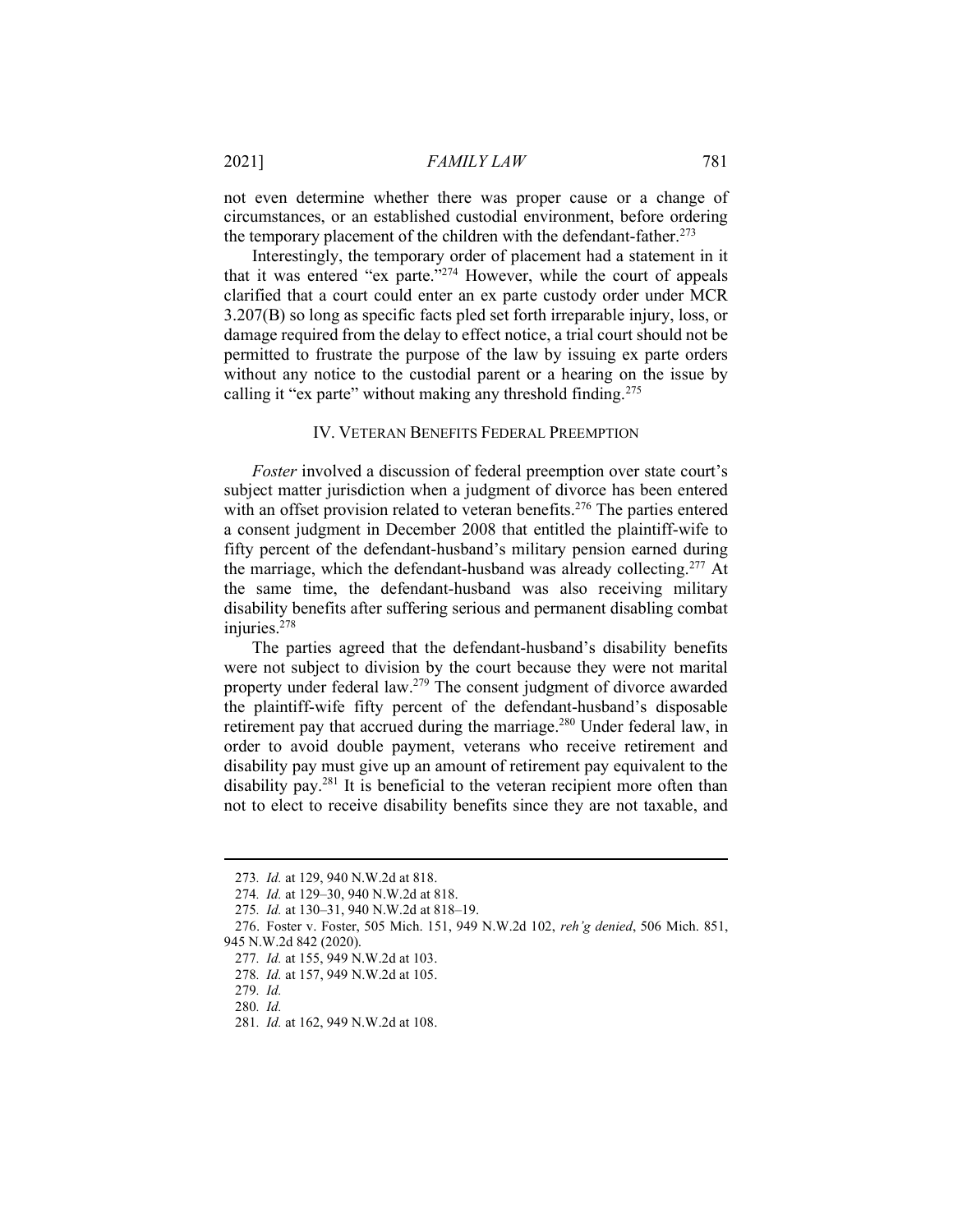retirement benefits are.<sup>282</sup> As such, the parties also agreed that if the defendant-husband elected to receive Combat-Related Special Compensation (CRSC), a form of military disability benefits, he would directly pay any reduction in the retirement benefit that his wife was entitled to receive as a result of that election since he would have to give up retirement pay equivalent to his disability pay election.<sup>283</sup> In turn, this would reduce the plaintiff-wife's entitlement to fifty percent of the retirement pay.<sup>284</sup>

In February 2010, the defendant-husband made the election to receive disability in lieu of retirement benefits, reducing the plaintiff-wife's monthly benefit.<sup>285</sup> Under the judgment, the defendant-husband was required to pay the plaintiff-wife the reduction in her share directly as a result of this election.<sup>286</sup> The defendant-husband, however, refused to follow the terms of the consent judgment and failed to pay the difference to the plaintiff-wife.<sup>287</sup> As a result, there were numerous post-judgment enforcement hearings where the trial court found the defendant-husband in contempt of the judgment and ordered him to pay, guaranteed by an appearance bond secured with a lien on his mother's home.<sup>288</sup>

On appeal to the Michigan Court of Appeals, the defendant-husband argued that the trial court erred by not finding that the consent judgment, as it applied to the CRS arrangement, was preempted by federal law.<sup>289</sup> The court of appeals affirmed the trial court's ruling and held that the federal law did not preempt their agreement.<sup>290</sup> The defendant-husband sought leave to appeal to the Michigan Supreme Court, which remanded the case back to the court of appeals in light of the opinion of the Michigan Supreme Court in *Howell v. Howell*.<sup>291</sup> The court of appeals distinguished Howell and again affirmed the trial court's ruling.<sup>292</sup>

290. Id.

<sup>282</sup>. Id.

<sup>283</sup>. Id. at 105.

<sup>284</sup>. Id. at 163, 949 N.W.2d at 108.

<sup>285</sup>. Id. at 158–59, 949 N.W.2d at 105–06.

<sup>286</sup>. Id. at 157, 949 N.W.2d at 105.

<sup>287</sup>. Id. at 159, 949 N.W.2d at 106.

<sup>288</sup>. Id. at 160, 949 N.W.2d at 106.

<sup>289</sup>. Id. at 158, 949 N.W.2d at 106.

 <sup>291. 137</sup> S. Ct. 1400 (2017). The Howell case dealt with general service-connected disability pay under a different section than CRSC benefits, reiterating that "federal law completely pre-empts the States from treating waived military retirement pay as divisible community property." Id. at 1405.

<sup>292</sup>. Foster, 505 Mich. at 168, 949 N.W.2d at 110. The court of appeals in Foster overruled Megee v. Carmine, 290 Mich. App. 551, 574–75, 802 N.W.2d 669, 681 (2010), which distinguished CRSC under Title 10 from general service-connected disability pay in Title 38, as binding precedent. Foster, 505 Mich. at 161, 949 N.W.2d at 107. In Megee, the court held that: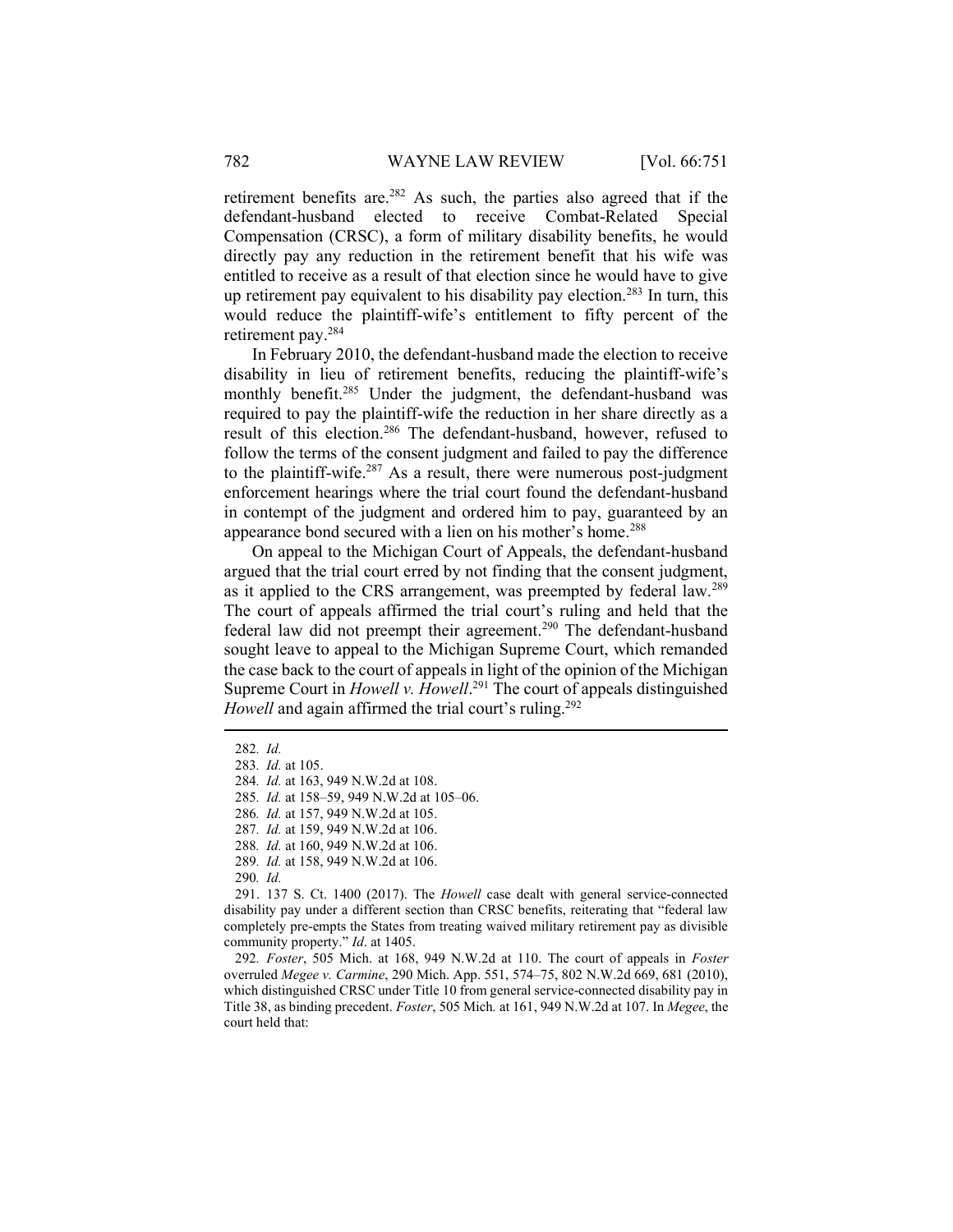The defendant-husband again applied for leave to appeal, arguing that CRSC is precluded from being considered disposal retirement pay under the Uniformed Services Former Spouses' Protection Act (USFSPA), and therefore, federal law preempts the states from exercising jurisdiction over these benefits, including division of such benefits.<sup>293</sup>

In a thorough discussion on the federal framework for military retirement and disability pay and the Supremacy Clause of the United States Constitution, the Michigan Supreme Court overruled the precedent in Megee v. Carmin and determined that the same principles in Howell were applicable to the instant case.<sup>294</sup> The Michigan Supreme Court noted that while Howell did not concern CRSC specifically, it nonetheless is applicable to such benefits. It relied on the several instances that the Supreme Court of the United States granted certiorari and vacated state court judgments because of federal preemption as to waived retirement pay for veterans.<sup>295</sup>

While the USFSPA allows state courts to treat disposable retired pay as divisible property in a divorce, it nonetheless does not grant states the power to address military retirement pay that has been waived to receive disability benefits.<sup>296</sup> Where *Megee* opposes the United States Supreme Court's efforts to preclude the states from doing so by enacting federal legislation preempting state's powers, Megee must be overruled.<sup>297</sup> As such, Howell and federal preemption precludes a provision in a judgment of divorce that entitles a nonveteran former spouse to receive payments equal to what she would have received if the veteran spouse had not elected to waive his retirement pay in order to obtain CRSC.<sup>298</sup>

Although the plaintiff-wife in Foster tried to distinguish Howell based on the fact that the parties consented to her continued receipt of funds equal to what she would have received had her husband not elected to receive CRSC, the Michigan Supreme Court disagreed. It noted that an agreement such as the consent judgment that provided the plaintiff-wife

<sup>[</sup>A] military spouse remains financially responsible to compensate his or her former spouse in an amount equal to the share of retirement pay ordered to be distributed to the former spouse as part of a divorce judgment's property division when the military spouse makes a unilateral and voluntary postjudgment election to waive the retirement pay in favor of disability benefits contrary to the terms of the divorce judgment.

Megee, 290 Mich. App. at 566–67, 802 N.W.2d at 677–78.

<sup>293</sup>. Foster, 505 Mich. at 161, 949 N.W.2d at 107.

<sup>294</sup>. Id. at 173–74, 949 N.W.2d at 114.

<sup>295</sup>. Id. at 167, 949 N.W.2d at 110–11.

 <sup>296.</sup> Mansell v. Mansell, 490 U.S. 581, 594–95 (1989).

<sup>297</sup>. Foster, 505 Mich. at 172, 949 N.W.2d at 113–14.

<sup>298</sup>. Id. at 168, 949 N.W.2d at 111.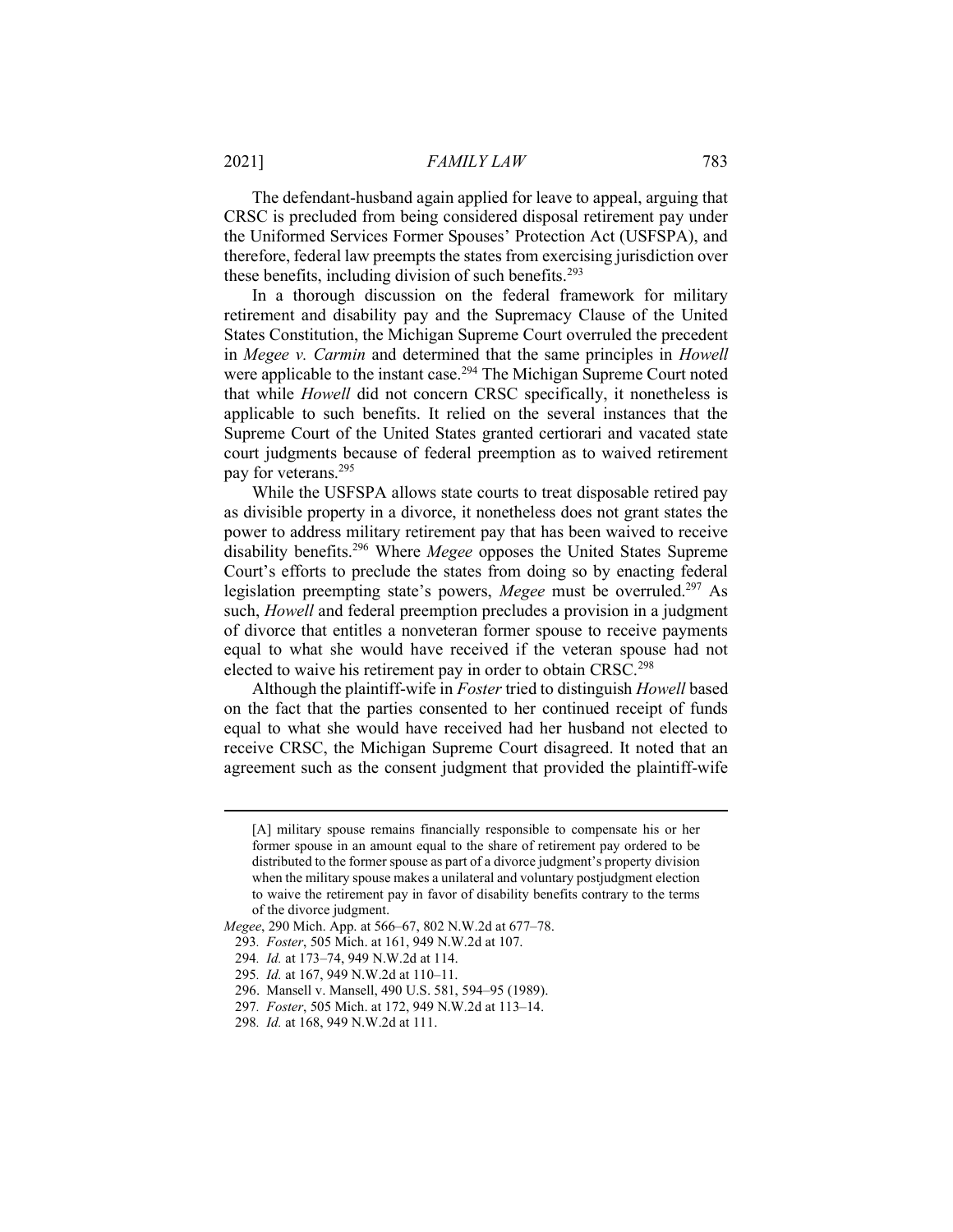with this is an impermissible "assignment" prohibited by 38 U.S.C  $$5301(a)(3)(A).^{299}$ 

Notably, the concurring opinion by Justice Viviano provides a full analysis in finding that not all types of federal preemption deprive state courts of subject matter jurisdiction.<sup>300</sup> State courts are only deprived of subject matter jurisdiction over federal law claims where Congress has not designated a federal forum for resolution of the class of disputes at issue.<sup>301</sup>

#### V. MEDIATION PROTOCOL

Mediations in domestic relations matters have a high rate of successful resolution.<sup>302</sup> The keys to success in domestic relations mediations are that the parties are allowed to resolve their disputes privately and are empowered to be the captains of their futures. MCR 3.216 provides the framework for domestic relations mediations.<sup>303</sup> The court rule was amended in 2017 to require a mediator to screen for the presence of domestic violence throughout the mediation process.<sup>304</sup> Pohlman addressed the question of whether a party may seek to overturn a consent judgment of divorce if the mediator does not screen for domestic violence during mediation.<sup>305</sup>

In Pohlman, the parties settled the outstanding issues in their divorce at mediation and signed a settlement term sheet containing the essential terms of resolution at mediation.<sup>306</sup> At the mediation, both parties were represented by counsel. The parties did not interact with each other at mediation because the mediator used shuttle-type mediation between the parties; the mediator was experienced, and the time spent at mediation was

300. Foster, 505 Mich. at 186–87, 949 N.W.2d at 121–25.

<sup>299</sup>. Id. at 170–71, 949 N.W.2d at 112–13. Foster cited 38 U.S.C. § 5301(a)(3)(A) (2004), which provides that where a beneficiary entitled to compensation enters into an agreement with another person under "which agreement such other person acquires for consideration the right to receive such benefit by payment of such compensation, pension, or dependency and indemnity compensation . . . such agreement shall be deemed to be an assignment and is prohibited." See id.; see also Foster, 505 Mich. at 173, 949 N.W.2d at 113.

<sup>301</sup>. Id. at 187, 949 N.W.2d at 121.

 <sup>302.</sup> COURTLAND CONSULTING, EFFECTIVENESS OF CASE EVALUATION AND MEDIATION IN MICHIGAN CIRCUIT COURTS (2011).

 <sup>303.</sup> MICH. CT. R. 3.216.

<sup>304.</sup> MICH. CT. R.  $3.216(H)(2)$ . MICH. CT. R.  $3.216(H)(2)$  requires the mediator to make reasonable inquiry as to whether either party has a history of coercion or violent relationship that would make mediation physically or emotionally unsafe for any participant or that would impede achieving a voluntary and safe resolution of issues. Id.

 <sup>305.</sup> Pohlman v. Pohlman, No. 344121, 2020 WL 504775 (Mich. Ct. App. Jan. 30, 2020).

<sup>306</sup>. Id. at \*1.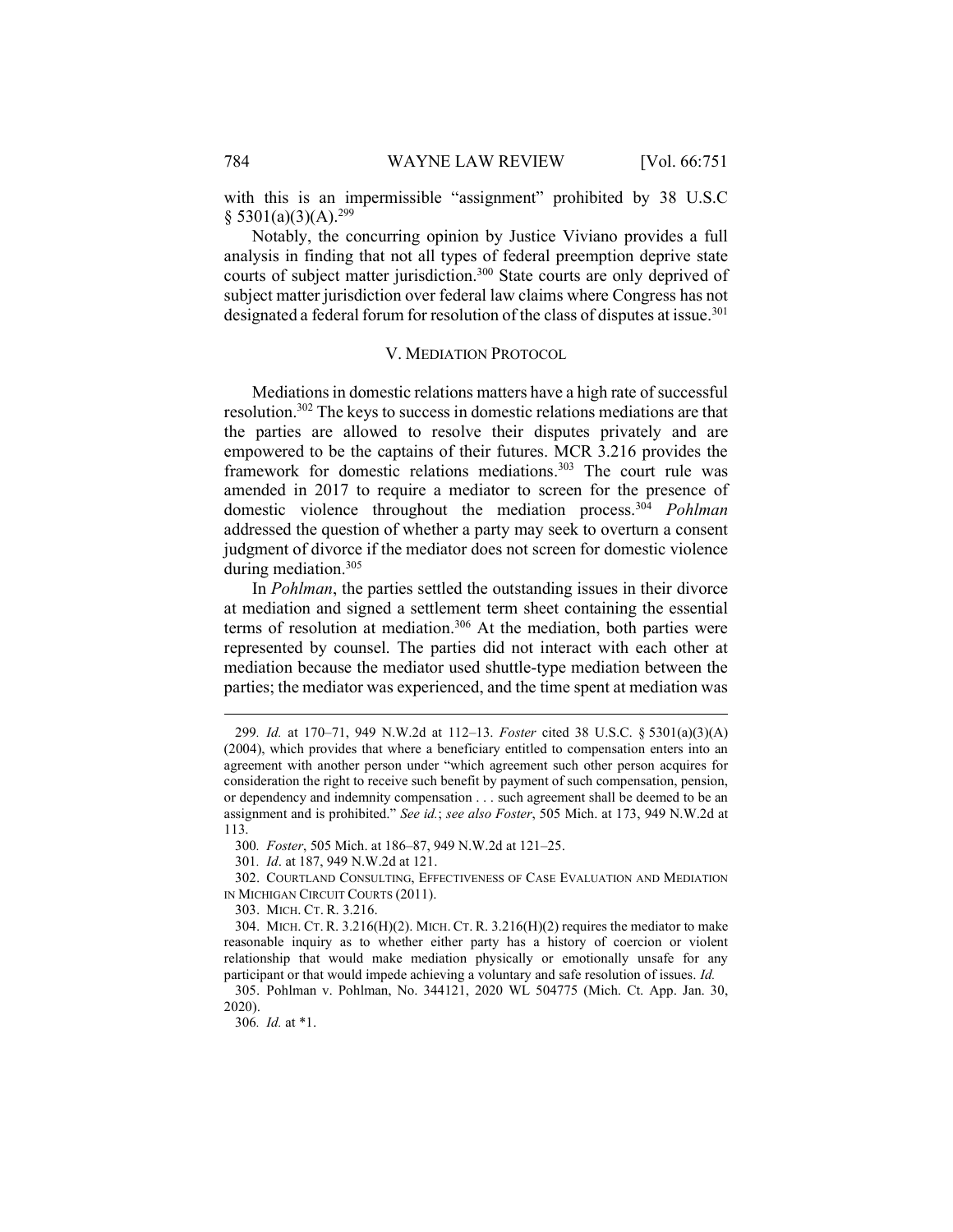not out of the ordinary.<sup>307</sup> The defendant-husband moved to enter a consent judgment of divorce incorporating the settlement term sheet signed by the parties at mediation, and the plaintiff-wife objected, claiming she did not knowingly enter into the judgment.<sup>308</sup> The trial court rejected her arguments and rejected her reconsideration motion that alleged she was subjected to duress and coercion at mediation and did not understand what she was signing.<sup>309</sup> Later, the plaintiff-wife argued that the mediation was invalid because the parties did not undergo proper domestic violence screening under MCR  $3.216(H)(2)$ , claiming in an affidavit that she was the victim of domestic violence during the parties' seventeen-year marriage.<sup>310</sup>

The Michigan Court of Appeals determined that the later-filed affidavit by the plaintiff-wife was not properly presented to the trial court, but even if it were, the court did not find error with the entry of the judgment based on the executed settlement term sheet.<sup>311</sup> There was no dispute by the parties or the courts that the mediator failed to comply with the requirement of MCR 3.216(H)(2).<sup>312</sup> However, the plaintiff-wife failed to articulate how the mediator's failure to comply with the court rule rendered the settlement agreement void.<sup>313</sup> Absent a showing of prejudice resulting from noncompliance with the court rules, such an error was considered to be harmless.<sup>314</sup>

The plaintiff-wife also argued that the settlement term sheet she signed at mediation was void because it was signed under duress. She claimed she was pressured by her attorney and the mediator to sign a document that she did not read or reasonably understand.<sup>315</sup> To succeed on a claim of duress, the plaintiff-wife was required to establish that she was illegally compelled or coerced to sign the settlement sheet by "fear of serious injury to her person, reputation or fortune."<sup>316</sup> When a party claims that her attorney coerced her, she must show that the opposing party participated in that coercion or influence to overturn a consent judgment, which the plaintiff-wife could not.<sup>317</sup> The plaintiff-wife also argued that her ability

307. Id. 308. Id. 309. Id. at \*1–2. 310. Id. at \*2. 311. Id. at \*2–3. 312. Id. at \*3. 313. Id. 314. Id. 315. Id. at \*4. 316. Id. 317. Id. at \*5.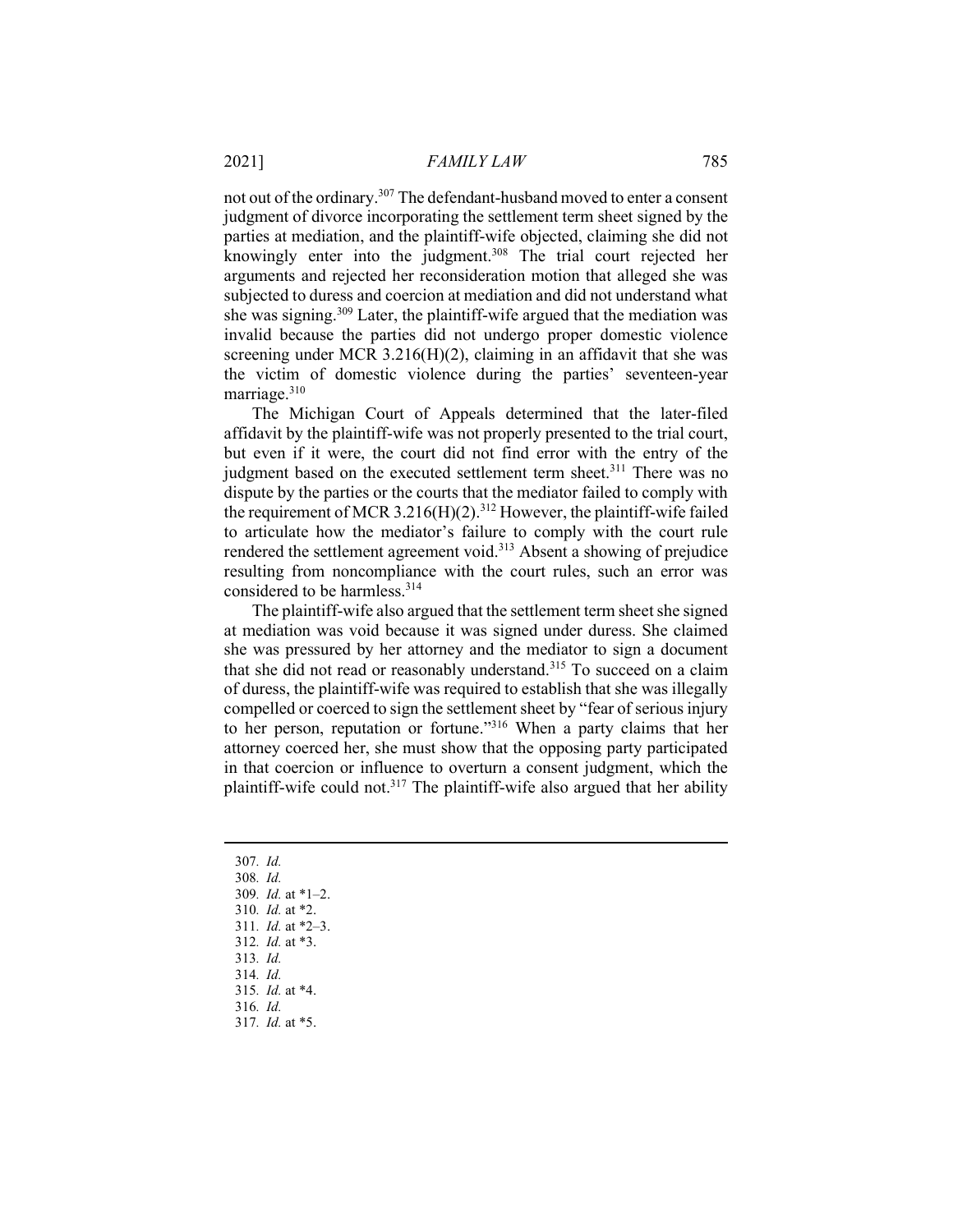to consent was impaired by severe stress.<sup>318</sup> However, the court pointed to the fact that the plaintiff-wife signed the settlement agreement and initialed the changes, which were in her favor. Additionally, the court ruled that her failure to read the settlement agreement was not an adequate defense to enforcing the terms of the agreement.<sup>319</sup> Under these circumstances, an evidentiary hearing was not warranted.<sup>320</sup> The court of appeals also recognized that a "certain amount of pressure to settle is fundamentally inherent in the mediation process . . . that pressure to settle is not, by itself, coercion."<sup>321</sup>

The court of appeals affirmed the trial court in a two-to-one decision. Judge Gleicher authored a dissenting opinion arguing that the case should have been remanded back to the trial court for an evidentiary hearing as to whether the settlement was voluntary.<sup>322</sup> Responding to the dissent, which the majority indicated ignored the procedural posture of the case, the majority opinion stated, "How and if issues are raised in the trial court often controls the outcome of an appeal. . . ."<sup>323</sup> The Michigan Supreme Court considered the application for leave to appeal the court of appeals' decision, and in light of the appellee's decision not to contest the application, remanded the case back to the trial and directed that the trial court conduct an evidentiary hearing on the appellant's argument that her signature on the settlement agreement was involuntary.<sup>324</sup>

## VI. QUALIFIED DOMESTIC RELATIONS ORDER

When a judgment of divorce awards an interest in a retirement plan to a former spouse, entry of a qualified domestic relations order (QDRO) is a prerequisite to effectuating the distribution of the benefits to the alternate payee spouse for the interest.<sup>325</sup> The Michigan Court of Appeals in *Dorko* explained that a QDRO is an order that arises out of the divorce judgment and is not an actual action to enforce a noncontractual money obligation.<sup>326</sup> In Dorko, the ex-husband moved to set aside his ex-wife's proposed QDRO and to deny the amended proposed QDRO, for her fifty percent

<sup>318</sup>. Id. at \*6.

<sup>319</sup>. Id.

<sup>320</sup>. Id. at \*6.

<sup>321</sup>. Id. at \*5.

<sup>322</sup>. Id. at \*7–11.

<sup>323</sup>. Id. at \*5.

 <sup>324.</sup> Pohlman v. Pohlman, 957 N.W.2d 338 (2021).

 <sup>325.</sup> OFFICE OF RET. SERVS., DEP'T OF TECH., MGMT. & BUDGET, R0912X, DOMESTIC RELATIONS ORDERS: BACKGROUND AND INSTRUCTIONS (2015), https://www.michigan.go v/documents/ors/R0912X\_DRO\_Instructions\_365736\_7.pdf [https://www.michigan.gov/ documents/ors/R0912X\_DRO\_Instructions\_365736\_7.pdf].

 <sup>326.</sup> Dorko v. Dorko, 504 Mich. 68, 76, 934 N.W.2d 644, 648–49 (2019).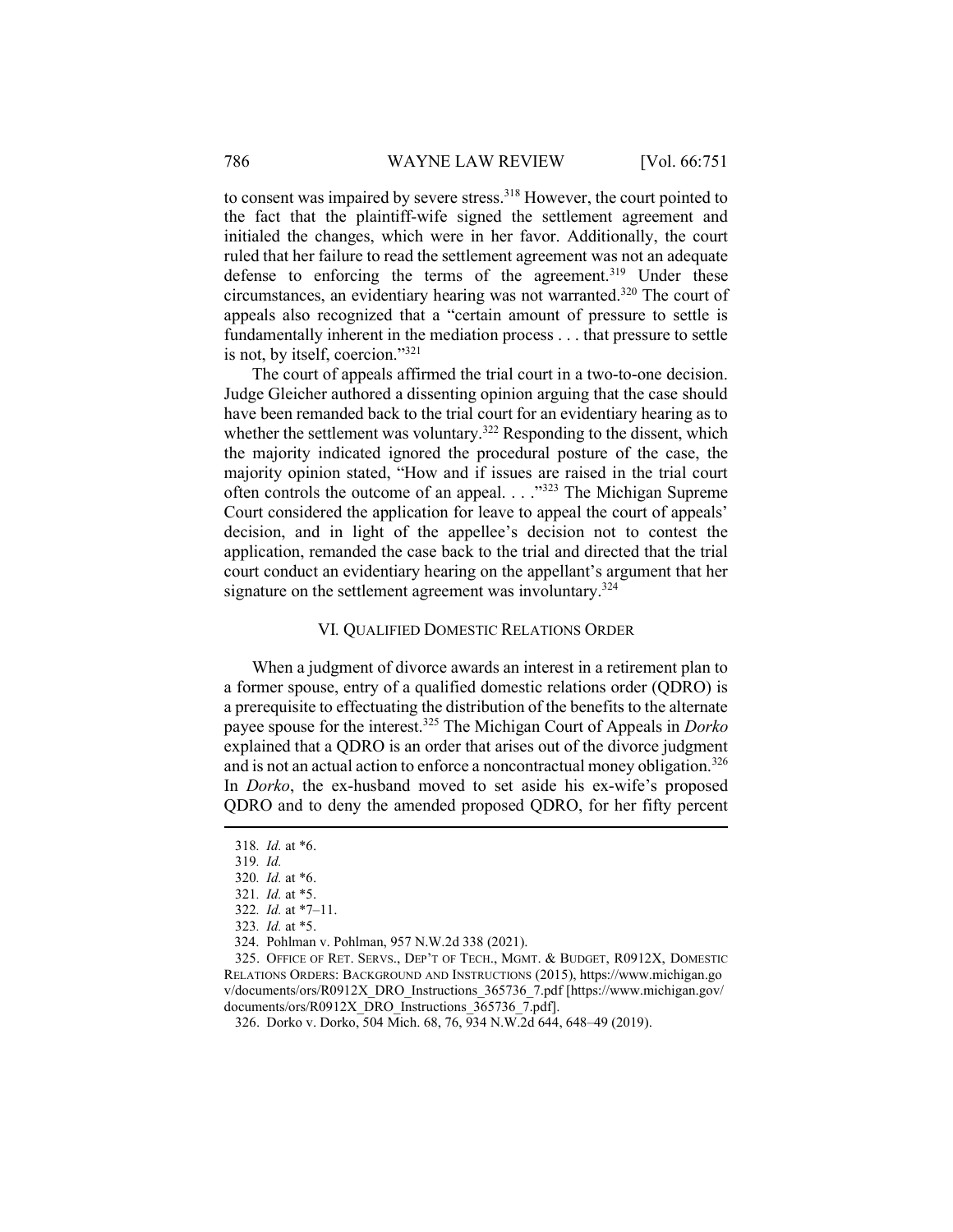interest in his pension. He argued that the proposed QDRO was submitted ten years and eight days after entry of the judgment of divorce and was therefore barred by the ten-year limitations period under MCL 600.5809(3).<sup>327</sup> In between entry of the judgment of divorce and the submission of the proposed QDRO, the ex-husband started to collect his full pension and retirement benefits such that by the time the QDRO was submitted, the pension was in pay status and paying out one hundred percent of the benefits to the ex-husband.<sup>328</sup>

While the Dorko appeal was pending, a different panel of the Michigan Court of Appeals decided Joughin v. Joughin,<sup>329</sup> finding that "the act to obtain entry of a proposed QDRO is a ministerial task done in conjunction with the divorce judgment itself." Therefore, the QDRO was not subject to the ten-year limitations period.<sup>330</sup> The argument in *Joughin* against entry of the proposed QDROs was that the submission of the proposed QDROs was an attempt to enforce the twelve-year-old judgment of divorce, and because more than ten years had lapsed since entry of judgment, the entry of the proposed QDROs was barred.<sup>331</sup> The plaintiff in Joughin, who was seeking to enter the proposed QDROs to effectuate her interest in the pension and annuity account, argued that the statutory period of limitations for an action to enforce a noncontractual money obligation does not begin to run until there is a triggering event, that being when the participant actually retires.<sup>332</sup> After entry of the QDROs by the trial court, the court of appeals upheld the entry of the QDROs, but it did so for different reasons.<sup>333</sup> The Michigan Court of Appeals found both parties' premise that MCL 600.5809 controlled the case flawed because the statute only applies to "actions to enforce . . . contractual money obligation[s]."<sup>334</sup> Rather, the court of appeals held that "the act to obtain entry of a proposed QDRO is a ministerial task done in conjunction with the divorce itself."<sup>335</sup>

In its opinion in Dorko, the Michigan Supreme Court abrogated the Joughin finding by holding that the entry of a QDRO was not merely a ministerial task but rather a complicated process that must meet the requirements imposed by the plan administrator.<sup>336</sup> The right to entry of

<sup>327</sup>. Id. at 72, 934 N.W.2d at 646.

<sup>328</sup>. Id. at 71, 934 N.W.2d at 646.

 <sup>329.</sup> Joughin v. Joughin, 320 Mich. App. 380, 388, 906 N.W.2d 829, 833 (2017).

<sup>330</sup>. Id.

<sup>331</sup>. Id. at 384, 906 N.W.2d at 829.

<sup>332</sup>. Id.

<sup>333</sup>. Id. at 386, 906 N.W.2d at 831.

<sup>334</sup>. Id.

<sup>335</sup>. Id. at 388, 906 N.W.2d at 832.

<sup>336</sup>. Dorko v. Dorko, 504 Mich. 68, 78, 934 N.W.2d 644, 649 (2019).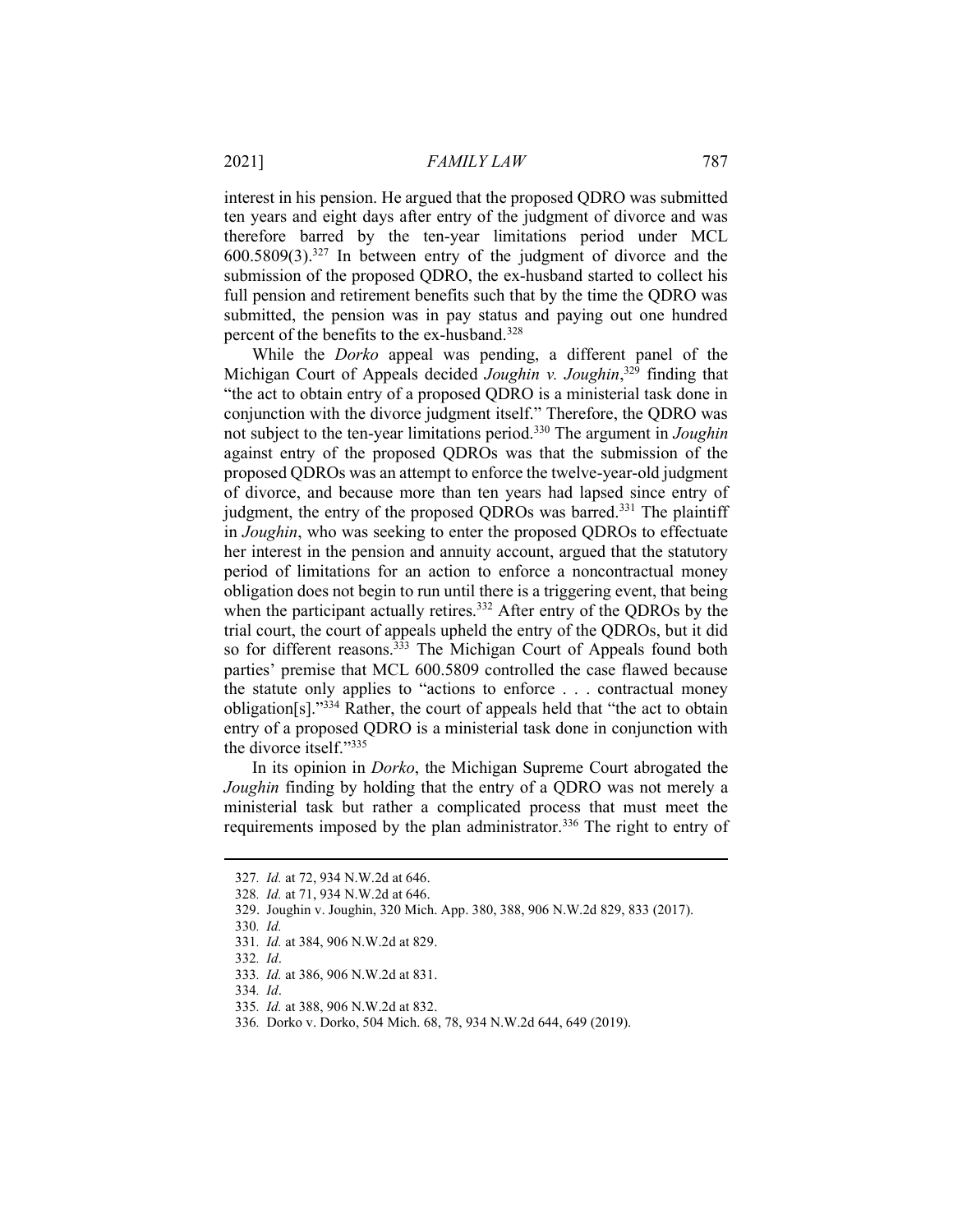the QDRO was adjudicated in the divorce judgment and thus, while the former spouse could object to form or content, he did not have the right to challenge the entry of the QDRO itself.<sup>337</sup> As such, the ten-year limitation period under MCL 600.5809(3) does not apply to bar the entry of the QDRO.<sup>338</sup> However, the ten-year limitation would apply if a party sought to recover payments that a former spouse took in contravention of the divorce judgment since that is a substantive obligation, which would give rise to an independent cause of action rather than the procedural nature of entry of the QDRO.<sup>339</sup>

### VII. ATTORNEY FEES

The general rule on attorney fees provides that attorney fees are not recoverable unless expressly authorized by statute, court rule, judicial exception, or contract.<sup>340</sup> One of the statutory bases for attorney fees in domestic relations cases is MCR 3.206(D).<sup>341</sup> MCR 3.206(D)(1) provides that "[a] party may, at any time, request that the court order the other party to pay all or part of the attorney fees and expenses related to the action or a specific proceeding, including a post-judgment proceeding."<sup>342</sup> The phrase "at any time" is the subject of discussion in *Colen v. Colen*.<sup>343</sup> In Colen, the plaintiff-wife brought a post-judgment request for attorney fees two years after incurring the attorney fees.<sup>344</sup> The plaintiff-wife relied on the language in MCR  $3.206(D)(1)$ , which says a party may seek attorney fees "at any time[,]" and MCL 552.13(1), which also authorizes attorney fees necessary to defend or carry out an action.<sup>345</sup> The trial court found the request for the attorney fees under these bases untimely because the plaintiff-wife waited more than two years to request attorney fees on parenting-time motions that had already been resolved.<sup>346</sup> The plaintiffwife appealed, arguing that the trial court abused its discretion and erred as a matter of law by finding her motion for attorney fees was untimely.<sup>347</sup> The Michigan Court of Appeals ultimately upheld the trial court's

<sup>337</sup>. Id. at 76, 934 N.W.2d at 648.

<sup>338</sup>. Id. at 79, 934 N.W.2d at 650.

<sup>339</sup>. Id. at 77, 934 N.W.2d at 649.

 <sup>340.</sup> Haliw v. City of Sterling Heights, 471 Mich. 700, 706–07, 691 N.W.2d 753, 756 (2005).

 <sup>341.</sup> MICH. CT. R. 3.206(D).

 <sup>342.</sup> MICH. CT. R. 3.206(D)(1).

 <sup>343.</sup> Colen v. Colen, 331 Mich. App. 295, 952 N.W.2d 558 (2020).

<sup>344</sup>. Id. at 298, 952 N.W.2d at 561.

<sup>345</sup>. Id. at 301, 952 N.W.2d at 562.

<sup>346</sup>. Id. at 299–300, 952 N.W.2d at 562.

<sup>347</sup>. Id.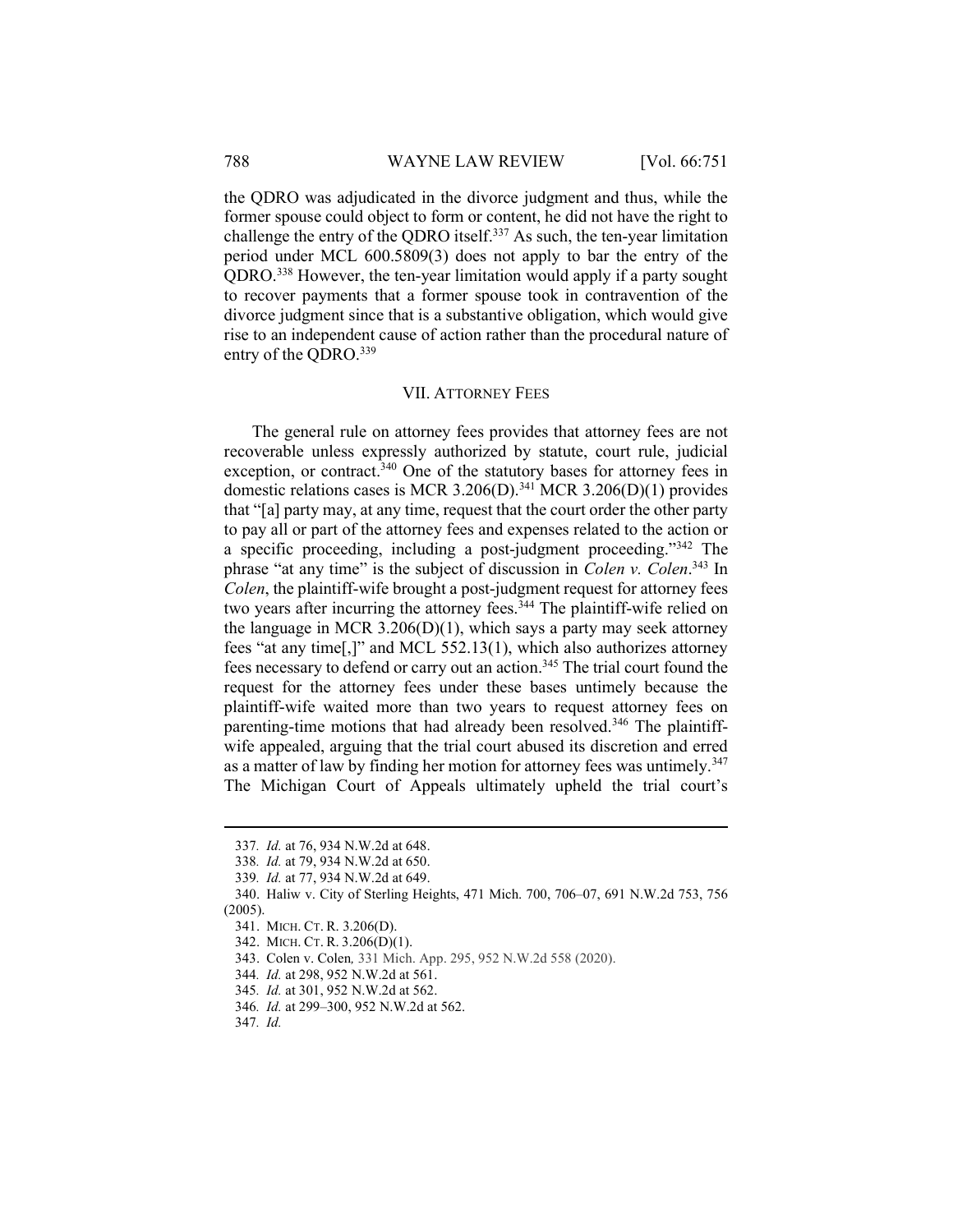decision, adopting the approach in Avery v. Demetropoulos.<sup>348</sup> Avery involved an appeal from an award of attorney fees under MCL 600.2591, which provides a prevailing party with an award of attorney fees and costs incurred in connection with a civil action or defense that the court determines to be frivolous.<sup>349</sup> The Avery court determined that while there is no timing requirement in MCL 600.2591, "the appropriate standard to apply to the statute is whether the motion for costs was filed within a reasonable time after the prevailing party was determined."<sup>350</sup>

Using the Avery approach, the court of appeals in Colen concluded that "a motion for attorney fees under MCR 3.206(D) must be brought within a reasonable time after the fees sought were incurred and that what constitutes a reasonable time depends on the particular facts and circumstances of each case."<sup>351</sup> The court of appeals also gave the trial court discretion in further concluding that its determination of whether a request is submitted within a reasonable time is within its inherent authority to "impose sanctions appropriate to contain and prevent abuses so as to ensure the orderly operation of justice."352

Accordingly, the trial court did not abuse its discretion and was within its "inherent authority to manage its affairs and sanction litigants" in denying the plaintiff-wife's motion for attorney fees pre-dating her instant motion on child support as she neglected to request or pursue attorney fees for almost two years.<sup>353</sup> The *Colen* court distinguished the case of *Smith v*. Smith,<sup>354</sup> which involved a request to recover attorney fees in the context of ongoing litigation that was actively proceeding in the court.<sup>355</sup> However, in Colen, almost two years had elapsed since the motion was resolved without either party taking any action in the trial court.<sup>356</sup> The case was remanded for a development of the record on the plaintiff-wife's request for appellate fees under MCR 3.206(D)(2)(a).<sup>357</sup>

Based on the holding in *Colen*, the phrase "at any time" in MCR  $3.206(D)(1)$  defined the procedural timing of when a party may bring a request for attorney fees, but it was not intended to be a measure of the

 <sup>348.</sup> See id. at 304, 952 N.W.2d at 564; see also Avery v. Demetropoulos, 209 Mich. 500, 501, 531 N.W.2d 720, 721 (1994).

<sup>349</sup>. Avery, 209 Mich. App. at 500, 503, 531 N.W.2d at 720–22.

<sup>350</sup>. Id., 531 N.W.2d at 722.

<sup>351</sup>. Colen, 331 Mich. App. at 295, 952 N.W.2d at 558.

<sup>352</sup>. Id. at 304, 952 N.W.2d at 564.

<sup>353</sup>. Id. at 305, 952 N.W.2d at 565.

 <sup>354.</sup> Smith v. Smith, 278 Mich. App. 198, 748 N.W.2d 258, cert. denied, 482 Mich. 1053, 769 N.W.2d 591 (2008).

<sup>355</sup>. Colen, 331 Mich. App. at 295, 952 N.W.2d at 558.

<sup>356</sup>. Id. at 298, 952 N.W.2d at 561.

<sup>357</sup>. Id. at 310, 952 N.W.2d at 567.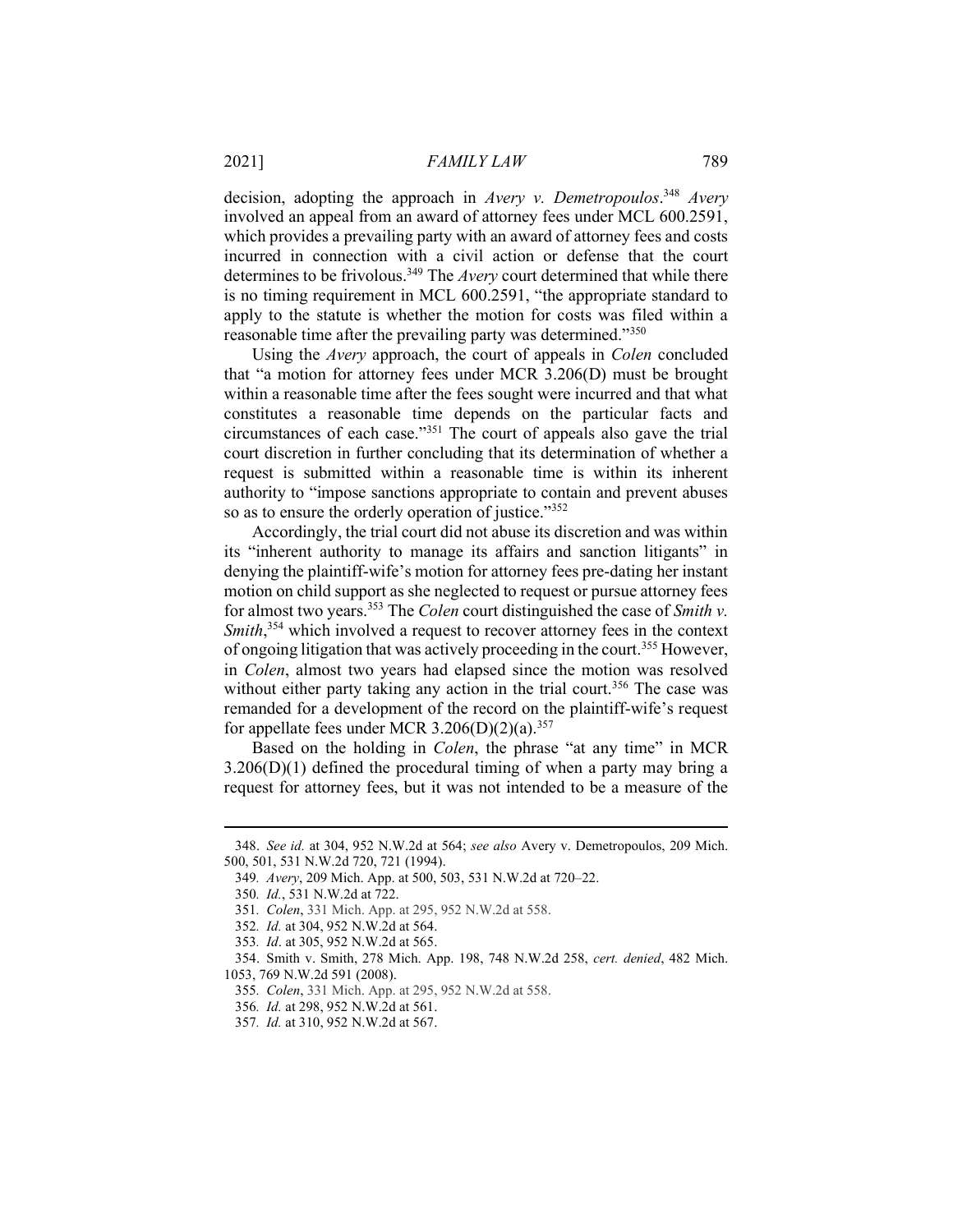period of the attorney fees incurred such that it would allow all attorney fees to be requested at any time.<sup>358</sup> Instead, *Colen* clarified that the request itself may be brought at any time in the proceedings, but the period for which the attorney fees requested were incurred must be within a reasonable time relative to when the request is brought depending on the facts of each particular case.<sup>359</sup>

#### VIII. NAME CHANGE OF MINOR CHILD

Under MCL 711.1, a minor child who is fourteen years or older may seek to have his or her name changed with the consent of the custodial parent and with notice to the noncustodial parent so long as the other parent, despite having the ability to do so, has failed or neglected to provide regular and substantial support for two or more years.<sup>360</sup> In *In re* Warshefski, the minor child, AR, petitioned to change his name to match that of everyone in his father's household, where he lived.<sup>361</sup> AR's mother, who had no contact with AR for the past three years but did regularly pay child support, objected to the name change petition.<sup>362</sup> The trial court did not grant the name change under MCL 711.1, but it did grant the name change petition under common law authority, reasoning that the court had the ability to make a name change if it finds that the change is in the minor child's best interests, which is not abrogated or superseded by MCL 711.1.<sup>363</sup> The Michigan Court of Appeals reasoned that circuit courts are courts of general jurisdiction, and they are presumed to have subjectmatter jurisdiction, unless it is expressly prohibited or given to another court by the constitution or statute.<sup>364</sup> Subject-matter jurisdiction includes the right to exercise broad authority over a class of cases and not merely the particular case at hand.<sup>365</sup>

The court of appeals focused on whether the court had a proper basis to grant AR's petition.<sup>366</sup> To make the determination of whether the name change was in the child's best interests, the trial court appointed a lawyerguardian ad litem to interview the child, and all the parties involved had the opportunity to express their opinions and provide testimony.<sup>367</sup> The

<sup>358</sup>. Id.

<sup>359</sup>. Id.

 <sup>360.</sup> MICH. COMP. LAWS § 711.1 (2020).

<sup>361</sup>. In re Warshefski, 331 Mich. App. 83, 86, 951 N.W.2d 90, 92 (2020).

<sup>362</sup>. Id. at 85–87, 951 N.W.2d at 92.

<sup>363</sup>. Id. at 93–95, 951 N.W.2d at 95–96.

<sup>364</sup>. Id. at 88, 951 N.W.2d at 93.

<sup>365</sup>. Id. at 89, 951 N.W.2d at 93.

<sup>366</sup>. Id. at 93, 951 N.W.2d at 95–96.

<sup>367</sup>. Id. at 94–95, 951 N.W.2d at 96.